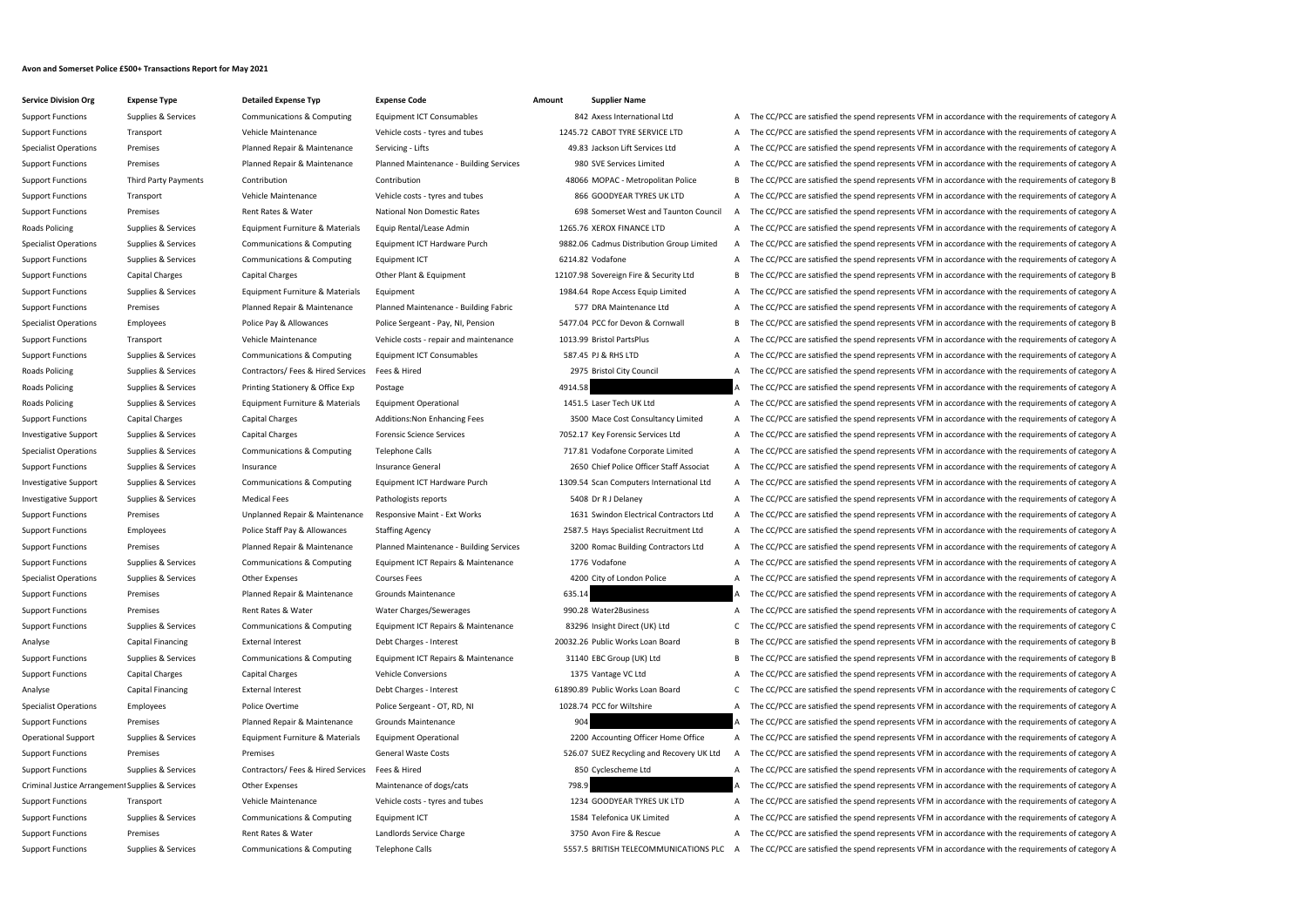Support Functions Transport Transport Transport Category Alberta Category Alberta Category Alberta Category Alberta Category Alberta Category Alberta 1950 Sustainable Travel Solutions Ltd A The CC/PCC are satisfied the spe Support Functions Supplies & Services Equipment Furniture & Materials Loose Furniture 1211.21 GARRAN LOCKERS LTD A The CC/PCC are satisfied the spend represents VFM in accordance with the requirements of category A Support Functions Third Party Payments Other Local Authorities or Forces Contributions to Other Forces 1326 PCC for Cumbria A The CC/PCC are satisfied the spend represents VFM in accordance with the requirements of categor Operational Support Supplies & Services Equipment Furniture & Materials Equipment Europy Alterials Equipment Support Materials Equipment 2240.6 Vonwolf K9 Sport & Service Dog Equi A The CC/PCC are satisfied the spend repre Specialist Operations Supplies & Services Communications & Computing Equipment ICT Software 45767.84 A ASTER A SERVICE are satisfied the spend represents VFM in accordance with the requirements of category B Investigative Support Supplies & Services Capital Charges Forensic Science Services Forensic Science Services 6332.15 Orchid Cellmark Ltd A The CC/PCC are satisfied the spend represents VFM in accordance with the requireme Operational Support Supplies & Services Equipment Furniture & Materials Equipment Support 5500 Timberbuild Dog Kennels A The CC/PCC are satisfied the spend represents VFM in accordance with the requirements of category A Support Functions Supplies & Services Insurance Support Functions Insurance General Insurance General SOO Chief Police Officer Staff Associat A The CC/PCC are satisfied the spend represents VFM in accordance with the requi Support Functions Supplies & Services Contractors/ Fees & Hired Services Fees & Hired 1150 A The CC/PCC are satisfied the spend represents VFM in accordance with the requirements of category A Disused Premises Planned Repair & Maintenance Planned Maintenance - Building Fabric 349.66 Sodexo Limited A The CC/PCC are satisfied the spend represents VFM in accordance with the requirements of category A Support Functions Supplies & Services Communications & Computing Equipment ICT Repairs & Maintenance 22500 PCC for North Wales B The CC/PCC are satisfied the spend represents VFM in accordance with the requirements of cate Dealing with the Public Supplies & Services Communications & Computing Equipment ICT 6500 Overclockers UK (OCUK Ltd) A The CC/PCC are satisfied the spend represents VFM in accordance with the requirements of category A Support Functions Supplies & Services Other Expenses Contingencies 4486.8 A The CC/PCC are satisfied the spend represents VFM in accordance with the requirements of category A Specialist Operations Premises Planned Repair & Maintenance Servicing - Lifts 49.83 Jackson Lift Services Ltd A The CC/PCC are satisfied the spend represents VFM in accordance with the requirements of category A Support Functions Supplies & Services Clothing Uniforms & Laundry Clothing & Uniforms - Issues 1153.66 Brigantes Consulting Ltd A The CC/PCC are satisfied the spend represents VFM in accordance with the requirements of cat Specialist Operations Supplies & Services Contractors/ Fees & Hired Services Fees & Hired 3173.63 A The CC/PCC are satisfied the spend represents VFM in accordance with the requirements of category A Specialist Operations Supplies & Services Other Expenses Courses Fees 9600 P & CC for West Yorkshire A The CC/PCC are satisfied the spend represents VFM in accordance with the requirements of category A Support Functions Capital Charges Capital Charges ICT Equipment Purchase 17653.6 Tyco Fire & Integrated Solutions UK B The CC/PCC are satisfied the spend represents VFM in accordance with the requirements of category B Investigations Third Party Payments Contribution Contribution Contribution Contribution 1333.33 SOMERSET COUNTY COUNCIL A The CC/PCC are satisfied the spend represents VFM in accordance with the requirements of category A Specialist Operations Transport Vehicle Allowances Travel fares Travel fares 37.6 PCC for Devon & Cornwall B The CC/PCC are satisfied the spend represents VFM in accordance with the requirements of category B Analyse Third Party Payments Payments to Clients Grants - Voluntary Orgs 875 Imayla CIC A The CC/PCC are satisfied the spend represents VFM in accordance with the requirements of category A Support Functions Transport Vehicle Maintenance Vehicle Costs - repair and maintenance 707.83 Westerly Bridgwater A The CC/PCC are satisfied the spend represents VFM in accordance with the requirements of category A Support Functions Supplies & Services Communications & Computing Equipment ICT 9659.3 Vodafone 9659.3 Vodafone A The CC/PCC are satisfied the spend represents VFM in accordance with the requirements of category A Support Functions Supplies & Services Equipment Furniture & Materials Equipment 1150 SVE Services Limited A The CC/PCC are satisfied the spend represents VFM in accordance with the requirements of category A Support Functions Transport Vehicle Maintenance Vehicle costs - tyres and tubes 1036 GOODYEAR TYRES UK LTD A The CC/PCC are satisfied the spend represents VFM in accordance with the requirements of category A Support Functions Premises Premises Premises Rent Rates & Water Premises Leases 798115.72 Blue Light Partnership C The CC/PCC are satisfied the spend represents VFM in accordance with the requirements of category C Support Functions Supplies & Services Contractors/ Fees & Hired Services Fees & Hired 1924.42 Bristol Diocesan Board of Finance L A The CC/PCC are satisfied the spend represents VFM in accordance with the requirements of c Specialist Operations Supplies & Services Contractors/ Fees & Hired Services Fees & Hired 50 PCC for Devon & Cornwall B The CC/PCC are satisfied the spend represents VFM in accordance with the requirements of category B Support Functions Third Party Payments Other Local Authorities or Forces Contributions to Other Forces 28904 MOPAC - Metropolitan Police B The CC/PCC are satisfied the spend represents VFM in accordance with the requiremen Support Functions Transport Vehicle Maintenance Vehicle Costs - tyres and tubes 1192 GOODYEAR TYRES UK LTD A The CC/PCC are satisfied the spend represents VFM in accordance with the requirements of category A Analyse Supplies & Services Other Expenses Financial Adjustments 6.01 PCC for Thames Valley A The CC/PCC are satisfied the spend represents VFM in accordance with the requirements of category A PCC Third Party Payments Payments to Clients Grants - Voluntary Orgs 37494 Next Link B The CC/PCC are satisfied the spend represents VFM in accordance with the requirements of category B Support Functions Supplies & Services Other Expenses Courses Fees A The CC/PCC are satisfied the spend represents VFM in accordance with the requirements of category A The CC/PCC are satisfied the spend represents VFM in a Support Functions Premises Premises Rent Rates & Water Rents Rents Rents A The CC/PCC are satisfied the spend represents VFM in accordance with the requirements of category A Support Functions Premises Premises Rent Rates Rent Rates Rent Rates National Non Domestic Rates 2096 Mendip District Council A The CC/PCC are satisfied the spend represents VFM in accordance with the requirements of categ Criminal Justice Arrangement Supplies & Services Equipment Furniture & Materials Equipment exters is equipment external and the CC/PCC are satisfied the spend represents VFM in accordance with the requirements of category Support Functions Premises Planned Repair & Maintenance Planned Maintenance - Building Services 1195.66 Jackson Lift Services Ltd A The CC/PCC are satisfied the spend represents VFM in accordance with the requirements of c Support Functions Transport Vehicle Maintenance Vehicle Costs - repair and maintenance 572.61 Bristol PartsPlus A The CC/PCC are satisfied the spend represents VFM in accordance with the requirements of category A Analyse Supplies & Services Insurance Supplies A Services Insurance General Insurance General 1920.51 Aon UK LTD A The CC/PCC are satisfied the spend represents VFM in accordance with the requirements of category A Support Functions Supplies & Services Other Expenses Legal Costs & Services 1400 A The CC/PCC are satisfied the spend represents VFM in accordance with the requirements of category A Support Functions Supplies & Services Contractors/ Fees & Hired Services Fees & Hired 774.17 My Staff Shop Limited A The CC/PCC are satisfied the spend represents VFM in accordance with the requirements of category A Support Functions Transport Support Transport Vehicle Maintenance Vehicle Costs - repair and maintenance 3592.33 SJ Cook & Sons A The CC/PCC are satisfied the spend represents VFM in accordance with the requirements of cat Local Policing Premises Cleaning & Domestic Supplies Cleaning Charges 2953.24 Sodexo Limited A The CC/PCC are satisfied the spend represents VFM in accordance with the requirements of category A Support Functions Supplies & Services Communications & Computing Equipment ICT Consumables 600 CPC 600 CPC A The CC/PCC are satisfied the spend represents VFM in accordance with the requirements of category A Roads Policing Supplies & Services Equipment - Consumables Equipment - Consumables Equipment - Consumables A The CC/PCC are satisfied the spend represents VFM in accordance with the requirements of category A Support Functions Supplies & Services Contractors/ Fees & Hired Services Fees & Hired 674.98 My Staff Shop Limited A The CC/PCC are satisfied the spend represents VFM in accordance with the requirements of category A Support Functions Employees Police Overtime Police PC - Overtime Police PC - Overtime 2693.7 PCC for Devon & Cornwall A The CC/PCC are satisfied the spend represents VFM in accordance with the requirements of category A Support Functions Premises Cleaning & Domestic Supplies Window Cleaning 1231.8 Sodexo Limited A The CC/PCC are satisfied the spend represents VFM in accordance with the requirements of category A Investigative Support Supplies & Services Capital Charges Forensic Science Services 3174.05 Orchid Cellmark Ltd A The CC/PCC are satisfied the spend represents VFM in accordance with the requirements of category A Specialist Operations Supplies & Services Other Expenses Courses Fees 6 Courses Courses Courses Courses Courses Courses Courses Courses Courses Courses Courses Courses and a me again and the CC/PCC are satisfied the spend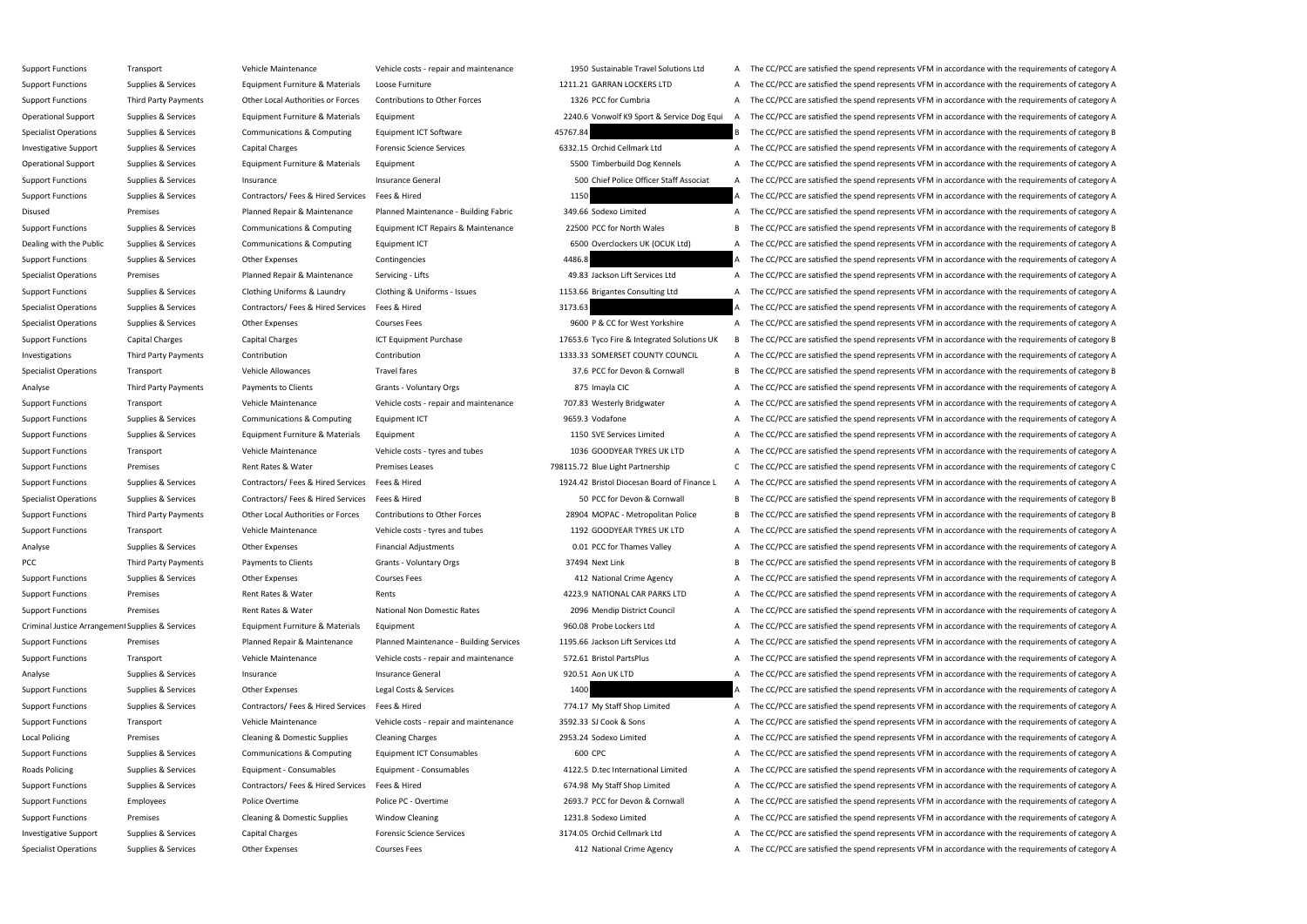Support Functions Premises Planned Repair & Maintenance Planned Maintenance - Building Fabric 1447 Avon Armour Limited A The CC/PCC are satisfied the spend represents VFM in accordance with the requirements of category A Support Employees Employee Expenses Refunds - Contributions 1222.24 A The CC/PCC are satisfied the spend represents VFM in accordance with the requirements of category A Support Functions Capital Charges Capital Charges ICT Equipment Purchase 42600 Data Pro IT Ltd B The CC/PCC are satisfied the spend represents VFM in accordance with the requirements of category B Specialist Operations Employees Police Pay & Allowances Police Inspector - Pay, NI, Pension 6795.85 PCC for Wiltshire A The CC/PCC are satisfied the spend represents VFM in accordance with the requirements of category A Support Functions Supplies & Services Subsistence & Conference Accommodation Accommodation 2700 PCC for Thames Valley A The CC/PCC are satisfied the spend represents VFM in accordance with the requirements of category A Support Functions Transport Transport Vehicle Maintenance Vehicle costs - repair and maintenance 624.94 BMW (UK) Ltd A The CC/PCC are satisfied the spend represents VFM in accordance with the requirements of category A Investigative Support Supplies & Services Capital Charges Forensic Science Services 4775.04 Orchid Cellmark Ltd A The CC/PCC are satisfied the spend represents VFM in accordance with the requirements of category A Specialist Operations Supplies & Services Other Expenses Courses Fees Courses Courses Fees 1250 College of Policing Ltd A The CC/PCC are satisfied the spend represents VFM in accordance with the requirements of category A Support Functions Supplies & Services Contractors/ Fees & Hired Services Fees & Hired - Accreditation 2056.4 CITY & GUILDS A The CC/PCC are satisfied the spend represents VFM in accordance with the requirements of category Support Functions Premises Planned Repair & Maintenance Planned Maintenance - Building Fabric 1439.77 Sodexo Limited A The CC/PCC are satisfied the spend represents VFM in accordance with the requirements of category A Support Functions Supplies & Services Equipment Furniture & Materials Equipment 1220.4 Essanet Ltd T/A BroadbandBuyer.co.u A The CC/PCC are satisfied the spend represents VFM in accordance with the requirements of category Specialist Operations Employees Employees Police Pay & Allowances Police Inspector - Pay, NI, Pension 6616.62 PCC for Devon & Cornwall B The CC/PCC are satisfied the spend represents VFM in accordance with the requirements PCC Third Party Payments Payments of Clients Grants - Voluntary Orgs 30000 Second Step B The CC/PCC are satisfied the spend represents VFM in accordance with the requirements of category B Analyse Third Party Payments Payments to Clients Grants - Voluntary Orgs 20000 BATH & NORTH EAST SOMERSET COUN B The CC/PCC are satisfied the spend represents VFM in accordance with the requirements of category B Support Functions Supplies & Services Communications & Computing Equipment ICT Software 2475.44 PHOENIX SOFTWARE LTD A The CC/PCC are satisfied the spend represents VFM in accordance with the requirements of category A Support Functions Premises Premises Cleaning & Domestic Supplies Cleaning Charges 16039.21 Sodexo Limited B The CC/PCC are satisfied the spend represents VFM in accordance with the requirements of category B Specialist Operations Employees Police Pay & Allowances Police PC - Pay, NI, Pension, HA 24503.38 PCC for Devon & Cornwall B The CC/PCC are satisfied the spend represents VFM in accordance with the requirements of category Analyse Supplies & Services Other Expenses Financial Adjustments -0.06 Experian Ltd A The CC/PCC are satisfied the spend represents VFM in accordance with the requirements of category A Support Functions Supplies & Services Professional Fees & Consultancy Professional Fees & Consultancy Professional Fees & Consultancy Brofessional Fees & Consultancy 8171 IBM (United Kingdom) Ltd A The CC/PCC are satisfied Specialist Operations Supplies & Services Other Expenses Courses Fees 5092 The PCC for West Midlands A The CC/PCC are satisfied the spend represents VFM in accordance with the requirements of category A Specialist Operations Employees Police Pay & Allowances Housing Allowance - Superintendent 314.12 PCC for Wiltshire C The CC/PCC are satisfied the spend represents VFM in accordance with the requirements of category C Support Functions Supplies & Services Communications & Computing Equipment ICT 1002 Telefonica UK Limited A The CC/PCC are satisfied the spend represents VFM in accordance with the requirements of category A Support Functions Supplies & Services Communications & Computing Equipment ICT 1584 Telefonica UK Limited A The CC/PCC are satisfied the spend represents VFM in accordance with the requirements of category A Criminal Justice Arrangement Supplies & Services Medical Fees Doctors - call out fees -2400 G4S Health Services (UK) Ltd A The CC/PCC are satisfied the spend represents VFM in accordance with the requirements of category A Investigative Support Supplies & Services Medical Fees Pathologists reports Pathologists reports 2704 Dr R J Delaney A The CC/PCC are satisfied the spend represents VFM in accordance with the requirements of category A Third Party Payments Other Local Authorities or Forces Charges - Financial Services 2013673.25 South West Audit Partnership Ltd B The CC/PCC are satisfied the spend represents VFM in accordance with the requirements of cat Support Functions Transport Vehicle Maintenance Vehicle costs - repair and maintenance 723.81 BMW (UK) Ltd A The CC/PCC are satisfied the spend represents VFM in accordance with the requirements of category A Support Functions Supplies & Services Communications & Computing Equipment ICT 33995.83 Telefonica UK Limited B The CC/PCC are satisfied the spend represents VFM in accordance with the requirements of category B Support Functions Premises Premises Cleaning & Domestic Supplies Window Cleaning 2001 2001 2025.5 Sodexo Limited A The CC/PCC are satisfied the spend represents VFM in accordance with the requirements of category A Support Functions Premises Energy Costs Gas Gas Gas The CORONA ENERGY RETAIL 4 LTD A The CC/PCC are satisfied the spend represents VFM in accordance with the requirements of category A Support Functions Third Party Payments Other Local Authorities or Forces Contributions to Other Forces 199815.4 PCC for Northumbria C The CC/PCC are satisfied the spend represents VFM in accordance with the requirements of Support Functions Transport Support Category A Vehicle Maintenance Vehicle costs - repair and maintenance 915.17 BMW (UK) Ltd A The CC/PCC are satisfied the spend represents VFM in accordance with the requirements of categ Specialist Operations Employees Police Pay & Allowances Police Inspector - Pay, NI, Pension 6848.78 PCC for Wiltshire C The CC/PCC are satisfied the spend represents VFM in accordance with the requirements of category C Support Functions Premises Premises Rent Rates Rent Rates Rent Rates National Non Domestic Rates 7782 Bristol City Council A The CC/PCC are satisfied the spend represents VFM in accordance with the requirements of category Criminal Justice Arrangement Employees Police Pay & Allowances Police Inspector - Pay, NI, Pension 6440.68 PCC for Gloucestershire C The CC/PCC are satisfied the spend represents VFM in accordance with the requirements of Specialist Operations Supplies & Services Other Expenses Courses Fees Sexteed A The CC/PCC are satisfied the spend represents VFM in accordance with the requirements of category A Support Functions Transport Vehicle Maintenance Vehicle Costs - repair and maintenance 840.32 CASTROL (UK) LTD A The CC/PCC are satisfied the spend represents VFM in accordance with the requirements of category A Support Functions Transport Transport Vehicle Maintenance Vehicle Costs - repair and maintenance 718.82 Fawcetts Garage (Newbury) Ltd A The CC/PCC are satisfied the spend represents VFM in accordance with the requirements Support Functions Supplies & Services Equipment Furniture & Materials Loose Furniture 100 Exp. 202 BOF Group Ltd A The CC/PCC are satisfied the spend represents VFM in accordance with the requirements of category A Support Functions Supplies & Services Contractors/ Fees & Hired Services Fees & Hired 6749.17 My Staff Shop Limited A The CC/PCC are satisfied the spend represents VFM in accordance with the requirements of category A Support Functions Supplies & Services Communications & Computing Equipment ICT 1584 Telefonica UK Limited A The CC/PCC are satisfied the spend represents VFM in accordance with the requirements of category A Criminal Justice Arrangement Supplies & Services Other Expenses Remand costs Remand costs 938.88 WA Products (UK) Ltd t/a SceneSafe A The CC/PCC are satisfied the spend represents VFM in accordance with the requirements of Investigations Transport Vehicle Hire Vehicle Hire Hired Vehicle Costs 750 TOLLGATE HIRE LTD A The CC/PCC are satisfied the spend represents VFM in accordance with the requirements of category A Support Functions Supplies & Services Professional Fees & Consultancy Professional Fees & Consultancy S346 Mace Cost Consultancy Limited A The CC/PCC are satisfied the spend represents VFM in accordance with the requiremen Specialist Operations Supplies & Services Other Expenses Courses Fees Supplies A The CC/PCC are satisfied the spend represents VFM in accordance with the requirements of category A Analyse Supplies & Services Insurance Supplies Analyse Insurance General Analyse and Multipup and Analyse C The CC/PCC are satisfied the spend represents VFM in accordance with the requirements of category C Specialist Operations Supplies & Services Other Expenses Courses Fees Services Courses Courses Fees 595 The Investigator A The CC/PCC are satisfied the spend represents VFM in accordance with the requirements of category A Specialist Operations Supplies & Services Contractors/ Fees & Hired Services Fees & Hired 50 PCC for Devon & Cornwall C The CC/PCC are satisfied the spend represents VFM in accordance with the requirements of category C Support Functions Transport Vehicle Maintenance Vehicle Costs - repair and maintenance 2153.8 SJ Cook & Sons A The CC/PCC are satisfied the spend represents VFM in accordance with the requirements of category A Support Functions Capital Charges Capital Charges Vehicle Conversions Vehicle Conversions 5857.44 Halls Electrical Ltd A The CC/PCC are satisfied the spend represents VFM in accordance with the requirements of category A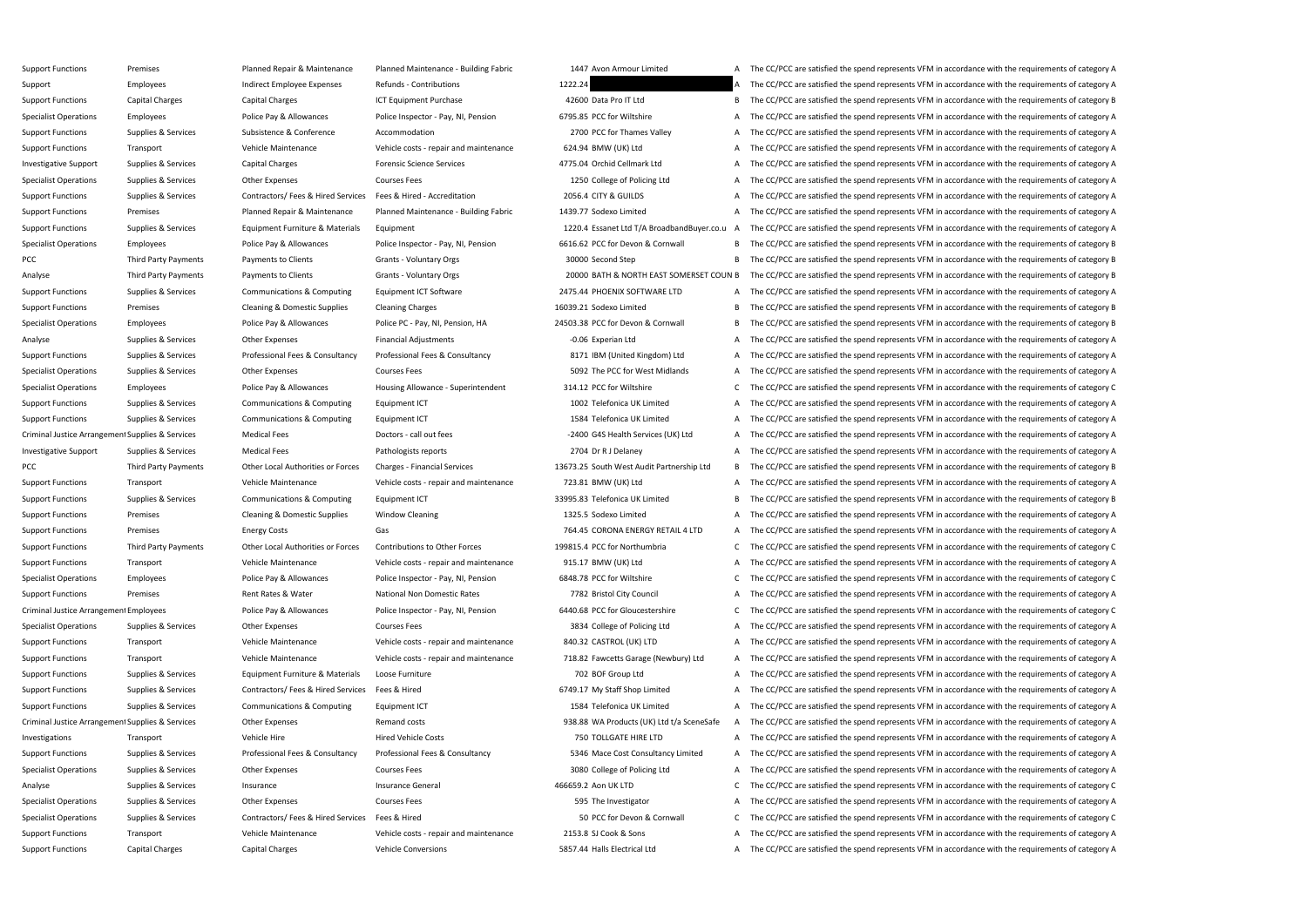Specialist Operations Employees Police Pay & Allowances Police PC - Pay, NI, Pension, HA 24509.58 PCC for Devon & Cornwall B The CC/PCC are satisfied the spend represents VFM in accordance with the requirements of category Support Functions Supplies & Services Contractors/ Fees & Hired Services Fees & Hired 566.64 My Staff Shop Limited A The CC/PCC are satisfied the spend represents VFM in accordance with the requirements of category A Investigative Support Supplies & Services Capital Charges Forensic Science Services Forensic Science Services ST52.86 Eurofins Forensics Services Limited A The CC/PCC are satisfied the spend represents VFM in accordance wi Support Functions Premises Premises Unplanned Repair & Maintenance Responsive Maint - Electrical 1140 STATIC SYSTEMS GROUP PLC A The CC/PCC are satisfied the spend represents VFM in accordance with the requirements of cate Support Functions Premises Planned Repair & Maintenance Planned Maintenance - Building Services 2100 Romac Building Contractors Ltd A The CC/PCC are satisfied the spend represents VFM in accordance with the requirements of Criminal Justice Arrangement Supplies & Services Contractors/ Fees & Hired Services Fees & Hired - Cleaning Cells/Vehs 918.75 Sodexo Limited A The CC/PCC are satisfied the spend represents VFM in accordance with the requir Support Functions Employees Police Staff Pay & Allowances Staffing Agency 1831.44 Hays Specialist Recruitment Ltd A The CC/PCC are satisfied the spend represents VFM in accordance with the requirements of category A Support Functions Premises Planned Repair & Maintenance Planned Maintenance - Building Fabric 393.07 Sodexo Limited A The CC/PCC are satisfied the spend represents VFM in accordance with the requirements of category A Specialist Operations Premises Cleaning & Domestic Supplies Cleaning Charges 1572.7 Sodexo Limited B The CC/PCC are satisfied the spend represents VFM in accordance with the requirements of category B PCC Supplies & Services Grants & Subscriptions Subscriptions Subscriptions Subscriptions Subscriptions Subscriptions Subscriptions 30000 Association Of Police & Crime B The CC/PCC are satisfied the spend represents VFM in Support Functions Premises Planned Repair & Maintenance Repairs & Maint General 1108.4 Boing Rapid Secure Ltd A The CC/PCC are satisfied the spend represents VFM in accordance with the requirements of category A Support Functions Supplies & Services Equipment Furniture & Materials Loose Furniture 2328 BOF Group Ltd A The CC/PCC are satisfied the spend represents VFM in accordance with the requirements of category A Support Functions Supplies & Services Contractors/ Fees & Hired Services Fees & Hired 1129.17 My Staff Shop Limited A The CC/PCC are satisfied the spend represents VFM in accordance with the requirements of category A Support Functions Premises Premises Unplanned Repair & Maintenance Reactive Maintenance - Building Services 4065 SVE Services Limited A The CC/PCC are satisfied the spend represents VFM in accordance with the requirements Criminal Justice Arrangement Supplies & Services Professional Fees & Consultancy Professional Fees & Consultancy Professional Fees & Consultancy 2000.88 NHS South Central and West CSU A The CC/PCC are satisfied the spend r Support Functions Transport Transport Vehicle Maintenance Vehicle costs - fuel 30994.79 Arval UK Ltd B The CC/PCC are satisfied the spend represents VFM in accordance with the requirements of category B Support Functions Premises Premises Rent Rates Rent Rates Rent Rates National Non Domestic Rates 1534 South Gloucestershire A The CC/PCC are satisfied the spend represents VFM in accordance with the requirements of categor Investigative Support Supplies & Services Capital Charges Forensic Science Services 2821 Orchid Cellmark Ltd A The CC/PCC are satisfied the spend represents VFM in accordance with the requirements of category A Support Functions Transport Transport Vehicle Maintenance Vehicle costs - commissioning 700.5 ECCO Safety Group UK Limited A The CC/PCC are satisfied the spend represents VFM in accordance with the requirements of category Support Functions Supplies & Services Professional Fees & Consultancy Professional Fees & Consultancy Professional Fees & Consultancy as a 4500 Services Design Solution Ltd A The CC/PCC are satisfied the spend represents V Support Functions Capital Charges Capital Charges ICT Equipment Purchase 1604 Vodafone Corporate Limited A The CC/PCC are satisfied the spend represents VFM in accordance with the requirements of category A Support Functions Capital Charges Equipment Furniture & Materials Furniture Purchase 987.78 BOF Group Ltd A The CC/PCC are satisfied the spend represents VFM in accordance with the requirements of category A Support Functions Supplies & Services Other Expenses Legal Costs & Services 500 500 A The CC/PCC are satisfied the spend represents VFM in accordance with the requirements of category A Specialist Operations Employees Police Pay & Allowances Police PC - Pay, NI 4945.98 PCC for Wiltshire A The CC/PCC are satisfied the spend represents VFM in accordance with the requirements of category A Support Functions Premises Premises Unplanned Repair & Maintenance Reactive Maintenance - Building Services 750 SVE Services Limited A The CC/PCC are satisfied the spend represents VFM in accordance with the requirements o Support Functions Premises Cleaning & Domestic Supplies Cleaning Charges 700 Sodexo Limited A The CC/PCC are satisfied the spend represents VFM in accordance with the requirements of category A Support Functions Supplies & Services Communications & Computing Equipment ICT 5962.47 Vodafone 5962.47 Vodafone A The CC/PCC are satisfied the spend represents VFM in accordance with the requirements of category A Support Functions Transport Vehicle Hire Vehicle Hire Hired Vehicle Costs 1125 COUNTY CARS A The CC/PCC are satisfied the spend represents VFM in accordance with the requirements of category A Support Functions Supplies & Services Printing Stationery & Office Exp Postage 1000 PURCHASE POWER A The CC/PCC are satisfied the spend represents VFM in accordance with the requirements of category A Local Policing Supplies & Services Equipment Furniture & Materials Equipment Supplies & Services Equipment Furniture & Materials Equipment Supplies & Services Equipment Supplies & Services Equipment Furniture & Materials E Support Functions Premises Planned Repair & Maintenance Planned Maint - Floor or Stairs 947.75 N & S Flooring (Bristol) Ltd A The CC/PCC are satisfied the spend represents VFM in accordance with the requirements of categor Support Functions Supplies & Services Other Expenses Legal Costs & Services 1625 1625 A The CC/PCC are satisfied the spend represents VFM in accordance with the requirements of category A Roads Policing Supplies & Services Equipment Furniture & Materials Equipment Repairs & Maintenance 24268.48 Bristol City Council B The CC/PCC are satisfied the spend represents VFM in accordance with the requirements of ca Support Functions Supplies & Services Professional Fees & Consultancy Professional Fees & Consultancy Professional Fees & Consultancy Professional Fees & Consultancy 26348 IBM (United Kingdom) Ltd B The CC/PCC are satisfie Specialist Operations Third Party Payments Other Local Authorities or Forces Contributions to Other Forces 14824.03 MOPAC - Metropolitan Police B The CC/PCC are satisfied the spend represents VFM in accordance with the req Support Functions Capital Charges Capital Charges Vehicles Purchase Vehicles Purchase 29922.95 Ford Motor Company Limited B The CC/PCC are satisfied the spend represents VFM in accordance with the requirements of category Support Functions Premises Planned Repair & Maintenance Planned Maintenance - Building Services 5945 Romac Building Contractors Ltd A The CC/PCC are satisfied the spend represents VFM in accordance with the requirements of Support Functions Third Party Payments Other Local Authorities or Forces Agency Payments - OLAs 158366 Peninsula Pensions C The CC/PCC are satisfied the spend represents VFM in accordance with the requirements of category Support Functions Supplies & Services Other Expenses Legal Costs & Services 1550 1550 A The CC/PCC are satisfied the spend represents VFM in accordance with the requirements of category A Support Functions Supplies & Services Equipment Furniture & Materials Equipment 566.52 CPC 566.52 CPC 566.52 CPC A The CC/PCC are satisfied the spend represents VFM in accordance with the requirements of category A Specialist Operations Supplies & Services Equipment Furniture & Materials Equipment 9985 Sonic Communications (INT) Ltd A The CC/PCC are satisfied the spend represents VFM in accordance with the requirements of category A Support Functions Employees Police Overtime Police PC - Overtime Police PC - Overtime 2869.38 PCC for Devon & Cornwall A The CC/PCC are satisfied the spend represents VFM in accordance with the requirements of category A Support Functions Supplies & Services Communications & Computing Equipment ICT Hardware Purch 517.67 Bechtle Direct Ltd A The CC/PCC are satisfied the spend represents VFM in accordance with the requirements of category A Support Functions Premises Premises Rent Rates & Water National Non Domestic Rates 46592 Bath & North East Somerset B The CC/PCC are satisfied the spend represents VFM in accordance with the requirements of category B Criminal Justice Arrangement Supplies & Services Other Expenses Maintenance of dogs/cats Maintenance of dogs/cats 1597.8 A The CC/PCC are satisfied the spend represents VFM in accordance with the requirements of category A Criminal Justice Arrangement Supplies & Services Equipment Furniture & Materials Equipment Supplies & Services Equipment Furniture & Materials Equipment Supplies Anterials Equipment 10808 Gresham Office Furniture Limited B Analyse Transport Transport Vehicle Allowances Travel fares Travel fares 3537.71 A The CC/PCC are satisfied the spend represents VFM in accordance with the requirements of category A Investigations Supplies & Services Professional Fees & Consultancy Professional Fees & Consultancy 665.07 A The CC/PCC are satisfied the spend represents VFM in accordance with the requirements of category A Criminal Justice Arrangement Supplies & Services Clothing Uniforms & Laundry Laundry & Dry Cleaning 1195.99 Royal Devon and Exeter NHS Foundati A The CC/PCC are satisfied the spend represents VFM in accordance with the req Support Functions Supplies & Services Equipment Furniture & Materials Weapon Ancillaries 2340 GMK Ltd A The CC/PCC are satisfied the spend represents VFM in accordance with the requirements of category A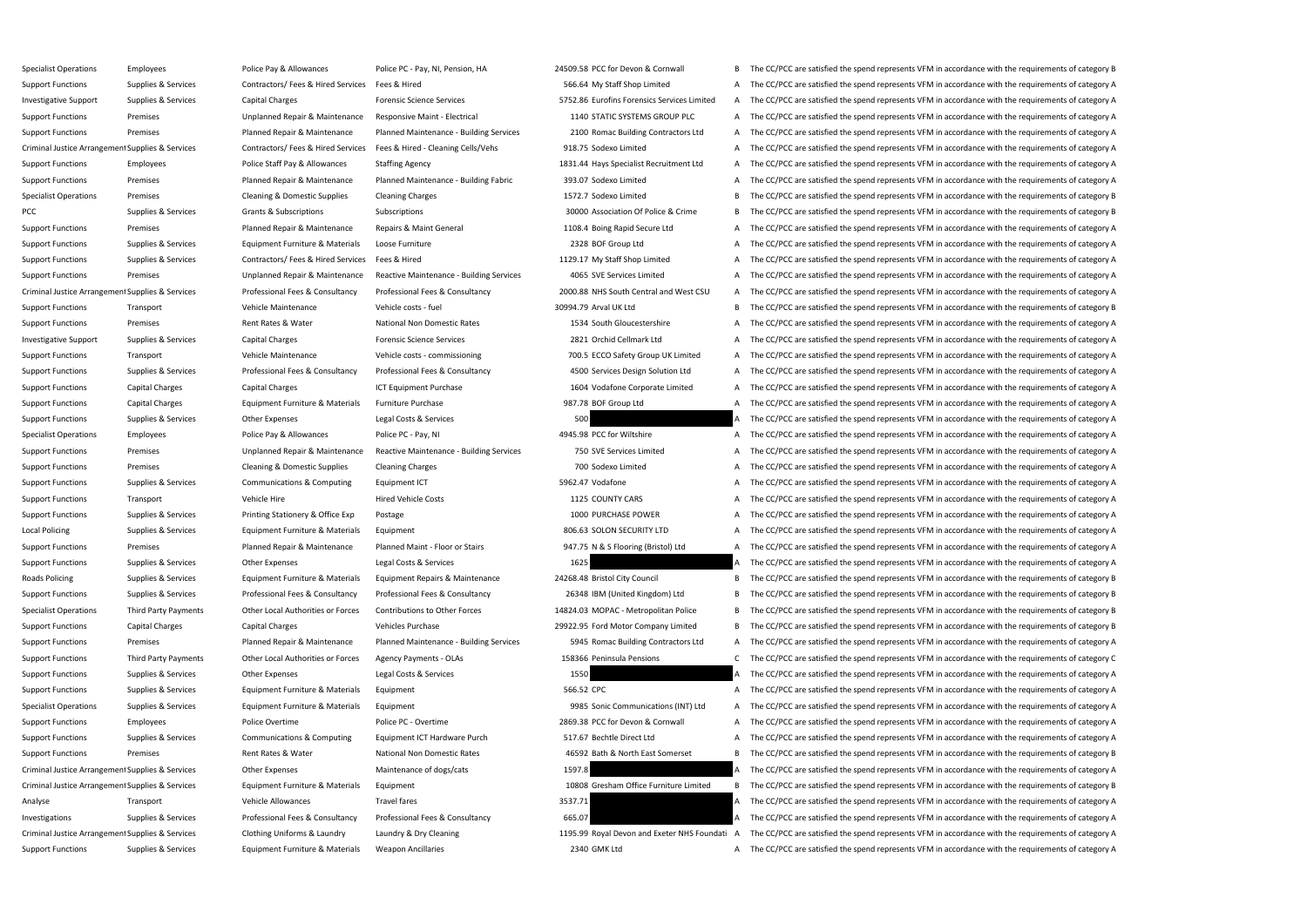Support Functions Premises Premises Rent Rates & Water Rents Rents Rents Rents 2125 Thornbury Town Council A The CC/PCC are satisfied the spend represents VFM in accordance with the requirements of category A

Support Functions Transport Vehicle Maintenance Vehicle costs - tyres and tubes 551.5 CABOT TYRE SERVICE LTD A The CC/PCC are satisfied the spend represents VFM in accordance with the requirements of category A Support Functions Supplies & Services Communications & Computing Equipment ICT 2670 Telefonica UK Limited A The CC/PCC are satisfied the spend represents VFM in accordance with the requirements of category A Support Functions Transport **Support Transport** Vehicle Maintenance Vehicle costs - repair and maintenance 1565 Trojan A The CC/PCC are satisfied the spend represents VFM in accordance with the requirements of category A Analyse Supplies & Services Other Expenses Financial Adjustments -0.03 Sodexo Limited A The CC/PCC are satisfied the spend represents VFM in accordance with the requirements of category A Support Functions Transport Support Transport Vehicle Maintenance Vehicle costs - tyres and tubes 527.4 CABOT TYRE SERVICE LTD A The CC/PCC are satisfied the spend represents VFM in accordance with the requirements of cate Support Functions Premises Planned Repair & Maintenance Grounds Maintenance 650 PLANT CARE INTERIORSCAPES A The CC/PCC are satisfied the spend represents VFM in accordance with the requirements of category A Support Functions Supplies & Services Other Expenses Licences & Orders 2531.03 Kohler Uninterruptible Power Ltd A The CC/PCC are satisfied the spend represents VFM in accordance with the requirements of category A Disused Premises Cleaning & Domestic Supplies Cleaning Charges 732.02 Sodexo Limited B The CC/PCC are satisfied the spend represents VFM in accordance with the requirements of category B Support Functions Supplies & Services Other Expenses Payment of Claims - 3rd Party 1800 A The CC/PCC are satisfied the spend represents VFM in accordance with the requirements of category A Support Functions Employees Police Staff Pay & Allowances Staffing Agency 1848.99 Hays Specialist Recruitment Ltd A The CC/PCC are satisfied the spend represents VFM in accordance with the requirements of category A Specialist Operations Supplies & Services Other Expenses Courses Fees 602.5 College of Policing Ltd A The CC/PCC are satisfied the spend represents VFM in accordance with the requirements of category A Support Functions Premises Premises Cleaning & Domestic Supplies Cleaning Charges 11202.08 Sodexo Limited B The CC/PCC are satisfied the spend represents VFM in accordance with the requirements of category B Analyse Supplies & Services Professional Fees & Consultancy Professional Fees & Consultancy Professional Fees & Consultancy Professional Fees & Consultancy 1128 SELECTAMARK SECURITY SYSTEMS PLC A The CC/PCC are satisfied t Support Functions Supplies & Services Equipment Furniture & Materials Equipment Operational 625.01 POLYBAGS LTD A The CC/PCC are satisfied the spend represents VFM in accordance with the requirements of category A Support Functions Capital Charges Capital Charges Construction & Conversion Fees 17134.09 Morgan Sindall Construction B The CC/PCC are satisfied the spend represents VFM in accordance with the requirements of category B Support Functions Premises Premises Cleaning & Domestic Supplies Cleaning Charges 18493.05 Sodexo Limited B The CC/PCC are satisfied the spend represents VFM in accordance with the requirements of category B Criminal Justice Arrangement Supplies & Services Other Expenses Remand costs Remand costs 1323.5 Charles Fellows Supplies Ltd A The CC/PCC are satisfied the spend represents VFM in accordance with the requirements of categ Support Functions Supplies & Services Medical Fees Drugs & Medical Requisites 2598.4 A The CC/PCC are satisfied the spend represents VFM in accordance with the requirements of category A Support Functions Supplies & Services Professional Fees & Consultancy Professional Fees & Consultancy Professional Fees & Consultancy Professional Fees & Consultancy 9785.5 IBM (United Kingdom) Ltd A The CC/PCC are satisfi Support Functions Third Party Payments Payments to Clients Grants - Voluntary Orgs 6666.68 Next Link A The CC/PCC are satisfied the spend represents VFM in accordance with the requirements of category A Disused Supplies & Services Printing Stationery & Office Exp Printing 1772.55 Xerox (UK) Ltd A The CC/PCC are satisfied the spend represents VFM in accordance with the requirements of category A Analyse Supplies & Services Insurance Supplies A Services Insurance General Insurance General 22960 Aon UK LTD B The CC/PCC are satisfied the spend represents VFM in accordance with the requirements of category B Support Functions Premises Planned Repair & Maintenance Planned Maintenance - Building Services 3345 Romac Building Contractors Ltd A The CC/PCC are satisfied the spend represents VFM in accordance with the requirements of Support Functions Supplies & Services Equipment Furniture & Materials Equipment - Ammunition 1578 GMK Ltd A The CC/PCC are satisfied the spend represents VFM in accordance with the requirements of category A Support Functions Supplies & Services Equipment Furniture & Materials Equipment - Ammunition 1505 GMK Ltd A The CC/PCC are satisfied the spend represents VFM in accordance with the requirements of category A Analyse Third Party Payments Payments to Clients Grants - Voluntary Orgs 1750 APE Project CIC A The CC/PCC are satisfied the spend represents VFM in accordance with the requirements of category A Support Functions Supplies & Services Professional Fees & Consultancy Professional Fees & Consultancy Professional Fees & Consultancy Professional Fees & Consultancy 20000 CIPFA Business Limited B The CC/PCC are satisfied Criminal Justice Arrangement Supplies & Services Other Expenses Remand costs Remand costs 1199.25 First West of England Ltd A The CC/PCC are satisfied the spend represents VFM in accordance with the requirements of categor Analyse Supplies & Services Insurance Supplies A Services Insurance General Insurance General and a Stategory A The CC/PCC are satisfied the spend represents VFM in accordance with the requirements of category A Support Functions Transport Vehicle Maintenance Vehicle Costs - repair and maintenance 1810.16 SJ Cook & Sons A The CC/PCC are satisfied the spend represents VFM in accordance with the requirements of category A Support Functions Supplies & Services Communications & Computing Equipment ICT 1600 ATOS IT Services UK Ltd A The CC/PCC are satisfied the spend represents VFM in accordance with the requirements of category A Analyse Capital Financing External Interest Debt Charges - Interest Debt Charges - Interest 63000 Public Works Loan Board C The CC/PCC are satisfied the spend represents VFM in accordance with the requirements of category Investigative Support Third Party Payments Contribution Contribution Contribution Contribution Contribution Contribution Contribution 2000 PCC for Devon & Connwall C The CC/PCC are satisfied the spend represents VFM in acc Support Functions Premises Premises Rent Rates Rent Rates Rent Rates National Non Domestic Rates 3866 Bristol City Council A The CC/PCC are satisfied the spend represents VFM in accordance with the requirements of category Support Functions Transport Transport Vehicle Maintenance Vehicle costs - fuel 34079.72 Arval UK Ltd B The CC/PCC are satisfied the spend represents VFM in accordance with the requirements of category B Roads Policing Supplies & Services Equipment Furniture & Materials Equipment 6247.53 Nightsearcher Ltd A The CC/PCC are satisfied the spend represents VFM in accordance with the requirements of category A Support Functions Premises Planned Repair & Maintenance Security Security 1462.77 Sovereign Fire & Security Ltd A The CC/PCC are satisfied the spend represents VFM in accordance with the requirements of category A Support Functions Premises Planned Repair & Maintenance Planned Maint - Electrical 1395 SVE Services Limited A The CC/PCC are satisfied the spend represents VFM in accordance with the requirements of category A Support Functions Supplies & Services Equipment Furniture & Materials Equipment 1627.47 Rope Access Equip Limited A The CC/PCC are satisfied the spend represents VFM in accordance with the requirements of category A Investigative Support Supplies & Services Medical Fees Pathologists reports Pathologists reports 2779.71 DR BN PURDUE A The CC/PCC are satisfied the spend represents VFM in accordance with the requirements of category A Support Functions Transport Vehicle Maintenance Vehicle costs - repair and maintenance 17496.33 Clifford Thames Limited B The CC/PCC are satisfied the spend represents VFM in accordance with the requirements of category B Criminal Justice Arrangement Supplies & Services Other Expenses Remand costs Remand costs 2722.9 Charles Fellows Supplies Ltd A The CC/PCC are satisfied the spend represents VFM in accordance with the requirements of categ Support Functions Supplies & Services Equipment Furniture & Materials Equipment exterials Equipment 2753.65 PHOENIX SOFTWARE LTD A The CC/PCC are satisfied the spend represents VFM in accordance with the requirements of ca Support Functions Capital Charges Capital Charges Other Plant & Equipment 8500 TEMPLESTOCK LIMITED A The CC/PCC are satisfied the spend represents VFM in accordance with the requirements of category A Support Functions Capital Charges Equipment Furniture & Materials Furniture Purchase 651.87 View Architects Ltd A The CC/PCC are satisfied the spend represents VFM in accordance with the requirements of category A Support Functions Premises Premises Rent Rates & Water Water Rates A Water Charges/Sewerages 1169.3 Water2Business A The CC/PCC are satisfied the spend represents VFM in accordance with the requirements of category A Support Functions Supplies & Services Communications & Computing Equipment ICT Software 683.3 PHOENIX SOFTWARE LTD A The CC/PCC are satisfied the spend represents VFM in accordance with the requirements of category A Analyse Supplies & Services Insurance Supplies Analyse Insurance General Insurance General 18267.2 Aon UK LTD B The CC/PCC are satisfied the spend represents VFM in accordance with the requirements of category B

- 
- Support Functions Capital Charges Capital Charges Vehicles Purchase Vehicles Purchase 12990.06 BMW (UK) Ltd B The CC/PCC are satisfied the spend represents VFM in accordance with the requirements of category B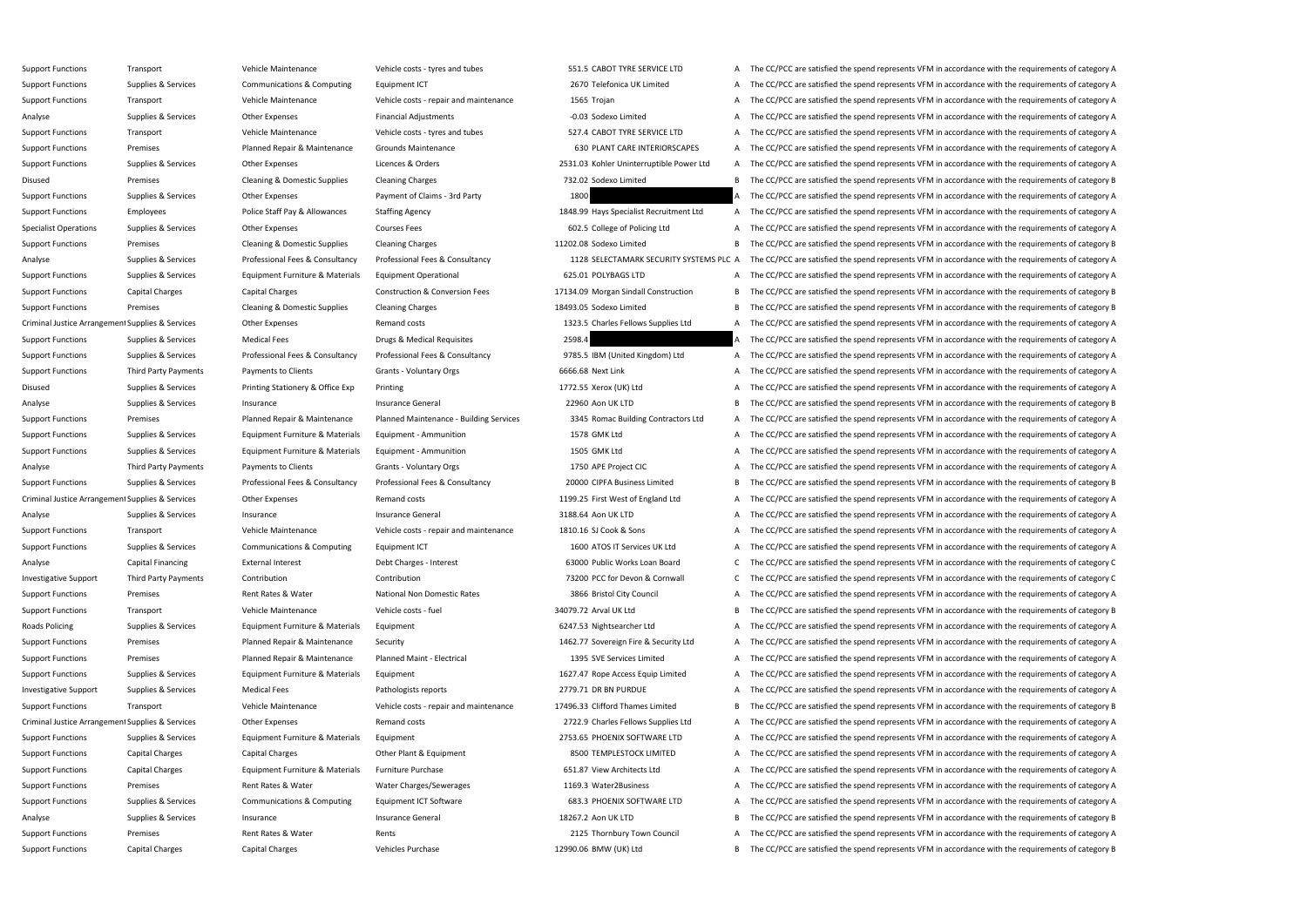Specialist Operations Third Party Payments Other Local Authorities or Forces Contributions to Other Forces 2000 PCC for Devon & Cornwall B The CC/PCC are satisfied the spend represents VFM in accordance with the requiremen Operational Support Supplies & Services Equipment Furniture & Materials Equipment 1260 Safequip Ltd A The CC/PCC are satisfied the spend represents VFM in accordance with the requirements of category A Support Functions Premises Premises Rent Rates & Water National Non Domestic Rates 636 South Somerset District Council A The CC/PCC are satisfied the spend represents VFM in accordance with the requirements of category A Support Functions Capital Charges Equipment Furniture & Materials Furniture Purchase 534.22 BOF Group Ltd A The CC/PCC are satisfied the spend represents VFM in accordance with the requirements of category A Support Functions Premises Planned Repair & Maintenance Planned Maint - Floor or Stairs 1875.92 N & S Flooring (Bristol) Ltd A The CC/PCC are satisfied the spend represents VFM in accordance with the requirements of catego Analyse Supplies & Services Professional Fees & Consultancy Professional Fees & Consultancy S433.33 ESRI UK Ltd A The CC/PCC are satisfied the spend represents VFM in accordance with the requirements of category A Specialist Operations Employees Police Overtime Police PC - OT, NI 206.35 PCC for Wiltshire A The CC/PCC are satisfied the spend represents VFM in accordance with the requirements of category A Support Functions Supplies & Services Grants & Subscriptions Subscriptions Subscriptions Subscriptions Subscriptions Subscriptions and Subscriptions and the commod allagher Bassett International Ltd B The CC/PCC are satisf Specialist Operations Transport Vehicle Allowances Vehicle mileage allowance 353.7 PCC for Wiltshire C The CC/PCC are satisfied the spend represents VFM in accordance with the requirements of category C Support Functions Supplies & Services Contractors/ Fees & Hired Services Fees & Hired 500 My Staff Shop Limited A The CC/PCC are satisfied the spend represents VFM in accordance with the requirements of category A Roads Policing Supplies & Services Professional Fees & Consultancy Professional Fees & Consultancy **Professional Fees & Consultancy** 635 A The CC/PCC are satisfied the spend represents VFM in accordance with the requiremen Support Functions Premises Premises Rent Rates Rent Rates Rent Rates National Non Domestic Rates 7219 Bristol City Council A The CC/PCC are satisfied the spend represents VFM in accordance with the requirements of category Specialist Operations Employees Police Pay & Allowances Police Inspector - Pay, NI, Pension 6795.85 PCC for Wiltshire C The CC/PCC are satisfied the spend represents VFM in accordance with the requirements of category C Support Functions Transport Vehicle Maintenance Vehicle Costs - repair and maintenance 1756.27 Westerly Bridgwater A The CC/PCC are satisfied the spend represents VFM in accordance with the requirements of category A Support Functions Supplies & Services Equipment Furniture & Materials Equipment Operational 853.4 WA Products (UK) Ltd t/a SceneSafe A The CC/PCC are satisfied the spend represents VFM in accordance with the requirements o Support Functions Transport Transport Vehicle Maintenance Vehicle costs - repair and maintenance 660.72 City Motors A The CC/PCC are satisfied the spend represents VFM in accordance with the requirements of category A Specialist Operations Supplies & Services Professional Fees & Consultancy Professional Fees & Consultancy Professional Fees & Consultancy 800 A The CC/PCC are satisfied the spend represents VFM in accordance with the requi Disused Supplies & Services Professional Fees & Consultancy Professional Fees & Consultancy Professional Fees & Consultancy Professional Fees & Consultancy 1200 BUCKLEY-LEWIS PARTNERSHIP LTD A The CC/PCC are satisfied the Analyse Third Party Payments Other Local Authorities or Forces Contributions to Other Forces 2552 PCC for Dorset A The CC/PCC are satisfied the spend represents VFM in accordance with the requirements of category A Specialist Operations Employees Police Pay & Allowances Police PC - Pay, OT, NI, Pension 27214.53 PCC for Gloucestershire C The CC/PCC are satisfied the spend represents VFM in accordance with the requirements of category Support Functions Transport Transport Vehicle Maintenance Vehicle costs - tyres and tubes 987 GOODYEAR TYRES UK LTD A The CC/PCC are satisfied the spend represents VFM in accordance with the requirements of category A Analyse Supplies & Services Insurance Supplies A Services Insurance General Insurance General A The CC/PCC are satisfied the spend represents VFM in accordance with the requirements of category A Specialist Operations Supplies & Services Communications & Computing Equipment ICT 501.05 Vodafone Corporate Limited A The CC/PCC are satisfied the spend represents VFM in accordance with the requirements of category A Support Functions Supplies & Services Communications & Computing Equipment ICT Repairs & Maintenance 4000 MTI Technology Ltd A The CC/PCC are satisfied the spend represents VFM in accordance with the requirements of catego Analyse Supplies & Services Insurance Supplies A Services Insurance General Insurance General S50283.36 Aon UK LTD C The CC/PCC are satisfied the spend represents VFM in accordance with the requirements of category C Support Functions Premises Planned Repair & Maintenance Planned Maintenance - Building Fabric 200.54 Sodexo Limited A The CC/PCC are satisfied the spend represents VFM in accordance with the requirements of category A Support Functions Premises Planned Repair & Maintenance Planned Maintenance - Building Services 2100 Romac Building Contractors Ltd A The CC/PCC are satisfied the spend represents VFM in accordance with the requirements of Support Functions Supplies & Services Equipment Furniture & Materials Equipment - Ammunition 66550 Axon Public Safety UK Limited C The CC/PCC are satisfied the spend represents VFM in accordance with the requirements of ca Specialist Operations Employees Employees Police Pay & Allowances Police Chief Inspector - Pay, NI, Pension 7121.56 PCC for Wiltshire C. The CC/PCC are satisfied the spend represents VFM in accordance with the requirements Dealing with the Public Supplies & Services Supplies & Services Airwave Airwave 98127.95 AIRWAVE SOLUTIONS LTD C The CC/PCC are satisfied the spend represents VFM in accordance with the requirements of category C Specialist Operations Supplies & Services Equipment Furniture & Materials Equipment 16.65 Corporate Support HQ Imprest A The CC/PCC are satisfied the spend represents VFM in accordance with the requirements of category A Specialist Operations Employees Police Pay & Allowances Housing Allowance - PC 314.12 PCC for Wiltshire C The CC/PCC are satisfied the spend represents VFM in accordance with the requirements of category C Specialist Operations Supplies & Services Other Expenses Courses Fees Courses Courses Fees 1371.5 College of Policing Ltd A The CC/PCC are satisfied the spend represents VFM in accordance with the requirements of category Operational Support Supplies & Services Other Expenses Dogs - Kennel Purchase & Maint 750 Timberbuild Dog Kennels A The CC/PCC are satisfied the spend represents VFM in accordance with the requirements of category A Support Employees Employee Expenses Refunds - Contributions 2765.06 A The CC/PCC are satisfied the spend represents VFM in accordance with the requirements of category A Specialist Operations Supplies & Services Equipment Furniture & Materials Publications including books 750 Yellobelly Design & Marketing Limit A The CC/PCC are satisfied the spend represents VFM in accordance with the requ Specialist Operations Premises Planned Repair & Maintenance Premises Costs 1043 WESSEX GLASS CO LTD A The CC/PCC are satisfied the spend represents VFM in accordance with the requirements of category A Support Functions Supplies & Services Insurance Support Functions Insurance General Insurance General Support Folice Officer Staff Associat A The CC/PCC are satisfied the spend represents VFM in accordance with the require Support Functions Premises Premises Rent Rates & Water Rents Rents Rents Rents and A The CC/PCC are satisfied the spend represents VFM in accordance with the requirements of category A Analyse Transport Transport Vehicle Allowances Travel fares Travel fares 2284.13 A The CC/PCC are satisfied the spend represents VFM in accordance with the requirements of category A Specialist Operations Transport Vehicle Maintenance Vehicle Costs - fuel 33.35 Corporate Support HQ Imprest A The CC/PCC are satisfied the spend represents VFM in accordance with the requirements of category A Support Functions Premises Premises Energy Costs Gas Gas Energy Costs Gas Energy Costs Gas Energy Costs Gas Energy Costs Gas Energy Costs Gas Energy Costs Gas Energy Costs Gasegory A The CC/PCC are satisfied the spend repr Support Functions Premises Planned Repair & Maintenance Planned Maintenance - Building Services 835 Aquarius Waste Management Ltd A The CC/PCC are satisfied the spend represents VFM in accordance with the requirements of c Support Functions Supplies & Services Printing Stationery & Office Exp Postage 1156.67 1156.67 A The CC/PCC are satisfied the spend represents VFM in accordance with the requirements of category A Specialist Operations Supplies & Services Other Expenses Courses Fees S100 City of London Police A The CC/PCC are satisfied the spend represents VFM in accordance with the requirements of category A Analyse Supplies & Services Insurance Supplies are a supplies are a support of the spend term of category Adjusters (UK) L A The CC/PCC are satisfied the spend represents VFM in accordance with the requirements of category Specialist Operations Supplies & Services Communications & Computing Equipment ICT Hardware Purch 1767.54 Tangible Benefit Limited A The CC/PCC are satisfied the spend represents VFM in accordance with the requirements of Support Functions Premises Premises Rent Rates & Water National Non Domestic Rates 549 South Somerset District Council A The CC/PCC are satisfied the spend represents VFM in accordance with the requirements of category A Specialist Operations Premises Premises Unplanned Repair & Maintenance Reactive Maintenance - Building Fabric 550 SVE Services Limited A The CC/PCC are satisfied the spend represents VFM in accordance with the requirements Support Functions Supplies & Services Professional Fees & Consultancy Professional Fees & Consultancy Professional Fees & Consultancy 1275 Red Earth Consultancy A The CC/PCC are satisfied the spend represents VFM in accord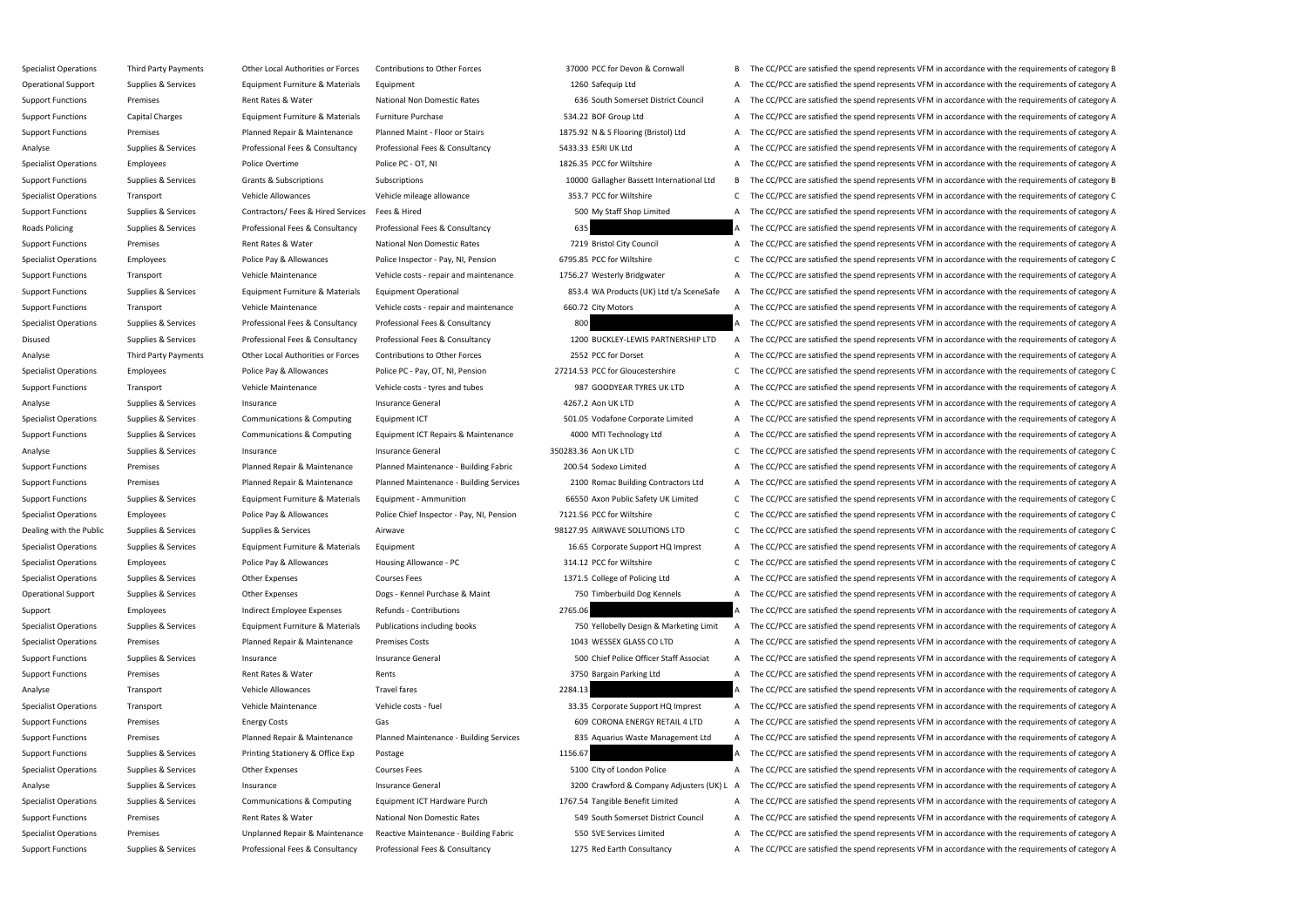Support Functions Premises Premises Rent Rates & Water National Non Domestic Rates 1210 North Somerset Council A The CC/PCC are satisfied the spend represents VFM in accordance with the requirements of category A Operational Support Supplies & Services Equipment Furniture & Materials Equipment 164.28 Corporate Support HQ Imprest A The CC/PCC are satisfied the spend represents VFM in accordance with the requirements of category A Specialist Operations Supplies & Services Contractors/ Fees & Hired Services Fees & Hired 1000 ONE TIME VENDOR A The CC/PCC are satisfied the spend represents VFM in accordance with the requirements of category A Support Functions Premises Premises Unplanned Repair & Maintenance Reactive Maintenance - Building Services 1688 Fullstop Fire & Security Ltd A The CC/PCC are satisfied the spend represents VFM in accordance with the requi Support Functions Supplies & Services Communications & Computing Equipment ICT Repairs & Maintenance 102011.08 Capita Secure Information Solutions C The CC/PCC are satisfied the spend represents VFM in accordance with the Support Functions Capital Charges Capital Charges ICT Equipment Purchase 1701 Enghouse Interactive (UK) Ltd A The CC/PCC are satisfied the spend represents VFM in accordance with the requirements of category A Support Functions Supplies & Services Communications & Computing Equipment ICT Software 890 AI TRAINING SERVICES LTD A The CC/PCC are satisfied the spend represents VFM in accordance with the requirements of category A Support Functions Transport Stransport Vehicle Maintenance Vehicle costs - repair and maintenance 571.6 City West Commercials Ltd A The CC/PCC are satisfied the spend represents VFM in accordance with the requirements of c Support Functions Supplies & Services Communications & Computing Equipment ICT Repairs & Maintenance 36237.61 PHOENIX SOFTWARE LTD B The CC/PCC are satisfied the spend represents VFM in accordance with the requirements of Support Functions Premises Premises Rent Rates Rent Rates National Non Domestic Rates 836 South Gloucestershire A The CC/PCC are satisfied the spend represents VFM in accordance with the requirements of category A Criminal Justice Arrangement Supplies & Services Other Expenses Remand costs Remand costs 2350.75 Bidfood A The CC/PCC are satisfied the spend represents VFM in accordance with the requirements of category A Support Functions Premises Premises Premises General Waste Costs 708.84 SUEZ Recycling and Recovery UK Ltd A The CC/PCC are satisfied the spend represents VFM in accordance with the requirements of category A Criminal Justice Arrangement Supplies & Services Other Expenses Maintenance of dogs/cats Maintenance of dogs/cats 640.58 A The CC/PCC are satisfied the spend represents VFM in accordance with the requirements of category A Support Functions Premises Premises Unplanned Repair & Maintenance Reactive Maintenance - Building Services 602.88 Sovereign Fire & Security Ltd A The CC/PCC are satisfied the spend represents VFM in accordance with the re Support Functions Premises Premises Premises General Waste Costs 698.1 SUEZ Recycling and Recovery UK Ltd A The CC/PCC are satisfied the spend represents VFM in accordance with the requirements of category A Specialist Operations Supplies & Services Communications & Computing Equipment ICT Repairs & Maintenance 1618 PCC for Thames Valley A The CC/PCC are satisfied the spend represents VFM in accordance with the requirements of Specialist Operations Employees Employees Police Pay & Allowances Police Chief Inspector - Pay, NI, Pension 7310.86 PCC for Gloucestershire C The CC/PCC are satisfied the spend represents VFM in accordance with the require Analyse Supplies & Services Contractors/ Fees & Hired Services Fees & Hired 2075 Sodexo Limited A The CC/PCC are satisfied the spend represents VFM in accordance with the requirements of category A Investigative Support Supplies & Services Capital Charges Forensic Science Services 2042.95 Orchid Cellmark Ltd A The CC/PCC are satisfied the spend represents VFM in accordance with the requirements of category A Criminal Justice Arrangement Supplies & Services Other Expenses Remand costs Remand costs 1068.14 Bidfood A The CC/PCC are satisfied the spend represents VFM in accordance with the requirements of category A Support Functions Premises Premises Unplanned Repair & Maintenance Reactive Maintenance - Building Services 1325.68 AMP Biomass Fuel T/A AMP A The CC/PCC are satisfied the spend represents VFM in accordance with the requir Investigative Support Supplies & Services Capital Charges Forensic Science Services Forensic Science Services 6216.55 Eurofins Forensics Services Limited A The CC/PCC are satisfied the spend represents VFM in accordance wi Support Functions Capital Charges Capital Charges Vehicle Conversions Vehicle Conversions 14440 RAMAR B The CC/PCC are satisfied the spend represents VFM in accordance with the requirements of category B Support Functions Premises Planned Repair & Maintenance Premises Costs 2596 STQ Vantage Limited A The CC/PCC are satisfied the spend represents VFM in accordance with the requirements of category A Support Functions Supplies & Services Communications & Computing Equipment ICT 13029 BRITISH TELECOMMUNICATIONS PLC B The CC/PCC are satisfied the spend represents VFM in accordance with the requirements of category B Support Functions Supplies & Services Other Expenses Publicity & Promotions 6000 Pinpoint UK Ltd A The CC/PCC are satisfied the spend represents VFM in accordance with the requirements of category A Analyse Supplies & Services Other Expenses Financial Adjustments -0.61 PCC for Dorset B The CC/PCC are satisfied the spend represents VFM in accordance with the requirements of category B Specialist Operations Supplies & Services Communications & Computing Equipment ICT 4306 Sepura Ltd A The CC/PCC are satisfied the spend represents VFM in accordance with the requirements of category A Specialist Operations Employees Police Pay & Allowances Police PC - Pay, NI 4189.52 PCC for Wiltshire A The CC/PCC are satisfied the spend represents VFM in accordance with the requirements of category A Analyse Supplies & Services Other Expenses Financial Adjustments -0.01 Sodexo Limited A The CC/PCC are satisfied the spend represents VFM in accordance with the requirements of category A Support Functions Supplies & Services Communications & Computing Equipment ICT 2670 Telefonica UK Limited A The CC/PCC are satisfied the spend represents VFM in accordance with the requirements of category A Support Functions Premises Premises Rent Rates & Water Landlords Service Charge 6771.95 TCN UK Ltd A The CC/PCC are satisfied the spend represents VFM in accordance with the requirements of category A Operational Support Supplies & Services Other Expenses Vet Fees & Supplies Vet Fees & Supplies 1232.95 A NICHOLS (COW MILLS) LTD A The CC/PCC are satisfied the spend represents VFM in accordance with the requirements of ca Support Functions Third Party Payments Other Local Authorities or Forces Contributions to Other Forces 16379.38 GMCA - GMP B The CC/PCC are satisfied the spend represents VFM in accordance with the requirements of category Support Functions Supplies & Services Contractors/ Fees & Hired Services Fees & Hired 740.71 Safestore Ltd A The CC/PCC are satisfied the spend represents VFM in accordance with the requirements of category A Operational Support Supplies & Services Equipment Furniture & Materials Equipment Operational Support over the STA.5 Accuracy International Limited A The CC/PCC are satisfied the spend represents VFM in accordance with the Support Functions Transport Transport Vehicle Maintenance Vehicle costs - licences 1628 Corporate Support HQ Imprest A The CC/PCC are satisfied the spend represents VFM in accordance with the requirements of category A Analyse Supplies & Services Contractors/ Fees & Hired Services Fees & Hired 29980 Middlesex University B The CC/PCC are satisfied the spend represents VFM in accordance with the requirements of category B Support Functions Supplies & Services Contractors/ Fees & Hired Services Fees & Hired 1365.83 My Staff Shop Limited A The CC/PCC are satisfied the spend represents VFM in accordance with the requirements of category A Support Functions Supplies & Services Communications & Computing Equipment ICT Repairs & Maintenance 2477513.91 Accounting Officer Home Office C The CC/PCC are satisfied the spend represents VFM in accordance with the requ Support Functions Supplies & Services Communications & Computing Equipment ICT Software 106782 Box.com (UK) Limited C The CC/PCC are satisfied the spend represents VFM in accordance with the requirements of category C Support Functions Premises Premises Rent Rates Rent Rates National Non Domestic Rates 2035 Somerset West and Taunton Council A The CC/PCC are satisfied the spend represents VFM in accordance with the requirements of catego Support Functions Employees Employee Expenses Direct Medical Intervention 3040 3040 A The CC/PCC are satisfied the spend represents VFM in accordance with the requirements of category A Criminal Justice Arrangement Supplies & Services Other Expenses Maintenance of dogs/cats 4458.9 A The CC/PCC are satisfied the spend represents VFM in accordance with the requirements of category A Support Functions Premises Planned Repair & Maintenance Planned Maintenance - Building Fabric 3395 SVE Services Limited A The CC/PCC are satisfied the spend represents VFM in accordance with the requirements of category A Support Functions Transport Vehicle Maintenance Vehicle costs - tyres and tubes 668.58 CABOT TYRE SERVICE LTD A The CC/PCC are satisfied the spend represents VFM in accordance with the requirements of category A Support Functions Premises Premises Unplanned Repair & Maintenance Responsive Maint - Internal Wall or Door 622.06 DRA Maintenance Ltd A The CC/PCC are satisfied the spend represents VFM in accordance with the requirements Specialist Operations Employees Police Pay & Allowances Housing Allowance - PC 314.12 PCC for Wiltshire C The CC/PCC are satisfied the spend represents VFM in accordance with the requirements of category C Support Functions Transport Vehicle Maintenance Vehicle Costs - repair and maintenance 2819.25 SJ Cook & Sons A The CC/PCC are satisfied the spend represents VFM in accordance with the requirements of category A Support Functions Premises Planned Repair & Maintenance Planned Maintenance - Building Fabric 1908 DRA Maintenance Ltd A The CC/PCC are satisfied the spend represents VFM in accordance with the requirements of category A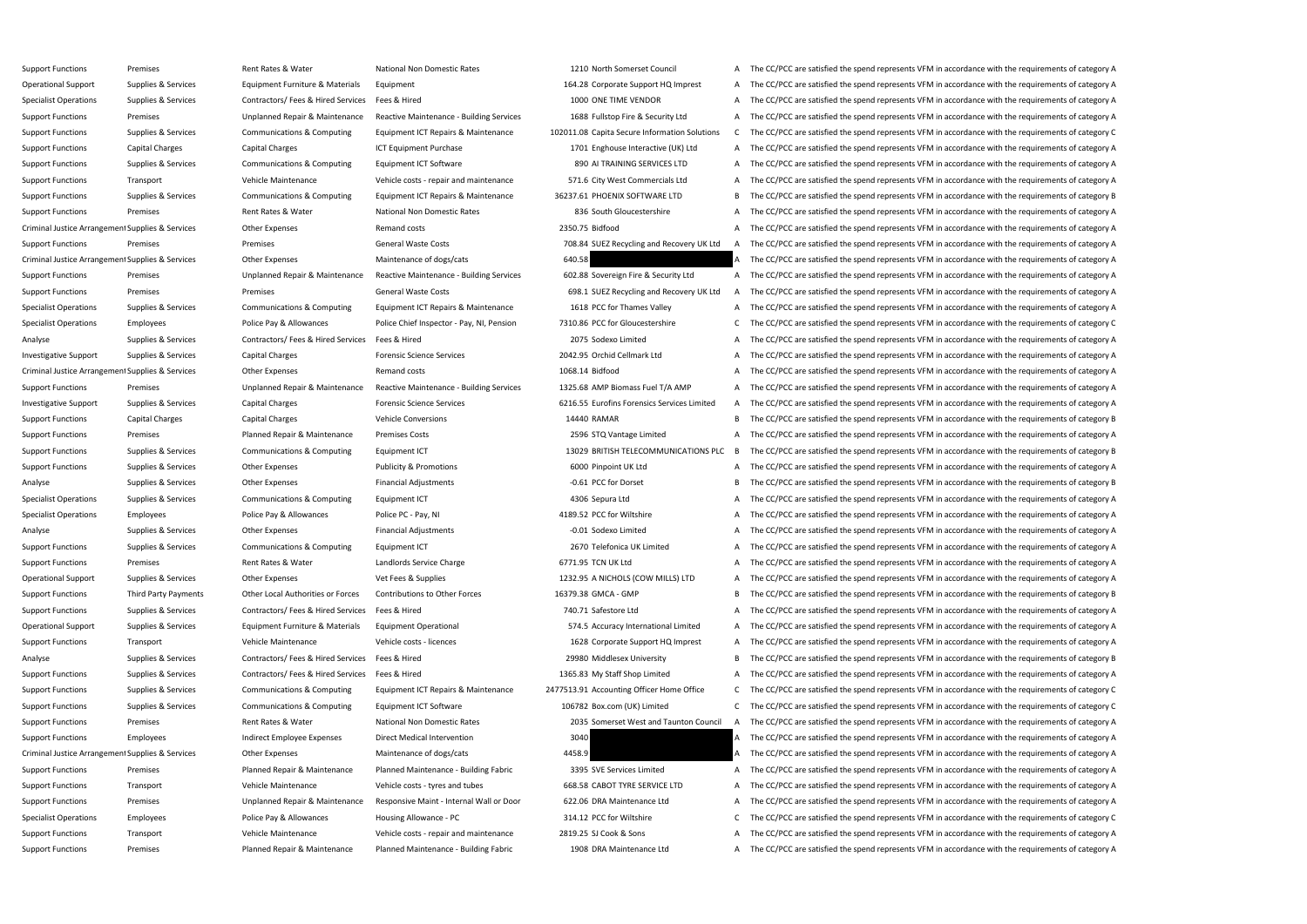Support Functions Premises Premises Cleaning & Domestic Supplies Window Cleaning 691.32 Sodexo Limited A The CC/PCC are satisfied the spend represents VFM in accordance with the requirements of category A Support Functions Supplies & Services Equipment Furniture & Materials Equipment 2417 Melford Resoluton Ltd A The CC/PCC are satisfied the spend represents VFM in accordance with the requirements of category A Support Functions Transport Vehicle Maintenance Vehicle costs - tyres and tubes 509.25 CABOT TYRE SERVICE LTD A The CC/PCC are satisfied the spend represents VFM in accordance with the requirements of category A Investigative Support Supplies & Services Capital Charges Forensic Science Services 2321.8 Orchid Cellmark Ltd A The CC/PCC are satisfied the spend represents VFM in accordance with the requirements of category A Support Functions Premises Energy Costs Gas Gas Sea Note of the CORONA ENERGY RETAIL 4 LTD A The CC/PCC are satisfied the spend represents VFM in accordance with the requirements of category A Support Functions Supplies & Services Medical Fees Drugs & Medical Requisites 924.33 A The CC/PCC are satisfied the spend represents VFM in accordance with the requirements of category A Support Functions Capital Charges Capital Charges Construction & Conversion Works 3984 DRA Maintenance Ltd A The CC/PCC are satisfied the spend represents VFM in accordance with the requirements of category A Support Functions Premises Premises Rent Rates Rubber Rates National Non Domestic Rates 911 Bristol City Council A The CC/PCC are satisfied the spend represents VFM in accordance with the requirements of category A Analyse Supplies & Services Insurance Supplies A Services Insurance General Insurance General 13231.02 Aon UK LTD B The CC/PCC are satisfied the spend represents VFM in accordance with the requirements of category B Specialist Operations Supplies & Services Other Expenses Licences & Orders 657.18 Experian Ltd A The CC/PCC are satisfied the spend represents VFM in accordance with the requirements of category A Specialist Operations Supplies & Services Equipment Furniture & Materials Equipment 96114.33 Services and Furniture of category C The CC/PCC are satisfied the spend represents VFM in accordance with the requirements of cat Criminal Justice Arrangement Supplies & Services Clothing Uniforms & Laundry Laundry & Dry Cleaning 1343.39 Royal Devon and Exeter NHS Foundati A The CC/PCC are satisfied the spend represents VFM in accordance with the req Support Functions Capital Charges Capital Charges Vehicle Conversions 2750 Vantage VC Ltd A The CC/PCC are satisfied the spend represents VFM in accordance with the requirements of category A Support Functions Premises Premises Unplanned Repair & Maintenance Reactive Maintenance - Building Services 760 Jackson Lift Services Ltd A The CC/PCC are satisfied the spend represents VFM in accordance with the requireme Support Functions Premises Premises Rent Rates & Water Rents Rents Rents Rents Rents Rents Rent Rates A Water Rents Rents Rents Rents Rents A North Bristol NHS Trust B The CC/PCC are satisfied the spend represents VFM in a Support Functions Supplies & Services Other Expenses Courses Fees Courses Courses Fees 1177.76 PCC for Gloucestershire A The CC/PCC are satisfied the spend represents VFM in accordance with the requirements of category A Investigations Supplies & Services Other Expenses Courses Fees 645 College of Policing Ltd A The CC/PCC are satisfied the spend represents VFM in accordance with the requirements of category A Support Functions Supplies & Services Clothing Uniforms & Laundry Clothing & Uniforms - non-stock 568.74 TRANAM LTD A The CC/PCC are satisfied the spend represents VFM in accordance with the requirements of category A Investigative Support Supplies & Services Other Expenses Courses Fees Services Courses Fees 895 Bywater Training Limited A The CC/PCC are satisfied the spend represents VFM in accordance with the requirements of category A Support Functions Supplies & Services Communications & Computing Equipment ICT Repairs & Maintenance 1884.41 Grey Matter Ltd A The CC/PCC are satisfied the spend represents VFM in accordance with the requirements of catego Specialist Operations Employees Police Pay & Allowances Police Superintendent - Pay, NI, Pension 9455.78 PCC for Devon & Cornwall B The CC/PCC are satisfied the spend represents VFM in accordance with the requirements of c Support Functions Supplies & Services Communications & Computing Equipment ICT 17451.94 Telefonica UK Limited B The CC/PCC are satisfied the spend represents VFM in accordance with the requirements of category B Specialist Operations Supplies & Services Subsistence & Conference Subsistence Subsistence Support HQ Imprest A The CC/PCC are satisfied the spend represents VFM in accordance with the requirements of category A Operational Support Supplies & Services Equipment - Consumables Equipment - Consumables Equipment - Consumables Equipment - Consumables Face and Figure Consumables Capacase A The CC/PCC are satisfied the spend represents V Support Functions Transport Vehicle Maintenance Vehicle costs - tyres and tubes 1271.32 Micheldever Tyres Ltd A The CC/PCC are satisfied the spend represents VFM in accordance with the requirements of category A Support Functions Supplies & Services Equipment Furniture & Materials Equipment 1039.44 WA Products (UK) Ltd t/a SceneSafe A The CC/PCC are satisfied the spend represents VFM in accordance with the requirements of category Support Functions Premises Premises Rent Rates & Water National Non Domestic Rates 2243.5 Mendip District Council A The CC/PCC are satisfied the spend represents VFM in accordance with the requirements of category A Support Functions Premises Planned Repair & Maintenance Planned Maintenance - Building Services 2700 Romac Building Contractors Ltd A The CC/PCC are satisfied the spend represents VFM in accordance with the requirements of Support Functions Premises Premises Rent Rates Rent Rates Rent Rates National Non Domestic Rates 3866 North Somerset Council A The CC/PCC are satisfied the spend represents VFM in accordance with the requirements of catego Analyse Capital Financing External Interest Debt Charges - Interest Debt Charges - Interest 64750 Public Works Loan Board C The CC/PCC are satisfied the spend represents VFM in accordance with the requirements of category Investigative Support Third Party Payments Contribution Contribution Contribution Contribution 228500 PCC for Devon & Cornwall C The CC/PCC are satisfied the spend represents VFM in accordance with the requirements of cate Specialist Operations Employees Police Pay & Allowances Police PC - Pay, NI, Pension 4861.31 PCC for Gloucestershire A The CC/PCC are satisfied the spend represents VFM in accordance with the requirements of category A Support Functions Premises Planned Repair & Maintenance Planned Maintenance - Building Fabric 462.78 Sodexo Limited A The CC/PCC are satisfied the spend represents VFM in accordance with the requirements of category A Support Functions Premises Premises Rent Rates Rent Rates National Non Domestic Rates 1509 Sedgemoor District Council A The CC/PCC are satisfied the spend represents VFM in accordance with the requirements of category A Support Functions Premises Energy Costs Energy Costs Gas Gas STO.04 CORONA ENERGY RETAIL 4 LTD A The CC/PCC are satisfied the spend represents VFM in accordance with the requirements of category A Support Functions Supplies & Services Professional Fees & Consultancy Professional Fees & Consultancy Professional Fees & Consultancy 2175 Optimum Agility Limited A The CC/PCC are satisfied the spend represents VFM in acco Support Functions Transport Vehicle Maintenance Vehicle Costs - repair and maintenance 2051.24 Brakes Motor Company A The CC/PCC are satisfied the spend represents VFM in accordance with the requirements of category A Support Functions Premises Planned Repair & Maintenance Planned Maint - Floor or Stairs 599.4 N & S Flooring (Bristol) Ltd A The CC/PCC are satisfied the spend represents VFM in accordance with the requirements of category Support Functions Supplies & Services Communications & Computing Equipment ICT Hardware Purch 936 CPC 936 CPC A The CC/PCC are satisfied the spend represents VFM in accordance with the requirements of category A Support Functions Supplies & Services Capital Charges Forensic Science Services 3193.5 Orchid Cellmark Ltd A The CC/PCC are satisfied the spend represents VFM in accordance with the requirements of category A Support Functions Premises Energy Costs Gas Gas Gas Senergy Costs Gas Senergy Costs Gas Senergy Costs Gas Senergy Costs Gas Senergy A The CC/PCC are satisfied the spend represents VFM in accordance with the requirements of Support Functions Transport Transport Vehicle Maintenance Vehicle costs - tyres and tubes 700 Micheldever Tyres Ltd A The CC/PCC are satisfied the spend represents VFM in accordance with the requirements of category A Specialist Operations Employees Police Pay & Allowances Police Chief Inspector - Pay, NI, Pension 7220.49 PCC for Wiltshire A The CC/PCC are satisfied the spend represents VFM in accordance with the requirements of categor Support Functions Premises Premises Rent Rates & Water National Non Domestic Rates 78336 Sedgemoor District Council C The CC/PCC are satisfied the spend represents VFM in accordance with the requirements of category C Support Functions Premises Premises Rent Rates Rent Rates Rent Rates National Non Domestic Rates 624 South Gloucestershire A The CC/PCC are satisfied the spend represents VFM in accordance with the requirements of category Investigative Support Supplies & Services Capital Charges Forensic Science Services 6352.91 Orchid Cellmark Ltd A The CC/PCC are satisfied the spend represents VFM in accordance with the requirements of category A Support Functions Supplies & Services Equipment Furniture & Materials Equipment 6617 6617 6617 A The CC/PCC are satisfied the spend represents VFM in accordance with the requirements of category A Analyse **Employees** Police Staff Pay & Allowances Staffing Agency 6366.58 Matrix SCM Ltd A The CC/PCC are satisfied the spend represents VFM in accordance with the requirements of category A Support Functions Transport Vehicle Maintenance Vehicle Costs - repair and maintenance 557.11 BRISTOL STREET MOTORS A The CC/PCC are satisfied the spend represents VFM in accordance with the requirements of category A Support Functions Premises Premises Cleaning & Domestic Supplies Window Cleaning Vindow Cleaning A The CC/PCC are satisfied the spend represents VFM in accordance with the requirements of category A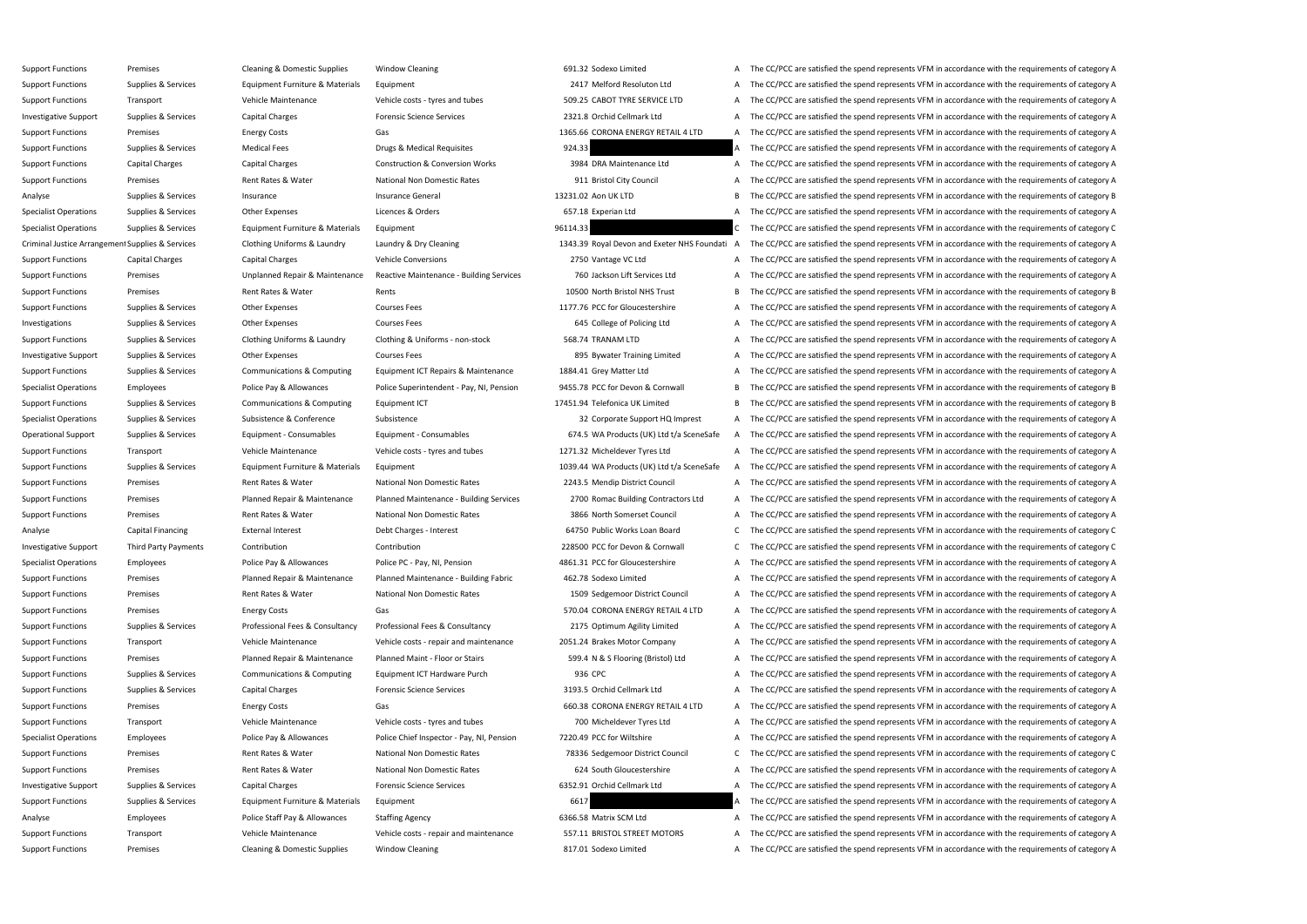Support Functions Transport Vehicle Maintenance Vehicle costs - tyres and tubes 1188 GOODYEAR TYRES UK LTD A The CC/PCC are satisfied the spend represents VFM in accordance with the requirements of category A Support Functions Transport Transport Vehicle Maintenance Vehicle costs - commissioning 1200 RSG ENGINEERING LTD A The CC/PCC are satisfied the spend represents VFM in accordance with the requirements of category A Support Functions Supplies & Services Communications & Computing Equipment ICT 751.92 Telefonica UK Limited A The CC/PCC are satisfied the spend represents VFM in accordance with the requirements of category A Support Functions Supplies & Services Equipment Furniture & Materials Equipment Repairs & Maintenance 935.08 RS COMPONENTS LTD A The CC/PCC are satisfied the spend represents VFM in accordance with the requirements of cate Support Functions Supplies & Services Other Expenses Contingencies Contingencies 30000 30000 B The CC/PCC are satisfied the spend represents VFM in accordance with the requirements of category B Specialist Operations Supplies & Services Capital Charges Forensic Science Services 328.53 SOCOTEC UK Ltd A The CC/PCC are satisfied the spend represents VFM in accordance with the requirements of category A Support Functions Supplies & Services Communications & Computing Equipment ICT Repairs & Maintenance 6774.98 EPI-USE Labs Limited A The CC/PCC are satisfied the spend represents VFM in accordance with the requirements of c Investigative Support Third Party Payments Contribution Contribution Contribution Contribution 232500 PCC for Devon & Cornwall C The CC/PCC are satisfied the spend represents VFM in accordance with the requirements of cate Specialist Operations Supplies & Services Professional Fees & Consultancy Professional Fees & Consultancy Professional Fees & Consultancy Professional Fees & Consultancy 24 Corporate Support HQ Imprest A The CC/PCC are sat Analyse Transport Transport Vehicle Allowances Travel fares Travel fares 3041.7 A The CC/PCC are satisfied the spend represents VFM in accordance with the requirements of category A Support Functions Supplies & Services Communications & Computing Equipment ICT 751.1 Telefonica UK Limited A The CC/PCC are satisfied the spend represents VFM in accordance with the requirements of category A Support Functions Supplies & Services Equipment Furniture & Materials Equipment 595 Baronmead International Ltd A The CC/PCC are satisfied the spend represents VFM in accordance with the requirements of category A Support Functions Transport Transport Vehicle Maintenance Vehicle costs - repair and maintenance 1459.35 Staceys Motors A The CC/PCC are satisfied the spend represents VFM in accordance with the requirements of category A Analyse Police Staff Pay & Allowances Staffing Agency 4507.12 Matrix SCM Ltd A The CC/PCC are satisfied the spend represents VFM in accordance with the requirements of category A Support Functions Transport Vehicle Maintenance Vehicle Costs - repair and maintenance 659.23 Bristol PartsPlus A The CC/PCC are satisfied the spend represents VFM in accordance with the requirements of category A PCC Third Party Payments Payments to Clients Grants - Voluntary Orgs 21244.33 Swan Advocacy Network B The CC/PCC are satisfied the spend represents VFM in accordance with the requirements of category B Support Functions Transport Vehicle Maintenance Vehicle Costs - repair and maintenance 678 MOBILE WINDSCREENS LTD A The CC/PCC are satisfied the spend represents VFM in accordance with the requirements of category A Investigative Support Supplies & Services Capital Charges Forensic Science Services 1620 Satsuma Medical Ltd A The CC/PCC are satisfied the spend represents VFM in accordance with the requirements of category A Support Functions Supplies & Services Equipment Furniture & Materials Equipment 999.1 RS COMPONENTS LTD A The CC/PCC are satisfied the spend represents VFM in accordance with the requirements of category A Support Functions Supplies & Services Communications & Computing Equipment ICT Repairs & Maintenance 71849.53 IBM (United Kingdom) Ltd C The CC/PCC are satisfied the spend represents VFM in accordance with the requirements Support Functions Transport Vehicle Maintenance Vehicle Costs - repair and maintenance 3462.86 BMW (UK) Ltd A The CC/PCC are satisfied the spend represents VFM in accordance with the requirements of category A Support Functions Supplies & Services Grants & Subscriptions Subscriptions Subscriptions Subscriptions Subscriptions Subscriptions and the common and the CC/PCC are satisfied the spend represents VFM in accordance with the Support Functions Transport Transport Vehicle Maintenance Vehicle costs - repair and maintenance 694.2 Trek Bicycle Corporation Ltd A The CC/PCC are satisfied the spend represents VFM in accordance with the requirements of Specialist Operations Employees Police Pay & Allowances Police PC - Pay, NI, Pension, HA 24515.96 PCC for Devon & Cornwall C The CC/PCC are satisfied the spend represents VFM in accordance with the requirements of category Support Functions Supplies & Services Other Expenses Legal Costs & Services 560 A The CC/PCC are satisfied the spend represents VFM in accordance with the requirements of category A Support Functions Supplies & Services Other Expenses Legal Fees 3rd Party 600 600 A The CC/PCC are satisfied the spend represents VFM in accordance with the requirements of category A Support Functions Supplies & Services Insurance Support Functions Insurance General Insurance General SOO Chief Police Officer Staff Associat A The CC/PCC are satisfied the spend represents VFM in accordance with the requi Support Functions Employees Police Staff Pay & Allowances Staffing Agency 2587.5 Hays Specialist Recruitment Ltd A The CC/PCC are satisfied the spend represents VFM in accordance with the requirements of category A Specialist Operations Employees Police Pay & Allowances Standby Payments Standby Payments 19.42 PCC for Devon & Cornwall C The CC/PCC are satisfied the spend represents VFM in accordance with the requirements of category C Support Functions Supplies & Services Communications & Computing Equipment ICT 4346.12 Telefonica UK Ltd A The CC/PCC are satisfied the spend represents VFM in accordance with the requirements of category A PCC Supplies & Services Contractors/ Fees & Hired Services Fees & Hired 600 5 Essex Court A The CC/PCC are satisfied the spend represents VFM in accordance with the requirements of category A Specialist Operations Supplies & Services Equipment Furniture & Materials Equipment 985 Sonic Communications (INT) Ltd A The CC/PCC are satisfied the spend represents VFM in accordance with the requirements of category A Support Functions Premises Premises Rent Rates & Water National Non Domestic Rates 27904 Bristol City Council B The CC/PCC are satisfied the spend represents VFM in accordance with the requirements of category B Support Functions Capital Charges Capital Charges Vehicles Purchase Vehicles Purchase 12990.06 BMW (UK) Ltd B The CC/PCC are satisfied the spend represents VFM in accordance with the requirements of category B Support Functions Supplies & Services Printing Stationery & Office Exp Postage Protage 5250 Quadient UK Limited A The CC/PCC are satisfied the spend represents VFM in accordance with the requirements of category A Analyse Supplies & Services Professional Fees & Consultancy Professional Fees & Consultancy 700 Imkaan A The CC/PCC are satisfied the spend represents VFM in accordance with the requirements of category A Investigative Support Supplies & Services Other Expenses Courses Fees 1666.67 De Vere Tortworth Court A The CC/PCC are satisfied the spend represents VFM in accordance with the requirements of category A Support Functions Premises Premises Cleaning & Domestic Supplies Window Cleaning 2311.48 Sodexo Limited A The CC/PCC are satisfied the spend represents VFM in accordance with the requirements of category A Support Functions Supplies & Services Other Expenses Legal Costs & Services 850 850 A The CC/PCC are satisfied the spend represents VFM in accordance with the requirements of category A Support Functions Supplies & Services Other Expenses Legal Costs & Services 1068.65 A The CC/PCC are satisfied the spend represents VFM in accordance with the requirements of category A Support Functions Employees Employees Police Staff Pay & Allowances Police Staff - Pay, OT, NI, Pension 14898.86 PCC for Gloucestershire C The CC/PCC are satisfied the spend represents VFM in accordance with the requiremen Support Functions Transport Transport Vehicle Maintenance Vehicle costs - tyres and tubes 690 GOODYEAR TYRES UK LTD A The CC/PCC are satisfied the spend represents VFM in accordance with the requirements of category A Support Functions Capital Charges Equipment Furniture & Materials Furniture Purchase 1048.45 CJ Freeman & Co Ltd A The CC/PCC are satisfied the spend represents VFM in accordance with the requirements of category A Analyse Supplies & Services Other Expenses Financial Adjustments -0.07 RS COMPONENTS LTD A The CC/PCC are satisfied the spend represents VFM in accordance with the requirements of category A Support Functions Supplies & Services Equipment Furniture & Materials Equipment Operational 1452.14 Protect Signs A The CC/PCC are satisfied the spend represents VFM in accordance with the requirements of category A Support Functions Premises Energy Costs Gas Gas Gas Service Corona ENERGY RETAIL 4 LTD A The CC/PCC are satisfied the spend represents VFM in accordance with the requirements of category A Analyse Third Party Payments Other Local Authorities or Forces Contributions to Other Forces -2705.37 PCC for Devon & Cornwall A The CC/PCC are satisfied the spend represents VFM in accordance with the requirements of cate Investigative Support Supplies & Services Capital Charges Forensic Science Services 2988.2 Key Forensic Services Ltd A The CC/PCC are satisfied the spend represents VFM in accordance with the requirements of category A Support Functions Premises Energy Costs Energy Costs Gas Gas Section A The CC/PCC are satisfied the spend represents VFM in accordance with the requirements of category A

Support Functions Supplies & Services Contractors/ Fees & Hired Services Fees & Hired 625 My Staff Shop Limited A The CC/PCC are satisfied the spend represents VFM in accordance with the requirements of category A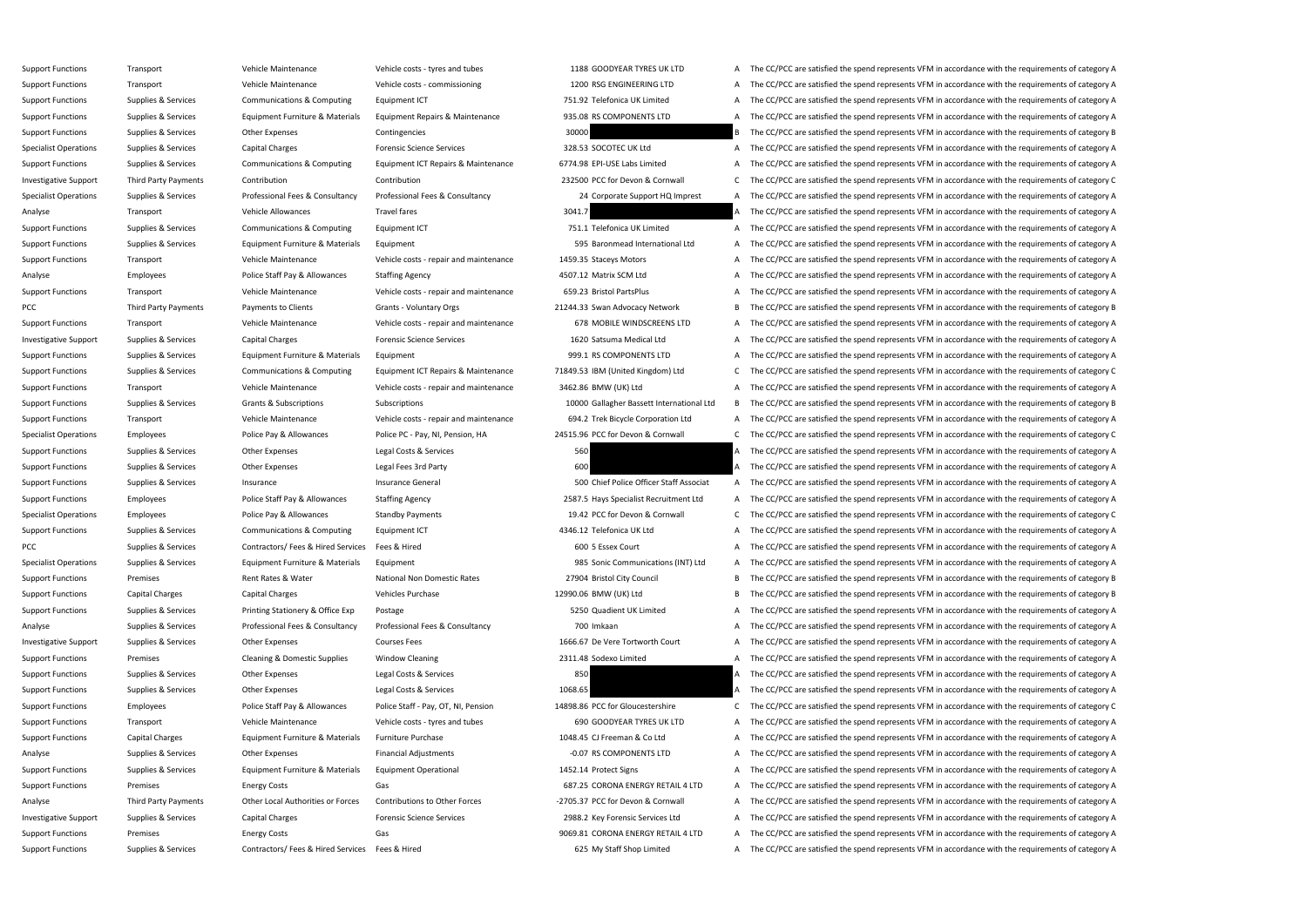Support Functions Transport Support Transport Vehicle Maintenance Vehicle costs - repair and maintenance 6784.9 SJ Cook & Sons A The CC/PCC are satisfied the spend represents VFM in accordance with the requirements of cate Analyse Supplies & Services Other Expenses Financial Adjustments -0.12 Royal Devon and Exeter NHS Foundati A The CC/PCC are satisfied the spend represents VFM in accordance with the requirements of category A Support Functions Premises Planned Repair & Maintenance Grounds Maintenance 538.28 538.28 A The CC/PCC are satisfied the spend represents VFM in accordance with the requirements of category A Support Functions Supplies & Services Contractors/ Fees & Hired Services Fees & Hired 524.98 My Staff Shop Limited A The CC/PCC are satisfied the spend represents VFM in accordance with the requirements of category A Analyse **Employees** Police Staff Pay & Allowances Staffing Agency 6924.05 Matrix SCM Ltd A The CC/PCC are satisfied the spend represents VFM in accordance with the requirements of category A Investigative Support Supplies & Services Medical Fees Pathologists reports Pathologists reports 2779.71 Dr DS Cook A The CC/PCC are satisfied the spend represents VFM in accordance with the requirements of category A Support Functions Transport Transport Vehicle Maintenance Vehicle costs - tyres and tubes 1311.34 GOODYEAR TYRES UK LTD A The CC/PCC are satisfied the spend represents VFM in accordance with the requirements of category A Operational Support Supplies & Services Equipment Furniture & Materials Equipment 1770 GMK Ltd A The CC/PCC are satisfied the spend represents VFM in accordance with the requirements of category A Support Functions Premises Energy Costs Energy Costs Gas Gas Service A The CC/PCC are satisfied the spend represents VFM in accordance with the requirements of category A Support Functions Premises Premises Rent Rates & Water Water Water Charges/Sewerages 3481.76 Water2Business A The CC/PCC are satisfied the spend represents VFM in accordance with the requirements of category A Analyse Supplies & Services Other Expenses Financial Adjustments -0.01 Sodexo Limited A The CC/PCC are satisfied the spend represents VFM in accordance with the requirements of category A Support Functions Premises Premises Rent Rates & Water Landlords Service Charge 3995.75 3955.75 B The CC/PCC are satisfied the spend represents VFM in accordance with the requirements of category B Support Functions Employees Police Staff Pay & Allowances Police Staff - Pay, OT, NI, Pension 14310.35 PCC for Wiltshire C The CC/PCC are satisfied the spend represents VFM in accordance with the requirements of category C Support Functions Supplies & Services Other Expenses Legal Costs & Services 6745.5 A The CC/PCC are satisfied the spend represents VFM in accordance with the requirements of category A Criminal Justice Arrangement Supplies & Services Professional Fees & Consultancy Professional Fees & Consultancy Professional Fees & Consultancy 2000.88 NHS South Central and West CSU A The CC/PCC are satisfied the spend r Specialist Operations Employees Employees Police Pay & Allowances Police Sergeant - Pay, OT, NI, Pension 13441.72 PCC for Gloucestershire C The CC/PCC are satisfied the spend represents VFM in accordance with the requireme Support Functions Supplies & Services Communications & Computing Equipment ICT Repairs & Maintenance 52655 Capita Secure Information Solutions C The CC/PCC are satisfied the spend represents VFM in accordance with the requ Specialist Operations Supplies & Services Other Expenses Courses Fees Services Courses Fees 325 Corporate Support HQ Imprest A The CC/PCC are satisfied the spend represents VFM in accordance with the requirements of catego Support Functions Employees Police Staff Pay & Allowances Staffing Agency 2587.5 Hays Specialist Recruitment Ltd A The CC/PCC are satisfied the spend represents VFM in accordance with the requirements of category A Support Functions Premises Premises Rent Rates & Water National Non Domestic Rates 1497 Bristol City Council A The CC/PCC are satisfied the spend represents VFM in accordance with the requirements of category A PCC Supplies & Services Equipment Furniture & Materials Equipment 9347.04 Victim Support A The CC/PCC are satisfied the spend represents VFM in accordance with the requirements of category A Support Functions Transport Transport Vehicle Maintenance Vehicle Costs - repair and maintenance 723.4 Alliance Automotive T/A Mill Autoq A The CC/PCC are satisfied the spend represents VFM in accordance with the requireme PCC Third Party Payments Payments to Clients Grants - Voluntary Orgs 12053.25 The Green House B The CC/PCC are satisfied the spend represents VFM in accordance with the requirements of category B Support Functions Supplies & Services Communications & Computing Equipment ICT Hardware Purch 1462.48 RS COMPONENTS LTD A The CC/PCC are satisfied the spend represents VFM in accordance with the requirements of category A Roads Policing Supplies & Services Communications & Computing Equipment ICT Software 42373 Clarity Information Solutions Ltd B The CC/PCC are satisfied the spend represents VFM in accordance with the requirements of catego Roads Policing Supplies & Services Equipment - Consumables Equipment - Consumables 2071.25 D.tec International Limited A The CC/PCC are satisfied the spend represents VFM in accordance with the requirements of category A Support Functions Capital Charges Capital Charges Construction & Conversion Works 3465 Atkins Ltd A The CC/PCC are satisfied the spend represents VFM in accordance with the requirements of category A Specialist Operations Supplies & Services Communications & Computing Equipment ICT 841.95 Vodafone Corporate Limited A The CC/PCC are satisfied the spend represents VFM in accordance with the requirements of category A Specialist Operations Supplies & Services Professional Fees & Consultancy Professional Fees & Consultancy Professional Fees & Consultancy 528 A The CC/PCC are satisfied the spend represents VFM in accordance with the requi Support Functions Transport Transport Vehicle Maintenance Vehicle Costs - repair and maintenance 518.55 Alliance Automotive T/A Mill Autoq A The CC/PCC are satisfied the spend represents VFM in accordance with the requirem Support Functions Premises Premises Cleaning & Domestic Supplies Window Cleaning 2000 a The Manual 1759.71 Sodexo Limited A The CC/PCC are satisfied the spend represents VFM in accordance with the requirements of category Support Functions Premises Energy Costs Energy Costs Gas Gas Service A The CC/PCC are satisfied the spend represents VFM in accordance with the requirements of category A Support Functions Transport Support Category A Vehicle Maintenance Vehicle costs - repair and maintenance 573.75 BMW (UK) Ltd A The CC/PCC are satisfied the spend represents VFM in accordance with the requirements of categ Support Functions Premises Premises Rent Rates & Water Water Water Charges/Sewerages 815.25 Water2Business A The CC/PCC are satisfied the spend represents VFM in accordance with the requirements of category A Operational Support Supplies & Services Other Expenses Dogs - Equipment Dogs - Equipment 3318 Marmax Recycled Products A The CC/PCC are satisfied the spend represents VFM in accordance with the requirements of category A Specialist Operations Supplies & Services Subsistence & Conference Subsistence Subsistence 47.57 PCC for Devon & Cornwall B The CC/PCC are satisfied the spend represents VFM in accordance with the requirements of category Support Functions Supplies & Services Premises Waste Disposal Waste Disposal 1572.4 Veolia ES Birmingham Ltd A The CC/PCC are satisfied the spend represents VFM in accordance with the requirements of category A Support Functions Supplies & Services Other Expenses Legal Costs & Services 2250 250 A The CC/PCC are satisfied the spend represents VFM in accordance with the requirements of category A Support Functions Supplies & Services Subsistence & Conference Conference & Meeting Expenses 630 Bristol Rovers Football Club Ltd A The CC/PCC are satisfied the spend represents VFM in accordance with the requirements of c Support Functions Transport Vehicle Maintenance Vehicle Costs - repair and maintenance 4741.21 Press Commercial Bodyworks A The CC/PCC are satisfied the spend represents VFM in accordance with the requirements of category Support Functions Capital Charges Capital Charges Vehicle Conversions 2750 Vantage VC Ltd A The CC/PCC are satisfied the spend represents VFM in accordance with the requirements of category A Specialist Operations Employees Police Overtime Police PC - Overtime Police PC - Overtime 509.4 PCC for Dorset A The CC/PCC are satisfied the spend represents VFM in accordance with the requirements of category A Disused Premises Premises Premises Rent Rates & Water National Non Domestic Rates 511 Bath & North East Somerset A The CC/PCC are satisfied the spend represents VFM in accordance with the requirements of category A Operational Support Supplies & Services Equipment Furniture & Materials Equipment 13481.68 Municipal Security Ltd B The CC/PCC are satisfied the spend represents VFM in accordance with the requirements of category B Criminal Justice Arrangement Supplies & Services Professional Fees & Consultancy Professional Fees & Consultancy Professional Fees & Consultancy Professional Fees & Consultancy 2000.87 NHS South Central and West CSU A The Support Functions Third Party Payments Contribution Contribution Contribution and Contribution and Contribution and Contribution and Contribution and A The CC/PCC are satisfied the spend represents VFM in accordance with t Operational Support Supplies & Services Equipment Furniture & Materials Equipment 1685.47 Sovereign Fire & Security Ltd A The CC/PCC are satisfied the spend represents VFM in accordance with the requirements of category A Support Functions Transport Transport Vehicle Maintenance Vehicle costs - repair and maintenance 795 GLOUCESTER ROAD GEARBOXES LTD A The CC/PCC are satisfied the spend represents VFM in accordance with the requirements of Support Functions Premises Premises Rent Rates & Water Rents Rents Rents Rents 7325 8 The CC/PCC are satisfied the spend represents VFM in accordance with the requirements of category B Investigations Supplies & Services Subsistence & Conference Conference & Meeting Expenses 867 Government Events A The CC/PCC are satisfied the spend represents VFM in accordance with the requirements of category A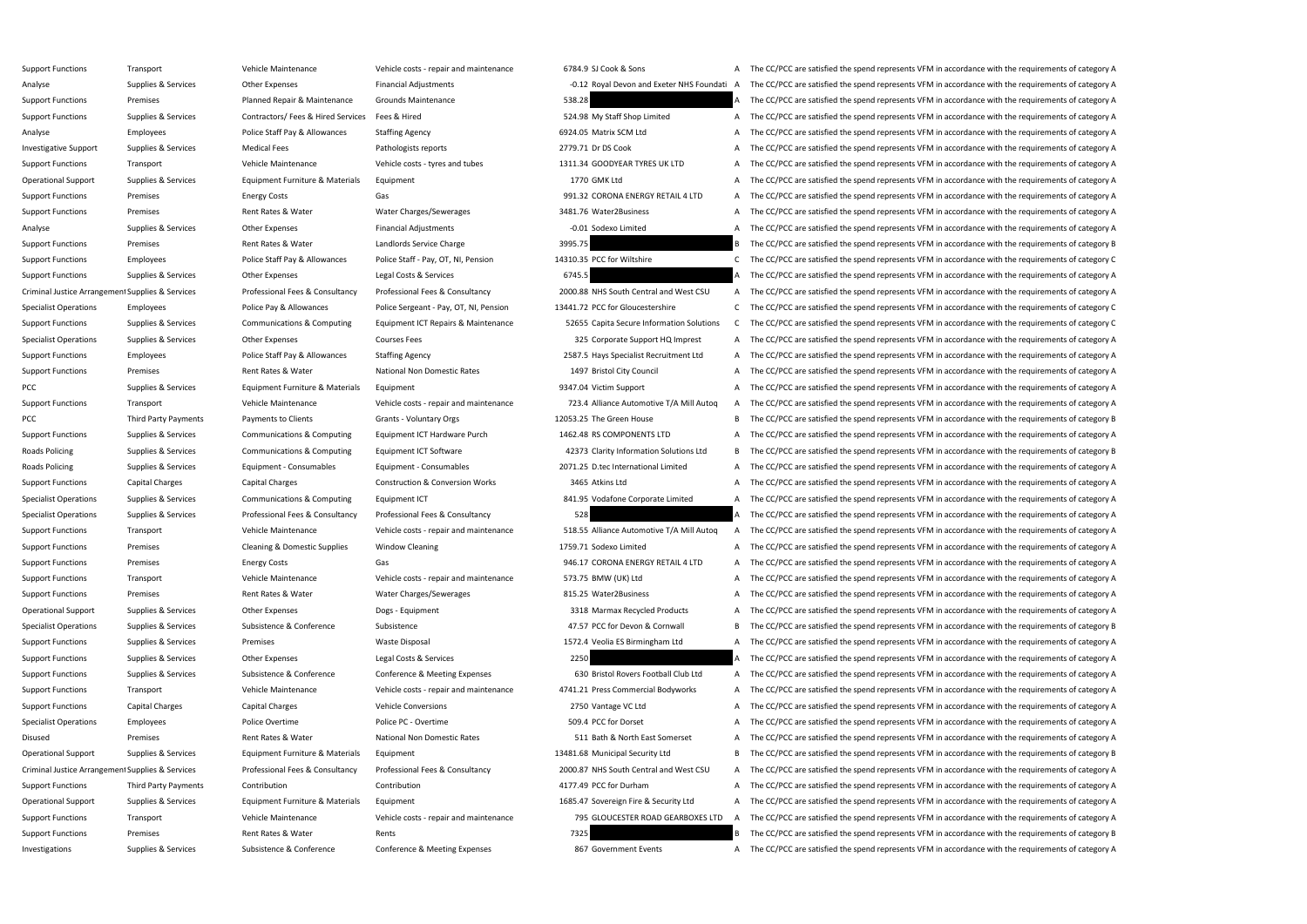Specialist Operations Employees Police Overtime Police PC - OT, RD 2751.27 PCC for Wiltshire A The CC/PCC are satisfied the spend represents VFM in accordance with the requirements of category A Support Functions Premises Premises Rent Rates & Water Water Charges/Sewerages 2125.49 Water2Business A The CC/PCC are satisfied the spend represents VFM in accordance with the requirements of category A Specialist Operations Supplies & Services Clothing Uniforms & Laundry Clothing & Uniforms - non-stock 541.66 TRANAM LTD A The CC/PCC are satisfied the spend represents VFM in accordance with the requirements of category A Support Functions Employees Police Overtime Police PC - Overtime Police PC - Overtime 1004.7 PCC for South Wales A The CC/PCC are satisfied the spend represents VFM in accordance with the requirements of category A Specialist Operations Employees Police Staff Pay & Allowances Police Staff - Pay, NI, Pension 6228.02 PCC for Wiltshire A The CC/PCC are satisfied the spend represents VFM in accordance with the requirements of category A Support Functions Supplies & Services Communications & Computing Equipment ICT 8204.55 Telefonica UK Limited A The CC/PCC are satisfied the spend represents VFM in accordance with the requirements of category A Support Functions Capital Charges Capital Charges Vehicles Purchase Vehicles Purchase 6352.5 Trek Bicycle Corporation Ltd A The CC/PCC are satisfied the spend represents VFM in accordance with the requirements of category Support Functions Transport Vehicle Maintenance Vehicle costs - tyres and tubes 1114.3 CABOT TYRE SERVICE LTD A The CC/PCC are satisfied the spend represents VFM in accordance with the requirements of category A Disused Transport Vehicle Hire Vehicle Hire Hired Vehicle Costs 900 COUNTY CARS A The CC/PCC are satisfied the spend represents VFM in accordance with the requirements of category A Support Functions Employees Police Staff Pay & Allowances Police Staff - Pay, OT, NI, Pension 14712.76 PCC for Wiltshire C The CC/PCC are satisfied the spend represents VFM in accordance with the requirements of category C Support Functions Transport Transport Vehicle Maintenance Vehicle costs - commissioning 1000 Vehicle Livery Solutions Ltd A The CC/PCC are satisfied the spend represents VFM in accordance with the requirements of category Support Functions Supplies & Services Subsistence & Conference Accommodation Accommodation 486 College of Policing Ltd A The CC/PCC are satisfied the spend represents VFM in accordance with the requirements of category A Support Functions Supplies & Services Other Expenses Contingencies Contingencies 5500 5500 A The CC/PCC are satisfied the spend represents VFM in accordance with the requirements of category A Specialist Operations Employees Police Pay & Allowances Police Sergeant - Pay, NI, CRTP 5476.35 PCC for Wiltshire C The CC/PCC are satisfied the spend represents VFM in accordance with the requirements of category C Operational Support Supplies & Services Other Expenses Courses Fees 2625 PCC for Surrey A The CC/PCC are satisfied the spend represents VFM in accordance with the requirements of category A Support Functions Transport Support Transport Vehicle Maintenance Vehicle Costs - repair and maintenance 643.23 BMW (UK) Ltd A The CC/PCC are satisfied the spend represents VFM in accordance with the requirements of catego Specialist Operations Supplies & Services Communications & Computing Equipment ICT 48064 A Services and The CC/PCC are satisfied the spend represents VFM in accordance with the requirements of category B Support Functions Transport Transport Vehicle Maintenance Vehicle costs - repair and maintenance 1603.8 City West Commercials Ltd A The CC/PCC are satisfied the spend represents VFM in accordance with the requirements of c Local Policing Premises Cleaning & Domestic Supplies Cleaning Charges 869 Sodexo Limited A The CC/PCC are satisfied the spend represents VFM in accordance with the requirements of category A Support Functions Supplies & Services Communications & Computing Equipment ICT 5701.19 Vodafone 5701.19 Vodafone A The CC/PCC are satisfied the spend represents VFM in accordance with the requirements of category A Support Functions Supplies & Services Other Expenses Legal Fees 3rd Party 1050 1050 A The CC/PCC are satisfied the spend represents VFM in accordance with the requirements of category A Support Functions Supplies & Services Equipment Furniture & Materials Equipment exceptions and the CC/PCC are satisfied the spend represents VFM in accordance with the requirements of category A Support Functions Premises Planned Repair & Maintenance Repairs & Maint General 595 Cleankill Environmental Services Lt A The CC/PCC are satisfied the spend represents VFM in accordance with the requirements of category A Support Functions Supplies & Services Equipment Furniture & Materials Equipment 38.71 Corporate Support HQ Imprest A The CC/PCC are satisfied the spend represents VFM in accordance with the requirements of category A Support Functions Capital Charges Capital Charges Vehicles Purchase Vehicles Purchase 22970.81 Hyundai Motor Company Ltd B The CC/PCC are satisfied the spend represents VFM in accordance with the requirements of category B Support Functions Premises Planned Repair & Maintenance Grounds Maintenance 535 Gordano Tree Care A The CC/PCC are satisfied the spend represents VFM in accordance with the requirements of category A Specialist Operations Supplies & Services Equipment Furniture & Materials Equipment Operational 883 Reflex Medical Ltd A The CC/PCC are satisfied the spend represents VFM in accordance with the requirements of category A Support Functions Premises Premises Rent Rates & Water National Non Domestic Rates 73216 North Somerset Council C The CC/PCC are satisfied the spend represents VFM in accordance with the requirements of category C Criminal Justice Arrangement Supplies & Services Professional Fees & Consultancy Professional Fees & Consultancy Professional Fees & Consultancy Professional Fees & Consultancy 2000.88 NHS South Central and West CSU A The Support Functions Capital Charges Capital Charges Construction & Conversion Fees 15000 B The CC/PCC are satisfied the spend represents VFM in accordance with the requirements of category B Support Functions Transport Transport Vehicle Maintenance Vehicle Costs - repair and maintenance 587.06 Alliance Automotive T/A Mill Autoq A The CC/PCC are satisfied the spend represents VFM in accordance with the requirem Specialist Operations Employees Police Pay & Allowances Police PC - Pay, NI, Pension 23339.55 PCC for Wiltshire C The CC/PCC are satisfied the spend represents VFM in accordance with the requirements of category C Support Functions Capital Charges Capital Charges ICT Equipment Purchase 98640 Insight Direct (UK) Ltd C The CC/PCC are satisfied the spend represents VFM in accordance with the requirements of category C Support Functions Supplies & Services Contractors/ Fees & Hired Services Fees & Hired 349.91 My Staff Shop Limited A The CC/PCC are satisfied the spend represents VFM in accordance with the requirements of category A PCC Third Party Payments Payments to Clients Grants - Voluntary Orgs 13750 North Somerset Council B The CC/PCC are satisfied the spend represents VFM in accordance with the requirements of category B Support Functions Premises Energy Costs Energy Costs Gas Gas Server A The CC/PCC are satisfied the spend represents VFM in accordance with the requirements of category A Specialist Operations Supplies & Services Communications & Computing Equipment ICT Hardware Purch 186186.92 C The CC/PCC are satisfied the spend represents VFM in accordance with the requirements of category C Support Functions Premises Premises Rent Rates Rent Rates Rent Rates National Non Domestic Rates 1185 Bath & North East Somerset A The CC/PCC are satisfied the spend represents VFM in accordance with the requirements of ca Roads Policing Supplies & Services Subsistence & Conference Conference & Meeting Expenses -507.5 KC JONES LTD A The CC/PCC are satisfied the spend represents VFM in accordance with the requirements of category A Support Functions Supplies & Services Equipment Furniture & Materials Equipment 1100 Trojan 1100 Trojan A The CC/PCC are satisfied the spend represents VFM in accordance with the requirements of category A Specialist Operations Supplies & Services Communications & Computing Equipment ICT Hardware Purch 4900 4900 A The CC/PCC are satisfied the spend represents VFM in accordance with the requirements of category A PCC Third Party Payments Payments to Clients Grants - Voluntary Orgs 37494 Next Link B The CC/PCC are satisfied the spend represents VFM in accordance with the requirements of category B Analyse Capital Financing External Interest Debt Charges - Interest 2016 Public Works Loan Board B The CC/PCC are satisfied the spend represents VFM in accordance with the requirements of category B Support Functions Premises Planned Repair & Maintenance Planned Maintenance - Building Fabric 9654 Hennessy Building Contractors Ltd A The CC/PCC are satisfied the spend represents VFM in accordance with the requirements o Support Functions Transport Vehicle Maintenance Vehicle costs - repair and maintenance 1029.83 WH BENCE COACHWORKS LTD A The CC/PCC are satisfied the spend represents VFM in accordance with the requirements of category A Support Functions Supplies & Services Other Expenses Legal Fees 3rd Party 2556.98 2556.98 A The CC/PCC are satisfied the spend represents VFM in accordance with the requirements of category A Criminal Justice Arrangement Supplies & Services Other Expenses Remand costs Remand costs 1749.89 Bidfood A The CC/PCC are satisfied the spend represents VFM in accordance with the requirements of category A Support Functions Premises Premises Rent Rates & Water National Non Domestic Rates 3174 North Somerset Council A The CC/PCC are satisfied the spend represents VFM in accordance with the requirements of category A Local Policing Third Party Payments Other Local Authorities or Forces Contributions to Other Forces 30600 PCC for Devon & Cornwall B The CC/PCC are satisfied the spend represents VFM in accordance with the requirements of Support Functions Premises Premises Rent Rates Rent Rates National Non Domestic Rates 586 South Somerset District Council A The CC/PCC are satisfied the spend represents VFM in accordance with the requirements of category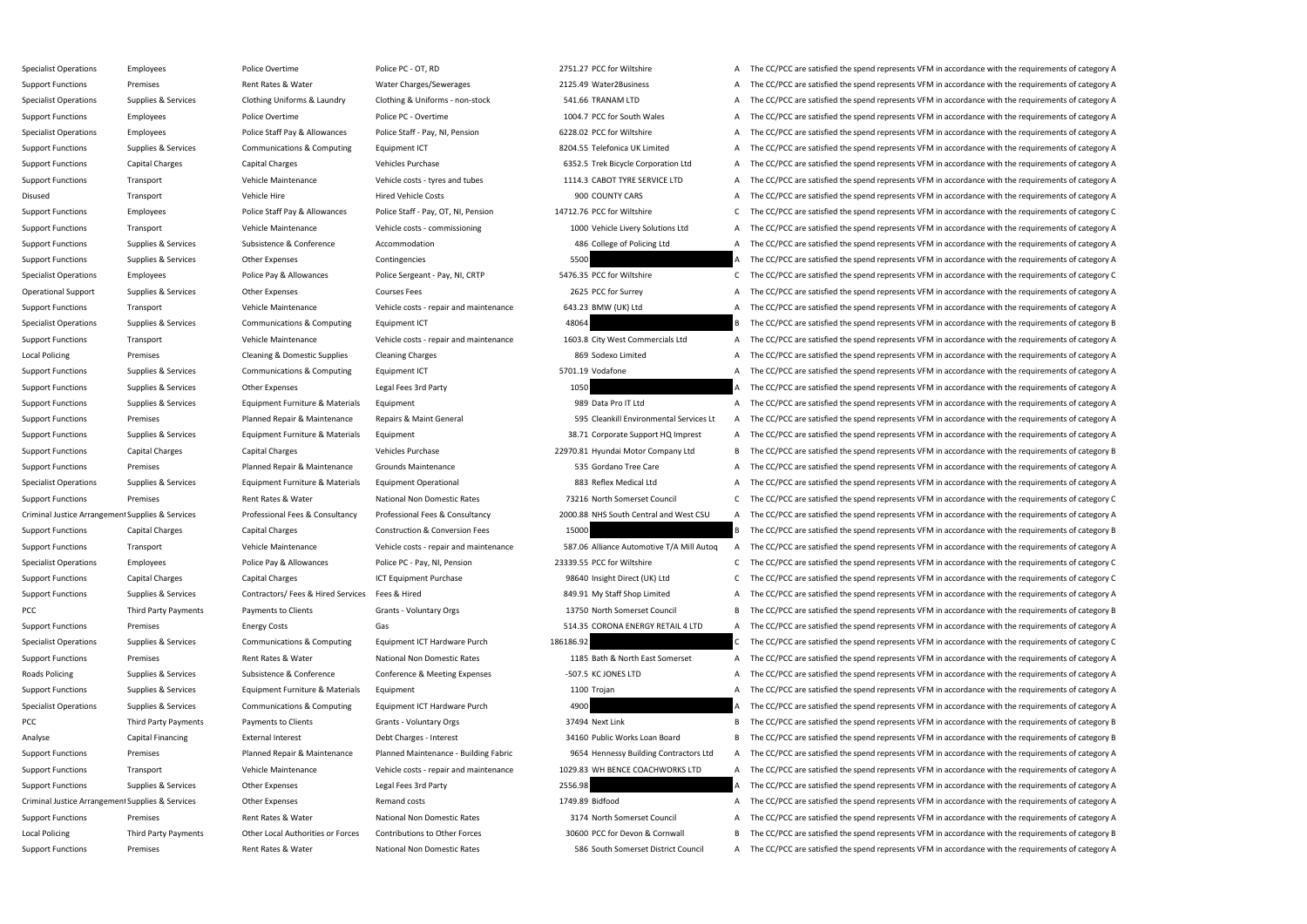Dealing with the Public Supplies & Services Other Expenses Courses Fees Courses Fees 1048.5 College of Policing Ltd A The CC/PCC are satisfied the spend represents VFM in accordance with the requirements of category A Support Functions Capital Charges Capital Charges Additions:Non Enhancing Fees 3168.66 Ridge & Partners LLP A The CC/PCC are satisfied the spend represents VFM in accordance with the requirements of category A Specialist Operations Employees Police Pay & Allowances Police Sergeant - Pay, NI, Pension 5477.04 PCC for Devon & Cornwall B The CC/PCC are satisfied the spend represents VFM in accordance with the requirements of categor Analyse Supplies & Services Other Expenses Financial Adjustments -0.4 - -0.4 The CC/PCC are satisfied the spend represents VFM in accordance with the requirements of category A Support Functions Employees Police Staff Pay & Allowances Staffing Agency 1834.59 Hays Specialist Recruitment Ltd A The CC/PCC are satisfied the spend represents VFM in accordance with the requirements of category A Support Functions Transport Transport Vehicle Maintenance Vehicle costs - fuel 9807.79 Certas Energy UK Ltd A The CC/PCC are satisfied the spend represents VFM in accordance with the requirements of category A Support Functions Premises Planned Repair & Maintenance Planned Maintenance - Building Fabric 668.46 Sodexo Limited A The CC/PCC are satisfied the spend represents VFM in accordance with the requirements of category A Specialist Operations Employees Police Pay & Allowances Police Sergeant - Pay, NI, Pension 5477.04 PCC for Wiltshire C The CC/PCC are satisfied the spend represents VFM in accordance with the requirements of category C Support Functions Supplies & Services Contractors/ Fees & Hired Services Fees & Hired 1282.5 My Staff Shop Limited A The CC/PCC are satisfied the spend represents VFM in accordance with the requirements of category A Support Functions Premises Premises Cleaning & Domestic Supplies Window Cleaning -2311.48 Sodexo Limited -2311.48 Sodexo Limited A The CC/PCC are satisfied the spend represents VFM in accordance with the requirements of ca Support Functions Premises Planned Repair & Maintenance Planned Maintenance - Building Services 835 Aquarius Waste Management Ltd A The CC/PCC are satisfied the spend represents VFM in accordance with the requirements of c Support Functions Supplies & Services Equipment Furniture & Materials Armoury Tools 1738.34 Warren Machine Tools (Guildford) Lt A The CC/PCC are satisfied the spend represents VFM in accordance with the requirements of cat Support Functions Supplies & Services Insurance Insurance Insurance General Insurance General 2650 Chief Police Officer Staff Associat A The CC/PCC are satisfied the spend represents VFM in accordance with the requirements Support Functions Premises Premises Rent Rates & Water National Non Domestic Rates 2816 North Somerset Council A The CC/PCC are satisfied the spend represents VFM in accordance with the requirements of category A Support Functions Premises Premises Rent Rates & Water National Non Domestic Rates 22528 Bristol City Council B The CC/PCC are satisfied the spend represents VFM in accordance with the requirements of category B Support Functions Transport Transport Vehicle Maintenance Vehicle costs - tyres and tubes 778.7 GOODYEAR TYRES UK LTD A The CC/PCC are satisfied the spend represents VFM in accordance with the requirements of category A Support Functions Supplies & Services Communications & Computing Equipment ICT Repairs & Maintenance 71849.53 IBM (United Kingdom) Ltd C The CC/PCC are satisfied the spend represents VFM in accordance with the requirements Specialist Operations Transport Vehicle Allowances Vehicle mileage allowance 252 PCC for Wiltshire C The CC/PCC are satisfied the spend represents VFM in accordance with the requirements of category C Local Policing Premises Cleaning & Domestic Supplies Cleaning Charges 4875.12 Sodexo Limited A The CC/PCC are satisfied the spend represents VFM in accordance with the requirements of category A Support Functions Premises Planned Repair & Maintenance Repairs & Maint General 3191.5 Boing Rapid Secure Ltd A The CC/PCC are satisfied the spend represents VFM in accordance with the requirements of category A Support Functions Premises Support Premises Cleaning & Domestic Supplies Window Cleaning Window Cleaning Support Equivare 2012 Sos.62 Sodexo Limited A The CC/PCC are satisfied the spend represents VFM in accordance with th Criminal Justice Arrangement Supplies & Services Other Expenses Maintenance of dogs/cats 5808.9 5808.9 A The CC/PCC are satisfied the spend represents VFM in accordance with the requirements of category A Support Functions Supplies & Services Contractors/ Fees & Hired Services Fees & Hired -582.5 My Staff Shop Limited -582.5 My Staff Shop Limited A The CC/PCC are satisfied the spend represents VFM in accordance with the req Support Functions Supplies & Services Communications & Computing Equipment ICT Consumables 3165 PJ & RHS LTD A The CC/PCC are satisfied the spend represents VFM in accordance with the requirements of category A Support Functions Premises Energy Costs Energy Costs Gas Gas 1325.22 CORONA ENERGY RETAIL 4 LTD A The CC/PCC are satisfied the spend represents VFM in accordance with the requirements of category A Support Functions Transport Transport Vehicle Maintenance Vehicle Costs - repair and maintenance S19.25 Wellington Welding Supplies Ltd A The CC/PCC are satisfied the spend represents VFM in accordance with the requirement Support Functions Premises Premises Cleaning & Domestic Supplies Window Cleaning 201.11 Sodexo Limited A The CC/PCC are satisfied the spend represents VFM in accordance with the requirements of category A Support Functions Third Party Payments Contribution Contribution Contribution Contribution Accordance Multion 20506 Metropolitan Police Service B The CC/PCC are satisfied the spend represents VFM in accordance with the req Support Functions Supplies & Services Communications & Computing Equipment ICT Repairs & Maintenance 14750.83 WPC Software Ltd B The CC/PCC are satisfied the spend represents VFM in accordance with the requirements of cate Investigative Support Supplies & Services Capital Charges Forensic Science Services 3642.88 SOCOTEC UK Ltd A The CC/PCC are satisfied the spend represents VFM in accordance with the requirements of category A Specialist Operations Supplies & Services Communications & Computing Telephone Calls 720.21 Vodafone Corporate Limited A The CC/PCC are satisfied the spend represents VFM in accordance with the requirements of category A Specialist Operations Employees Police Pay & Allowances Police Chief Inspector - Pay, NI, Pension, HA 7460.07 PCC for Wiltshire C. The CC/PCC are satisfied the spend represents VFM in accordance with the requirements of ca Analyse Third Party Payments Contribution Contribution Contribution Contribution Contribution 10000 Sedgemoor District Council B The CC/PCC are satisfied the spend represents VFM in accordance with the requirements of cate Disused Premises Cleaning & Domestic Supplies Window Cleaning 427.36 Sodexo Limited A The CC/PCC are satisfied the spend represents VFM in accordance with the requirements of category A Operational Support Supplies & Services Communications & Computing Equipment ICT Hardware Purch 5506.5 WESTERN COMPUTER GROUP LTD A The CC/PCC are satisfied the spend represents VFM in accordance with the requirements of c Specialist Operations Supplies & Services Communications & Computing Equipment ICT Hardware Purch 1221.36 Tangible Benefit Limited A The CC/PCC are satisfied the spend represents VFM in accordance with the requirements of Support Functions Supplies & Services Contractors/ Fees & Hired Services Fees & Hired 1007.49 My Staff Shop Limited A The CC/PCC are satisfied the spend represents VFM in accordance with the requirements of category A Support Functions Supplies & Services Communications & Computing Equipment ICT Software 8287.85 PHOENIX SOFTWARE LTD A The CC/PCC are satisfied the spend represents VFM in accordance with the requirements of category A Support Functions Supplies & Services Communications & Computing Equipment ICT Hardware Purch 774.93 Bechtle Direct Ltd A The CC/PCC are satisfied the spend represents VFM in accordance with the requirements of category A Specialist Operations Premises Planned Repair & Maintenance Planned Maintenance - Building Services 49.83 Jackson Lift Services Ltd A The CC/PCC are satisfied the spend represents VFM in accordance with the requirements of Support Functions Premises Premises Rent Rates & Water Landlords Service Charge 4219.5 SOUTH SOMERSET DISTRICT COUNCIL A The CC/PCC are satisfied the spend represents VFM in accordance with the requirements of category A Support Functions Premises Premises Unplanned Repair & Maintenance Responsive Maint - Electrical 5111 Kohler Uninterruptible Power Ltd A The CC/PCC are satisfied the spend represents VFM in accordance with the requirements Roads Policing Supplies & Services Grants & Subscriptions Subscriptions Subscriptions Subscriptions 112267.44 Redspeed International Ltd C The CC/PCC are satisfied the spend represents VFM in accordance with the requiremen Support Functions Premises Premises Rent Rates Rent Rates Rent Rates National Non Domestic Rates 1310 Bristol City Council A The CC/PCC are satisfied the spend represents VFM in accordance with the requirements of category Support Functions Transport Transport Vehicle Maintenance Vehicle Costs - repair and maintenance 2059.15 Trek Bicycle Corporation Ltd A The CC/PCC are satisfied the spend represents VFM in accordance with the requirements Support Functions Premises Premises Rent Rates & Water Rents Rents Rents Rents Rents Rents Rent Rates Rent Rates A Water Rents Rents Rents Rents Rents Rent Rates Rent Rates Rent Rents Rents Rents Rents Rent Rates Rent Rate Local Policing Supplies & Services Other Expenses Visits & Activities Visits Activities 915.2 Resilience Voyage A The CC/PCC are satisfied the spend represents VFM in accordance with the requirements of category A Support Functions Premises Premises Unplanned Repair & Maintenance Responsive Maint - Electrical 1995 SVE Services Limited A The CC/PCC are satisfied the spend represents VFM in accordance with the requirements of category Analyse Supplies & Services Insurance Supplies Analyse Insurance General Insurance General Insurance General 17920 Aon UK LTD B The CC/PCC are satisfied the spend represents VFM in accordance with the requirements of categ Support Functions Transport Transport Vehicle Maintenance Vehicle costs - repair and maintenance 511.28 Taunton Motor Company A The CC/PCC are satisfied the spend represents VFM in accordance with the requirements of categ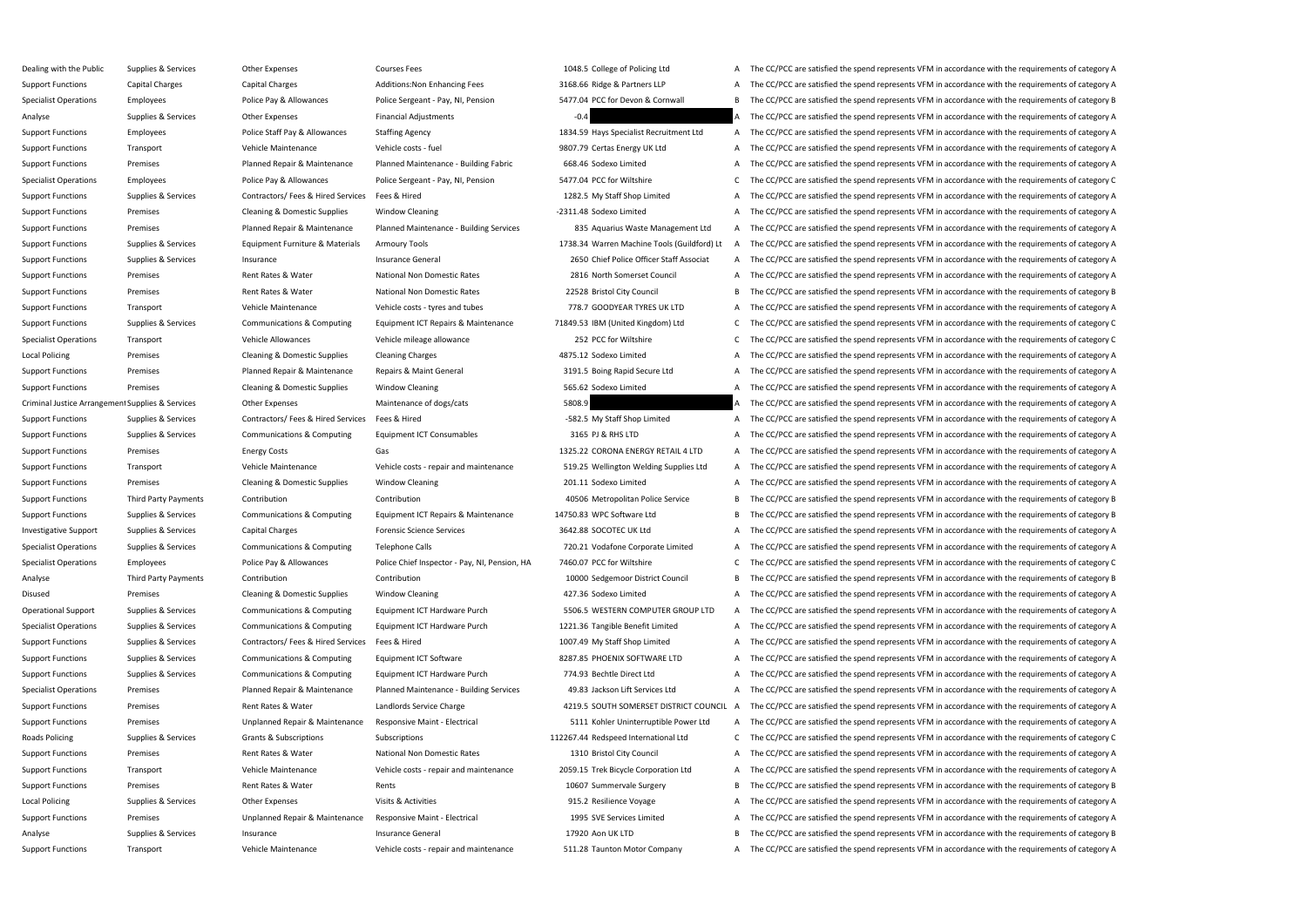Support Functions Supplies & Services Equipment Furniture & Materials Equipment 594.77 Rope Access Equip Limited A The CC/PCC are satisfied the spend represents VFM in accordance with the requirements of category A Support Functions Premises Cleaning & Domestic Supplies Window Cleaning 639.9 Sodexo Limited A The CC/PCC are satisfied the spend represents VFM in accordance with the requirements of category A Investigative Support Supplies & Services Capital Charges Forensic Science Services 3005.85 Orchid Cellmark Ltd A The CC/PCC are satisfied the spend represents VFM in accordance with the requirements of category A Criminal Justice Arrangement Supplies & Services Other Expenses Maintenance of dogs/cats 511.5 Farm Kennels Ltd A The CC/PCC are satisfied the spend represents VFM in accordance with the requirements of category A Support Functions Employees Police Staff Pay & Allowances Staffing Agency 1850.34 Hays Specialist Recruitment Ltd A The CC/PCC are satisfied the spend represents VFM in accordance with the requirements of category A Support Functions Premises Premises Rent Rates Rent Rates Rent Rates National Non Domestic Rates 1060 Bath & North East Somerset A The CC/PCC are satisfied the spend represents VFM in accordance with the requirements of ca Roads Policing Supplies & Services Printing Stationery & Office Exp Stationery **Stationery A Stationery 2032.71 PURCHASE POWER** A The CC/PCC are satisfied the spend represents VFM in accordance with the requirements of cat Support Functions Supplies & Services Communications & Computing Equipment ICT Repairs & Maintenance 18365.86 WPC Software Ltd B The CC/PCC are satisfied the spend represents VFM in accordance with the requirements of cate Specialist Operations Supplies & Services Communications & Computing Equipment ICT 1268.67 Specialist Computer Centres A The CC/PCC are satisfied the spend represents VFM in accordance with the requirements of category A Specialist Operations Supplies & Services Communications & Computing Equipment ICT 2550.5 2550.5 A The CC/PCC are satisfied the spend represents VFM in accordance with the requirements of category A Disused Premises Premises Premises Rent Rates Rent Rates National Non Domestic Rates 1048 Sedgemoor District Council A The CC/PCC are satisfied the spend represents VFM in accordance with the requirements of category A Support Functions Supplies & Services Grants & Subscriptions Subscriptions Subscriptions Subscriptions Subscriptions Subscriptions Subscriptions Subscriptions Subscriptions Subscriptions Subscriptions Subscriptions Subscri Support Functions Transport Support Transport Vehicle Workshops/Maintenance Vehicle recovery 2086 AA Business Services A The CC/PCC are satisfied the spend represents VFM in accordance with the requirements of category A Support Functions Premises Planned Repair & Maintenance Planned Maintenance - Building Fabric 565.62 Sodexo Limited A The CC/PCC are satisfied the spend represents VFM in accordance with the requirements of category A Support Functions Supplies & Services Insurance Support Ensurance General Insurance General 2650 Chief Police Officer Staff Associat A The CC/PCC are satisfied the spend represents VFM in accordance with the requirements o Support Functions Supplies & Services Contractors/ Fees & Hired Services Fees & Hired 2749.17 My Staff Shop Limited A The CC/PCC are satisfied the spend represents VFM in accordance with the requirements of category A Operational Support Supplies & Services Other Expenses Dogs - Equipment Dogs - Equipment 2568.7 Vonwolf K9 Sport & Service Dog Equi A The CC/PCC are satisfied the spend represents VFM in accordance with the requirements of Support Functions Third Party Payments Contribution Contribution Contribution Contribution Contribution Contribution Contribution and Contribution 5700 ASPA POLICE FEDERATION A The CC/PCC are satisfied the spend represents Specialist Operations Supplies & Services Equipment Furniture & Materials Equipment 11776.5 a The CC/PCC are satisfied the spend represents VFM in accordance with the requirements of category B Support Functions Supplies & Services Professional Fees & Consultancy Professional Fees & Consultancy Professional Fees & Consultancy Professional Fees & Consultancy 1678.5 BEVAN BRITTAN LLP A The CC/PCC are satisfied the Operational Support Employees Police Pay & Allowances Police Sergeant - Pay, OT, NI, Pension 5625.18 PCC for Wiltshire C The CC/PCC are satisfied the spend represents VFM in accordance with the requirements of category C Roads Policing Supplies & Services Contractors/ Fees & Hired Services Fees & Hired 1008 Bristol City Council A The CC/PCC are satisfied the spend represents VFM in accordance with the requirements of category A Support Functions Supplies & Services Contractors/ Fees & Hired Services Fees & Hired 1680 Bristol City Council A The CC/PCC are satisfied the spend represents VFM in accordance with the requirements of category A Support Functions Transport Vehicle Maintenance Vehicle Costs - repair and maintenance -715.02 Bristol PartsPlus A The CC/PCC are satisfied the spend represents VFM in accordance with the requirements of category A Support Functions Supplies & Services Communications & Computing Equipment ICT Software 1115 PHOENIX SOFTWARE LTD A The CC/PCC are satisfied the spend represents VFM in accordance with the requirements of category A Support Functions Transport **Support Transport** Vehicle Maintenance Vehicle costs - fuel 31076.83 Arval UK Ltd B The CC/PCC are satisfied the spend represents VFM in accordance with the requirements of category B Analyse Supplies & Services Other Expenses Financial Adjustments 6.01 Swan Advocacy Network B The CC/PCC are satisfied the spend represents VFM in accordance with the requirements of category B Support Functions Transport Vehicle Maintenance Vehicle costs - tyres and tubes 1463.4 GOODYEAR TYRES UK LTD A The CC/PCC are satisfied the spend represents VFM in accordance with the requirements of category A Criminal Justice Arrangement Supplies & Services Equipment Furniture & Materials Equipment 2015 Rapiscan Systems Limited A The CC/PCC are satisfied the spend represents VFM in accordance with the requirements of category A Support Functions Third Party Payments Other Local Authorities or Forces Contributions to Other Forces 83454.07 PCC for Hampshire C The CC/PCC are satisfied the spend represents VFM in accordance with the requirements of c Investigative Support Supplies & Services Capital Charges Forensic Science Services 7053.98 SOCOTEC UK Ltd A The CC/PCC are satisfied the spend represents VFM in accordance with the requirements of category A Specialist Operations Premises Cleaning & Domestic Supplies Cleaning Charges 1201.61 Sodexo Limited B The CC/PCC are satisfied the spend represents VFM in accordance with the requirements of category B Support Functions Supplies & Services Other Expenses Courses Fees Courses Fees 1981.25 FTA Tachodisc Distribution UK Ltd A The CC/PCC are satisfied the spend represents VFM in accordance with the requirements of category A Analyse Supplies & Services Insurance Supplies A Services Insurance General Insurance General 2051.56 ZURICH INSURANCE COMPANY A The CC/PCC are satisfied the spend represents VFM in accordance with the requirements of cate Support Functions Employees Police Staff Pay & Allowances Staffing Agency 2070 Hays Specialist Recruitment Ltd A The CC/PCC are satisfied the spend represents VFM in accordance with the requirements of category A Specialist Operations Transport Vehicle Hire Vehicle Hire Hired Vehicle Costs 518.78 Scot Group Ltd A The CC/PCC are satisfied the spend represents VFM in accordance with the requirements of category A Analyse Supplies & Services Contractors/ Fees & Hired Services Fees & Hired 22198.75 Cordis Bright Ltd B The CC/PCC are satisfied the spend represents VFM in accordance with the requirements of category B Specialist Operations Supplies & Services Equipment Furniture & Materials Equipment 2001 258.33 TRANAM LTD A The CC/PCC are satisfied the spend represents VFM in accordance with the requirements of category A Support Functions Premises Planned Repair & Maintenance Planned Maintenance - Building Services 1159.54 Kingsmead of Bath A The CC/PCC are satisfied the spend represents VFM in accordance with the requirements of category Support Functions Supplies & Services Contractors/ Fees & Hired Services Fees & Hired 1274.16 My Staff Shop Limited A The CC/PCC are satisfied the spend represents VFM in accordance with the requirements of category A Support Functions Premises Energy Costs Electricity Electricity and Electricity 2921.22 FPG (UK) Ltd A The CC/PCC are satisfied the spend represents VFM in accordance with the requirements of category A Support Functions Supplies & Services Contractors/ Fees & Hired Services Fees & Hired 665.83 My Staff Shop Limited A The CC/PCC are satisfied the spend represents VFM in accordance with the requirements of category A Support Functions Transport Transport Vehicle Maintenance Vehicle costs - fuel 14529.53 Certas Energy UK Ltd B The CC/PCC are satisfied the spend represents VFM in accordance with the requirements of category B Support Functions Supplies & Services Other Expenses Courses Fees Courses Courses Courses Courses Courses Courses Courses Courses Courses Courses Courses Courses Courses Courses Courses Courses Courses Courses Courses Cour Support Functions Supplies & Services Other Expenses Legal Costs & Services 1187.5 A The CC/PCC are satisfied the spend represents VFM in accordance with the requirements of category A Support Functions Capital Charges Capital Charges Vehicle Conversions 2750 Vantage VC Ltd A The CC/PCC are satisfied the spend represents VFM in accordance with the requirements of category A Support Functions Premises Premises Rent Rates Rent Rates National Non Domestic Rates 19712 North Somerset Council B The CC/PCC are satisfied the spend represents VFM in accordance with the requirements of category B Support Functions Premises Premises Rent Rates & Water National Non Domestic Rates 711 Mendip District Council A The CC/PCC are satisfied the spend represents VFM in accordance with the requirements of category A Specialist Operations Employees Police Pay & Allowances Police PC - Pay, NI, Pension 5164.6 PCC for Wiltshire A The CC/PCC are satisfied the spend represents VFM in accordance with the requirements of category A Support Functions Supplies & Services Communications & Computing Equipment ICT Repairs & Maintenance 8221.57 WPC Software Ltd A The CC/PCC are satisfied the spend represents VFM in accordance with the requirements of categ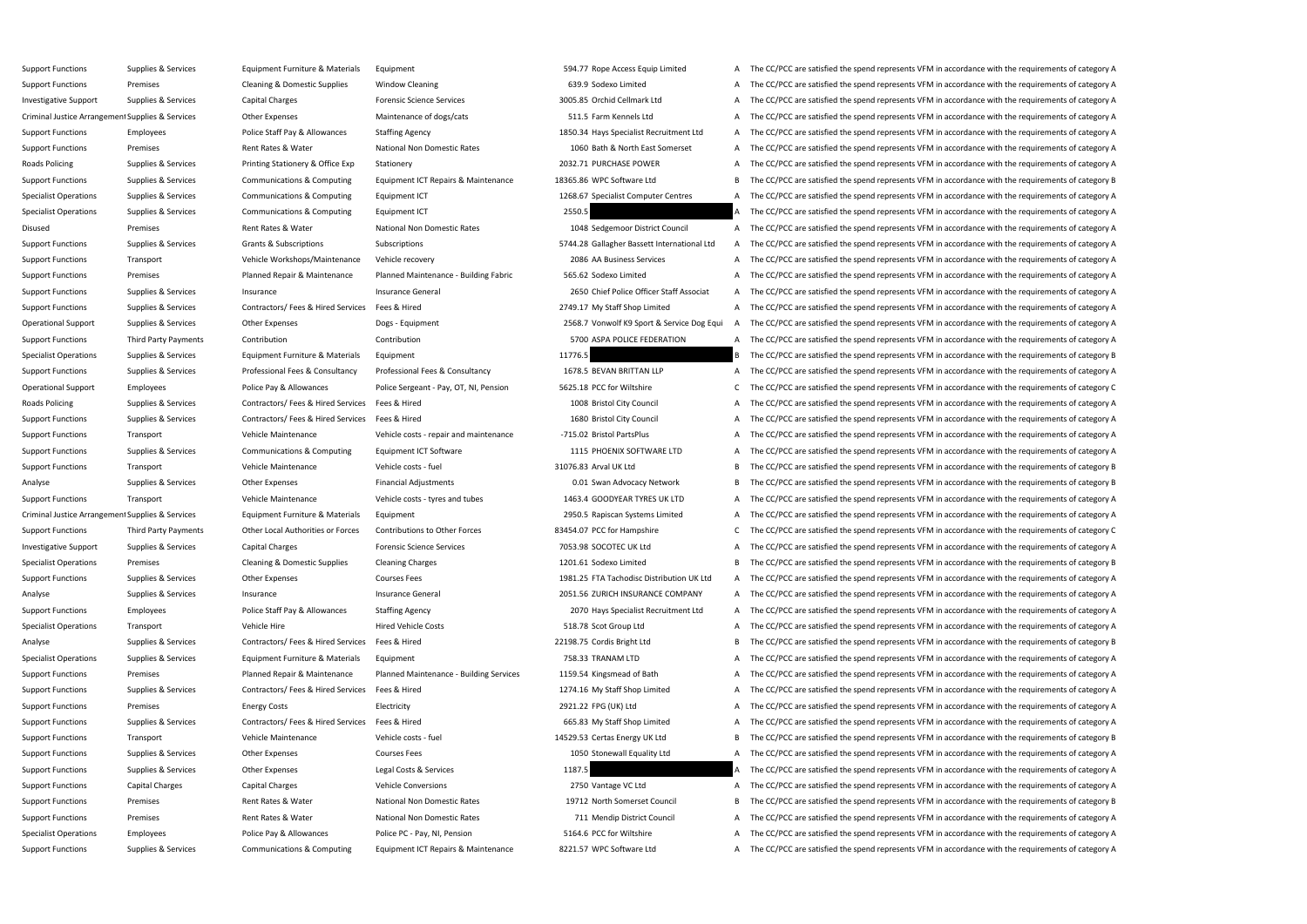Support Functions Supplies & Services Communications & Computing Equipment ICT 1025.6 Telefonica UK Limited A The CC/PCC are satisfied the spend represents VFM in accordance with the requirements of category A Support Functions Supplies & Services Contractors/ Fees & Hired Services Fees & Hired 3205 My Staff Shop Limited A The CC/PCC are satisfied the spend represents VFM in accordance with the requirements of category A Support Functions Supplies & Services Contractors/ Fees & Hired Services Fees & Hired 1333.33 My Staff Shop Limited A The CC/PCC are satisfied the spend represents VFM in accordance with the requirements of category A Operational Support Employees Police Pay & Allowances Police PC - Pay, NI, Pension 4862.01 PCC for Wiltshire C The CC/PCC are satisfied the spend represents VFM in accordance with the requirements of category C Support Functions Transport Support Transport Vehicle Maintenance Vehicle costs - repair and maintenance 565.5 Bristol PartsPlus A The CC/PCC are satisfied the spend represents VFM in accordance with the requirements of ca PCC Third Party Payments Payments to Clients Grants - Voluntary Orgs 37147.25 Barnardos B The CC/PCC are satisfied the spend represents VFM in accordance with the requirements of category B Support Functions Supplies & Services Other Expenses Courses Fees Services Courses Fees 923.88 BPP PROFESSIONAL EDUCATION A The CC/PCC are satisfied the spend represents VFM in accordance with the requirements of category Support Functions Transport Support Category A Vehicle Maintenance Vehicle Costs - repair and maintenance 598.33 MJ Fews Ltd A The CC/PCC are satisfied the spend represents VFM in accordance with the requirements of catego Support Functions Supplies & Services Contractors/ Fees & Hired Services Fees & Hired 679.17 Cyclescheme Ltd A The CC/PCC are satisfied the spend represents VFM in accordance with the requirements of category A Analyse Supplies & Services Insurance Supplies A Services Insurance General Insurance General and Supplies and The CC/PCC are satisfied the spend represents VFM in accordance with the requirements of category A Support Functions Supplies & Services Equipment Furniture & Materials Equipment 1141.98 Screwfix Direct Ltd A The CC/PCC are satisfied the spend represents VFM in accordance with the requirements of category A Support Functions Premises Premises Premises General Waste Costs 1123 Perrys Recycling Ltd A The CC/PCC are satisfied the spend represents VFM in accordance with the requirements of category A Support Functions Transport Support Transport Vehicle Maintenance Vehicle costs - repair and maintenance 531.65 Staceys Motors A The CC/PCC are satisfied the spend represents VFM in accordance with the requirements of cate Support Functions Transport Transport Vehicle Workshops/Maintenance Vehicle recovery 4360 AA Business Services A The CC/PCC are satisfied the spend represents VFM in accordance with the requirements of category A Investigative Support Supplies & Services Capital Charges Forensic Science Services and Basis and Services and Services Englished the Spend represents VFM in accordance with the requirements of category A The CC/PCC are sa Support Functions Supplies & Services Communications & Computing Equipment ICT 8201.9 Telefonica UK Limited A The CC/PCC are satisfied the spend represents VFM in accordance with the requirements of category A Support Functions Transport Transport Vehicle Maintenance Vehicle costs - fuel 31403.83 Arval UK Ltd B The CC/PCC are satisfied the spend represents VFM in accordance with the requirements of category B Support Functions Supplies & Services Contractors/ Fees & Hired Services Fees & Hired Services Fees & Hired 19925 SMSR (Social & Market Strategic Res A The CC/PCC are satisfied the spend represents VFM in accordance with t Support Functions Transport Vehicle Maintenance Vehicle Costs - repair and maintenance -584 Scania (Great Britain) Ltd A The CC/PCC are satisfied the spend represents VFM in accordance with the requirements of category A Roads Policing Supplies & Services Equipment Furniture & Materials Equipment 1025.49 CLIFTON CANVAS DEVELOPMENTS LTD A The CC/PCC are satisfied the spend represents VFM in accordance with the requirements of category A Support Functions Supplies & Services Professional Fees & Consultancy Professional Fees & Consultancy Professional Fees & Consultancy 500.18 A The CC/PCC are satisfied the spend represents VFM in accordance with the requir Support Functions Transport Support Transport Vehicle Maintenance Vehicle Costs - repair and maintenance 553.52 Staceys Motors A The CC/PCC are satisfied the spend represents VFM in accordance with the requirements of cate Specialist Operations Supplies & Services Professional Fees & Consultancy Professional Fees & Consultancy Professional Fees & Consultancy 799.4 IGM Consultancy 799.4 IGM Consultancy A The CC/PCC are satisfied the spend rep Investigations Transport Vehicle Hire Vehicle Hire Hired Vehicle Costs 775 TOLLGATE HIRE LTD A The CC/PCC are satisfied the spend represents VFM in accordance with the requirements of category A PCC Third Party Payments Payments to Clients Grants - Voluntary Orgs 5268.75 Unseen (UK) A The CC/PCC are satisfied the spend represents VFM in accordance with the requirements of category A Support Functions Premises Premises Rent Rates & Water Rents Rents Rents Rents Rents Rent Rates Rent Rates A Vater Rents Rent Rates A Water Rents Rent Rates Rent Rates Rent Rates Rent Rents Rents Rent Rents Rent Rent Rent Support Functions Supplies & Services Other Expenses Contingencies Contingencies 5500 A The CC/PCC are satisfied the spend represents VFM in accordance with the requirements of category A Analyse Capital Financing External Interest Debt Charges - Interest 110500 Public Works Loan Board C The CC/PCC are satisfied the spend represents VFM in accordance with the requirements of category C Investigative Support Supplies & Services Capital Charges Forensic Science Services and Support Supplies & Services Capital Charges Forensic Science Services and the Services Limited B The CC/PCC are satisfied the spend re Analyse Supplies & Services Insurance Supplies A Services Insurance General Insurance General 43270.82 Aon UK LTD B The CC/PCC are satisfied the spend represents VFM in accordance with the requirements of category B Support Functions Capital Charges Capital Charges ICT Equipment Purchase 850 Internet Videocommunications Ltd A The CC/PCC are satisfied the spend represents VFM in accordance with the requirements of category A Specialist Operations Supplies & Services Other Expenses Licences & Orders 1257.94 Kohler Uninterruptible Power Ltd A The CC/PCC are satisfied the spend represents VFM in accordance with the requirements of category A Investigative Support Supplies & Services Medical Fees Pathologists reports Pathologists reports 2704 Dr R J Delaney A The CC/PCC are satisfied the spend represents VFM in accordance with the requirements of category A Support Functions Premises Premises Rent Rates & Water Water Water Charges/Sewerages 3890.5 Water2Business A The CC/PCC are satisfied the spend represents VFM in accordance with the requirements of category A Support Functions Premises Premises Dinplanned Repair & Maintenance Responsive Maint - Roofs 1800 DRA Maintenance Ltd A The CC/PCC are satisfied the spend represents VFM in accordance with the requirements of category A Support Functions Supplies & Services Contractors/ Fees & Hired Services Fees & Hired 2916.67 My Staff Shop Limited A The CC/PCC are satisfied the spend represents VFM in accordance with the requirements of category A Support Functions Capital Charges Capital Charges Comercian Morks Conversion Works 5424.78 Creative Construction South West Lt A The CC/PCC are satisfied the spend represents VFM in accordance with the requirements of cate Specialist Operations Supplies & Services Other Expenses Legal Costs & Services 1687.5 A The CC/PCC are satisfied the spend represents VFM in accordance with the requirements of category A Specialist Operations Supplies & Services Professional Fees & Consultancy Professional Fees & Consultancy Professional Fees & Consultancy 513.4 A The CC/PCC are satisfied the spend represents VFM in accordance with the req Support Functions Supplies & Services Other Expenses Legal Costs & Services 650 650 A The CC/PCC are satisfied the spend represents VFM in accordance with the requirements of category A Support Functions Premises Premises Rent Rates Rent Rates Rent Rates National Non Domestic Rates 1846 Bath & North East Somerset A The CC/PCC are satisfied the spend represents VFM in accordance with the requirements of ca Support Functions Supplies & Services Contractors/ Fees & Hired Services Fees & Hired -540.83 My Staff Shop Limited A The CC/PCC are satisfied the spend represents VFM in accordance with the requirements of category A Support Functions Third Party Payments Other Local Authorities or Forces Contributions to Other Forces 16041.63 GMCA - GMP B The CC/PCC are satisfied the spend represents VFM in accordance with the requirements of category Analyse Supplies & Services Contractors/ Fees & Hired Services Fees & Hired 29970 London Metropolitan University B The CC/PCC are satisfied the spend represents VFM in accordance with the requirements of category B Analyse Supplies & Services Other Expenses Financial Adjustments -0.4 Veolia ES Birmingham Ltd A The CC/PCC are satisfied the spend represents VFM in accordance with the requirements of category A Support Functions Premises Energy Costs Energy Costs Gas Sas Section Cases S45.52 CORONA ENERGY RETAIL 4 LTD A The CC/PCC are satisfied the spend represents VFM in accordance with the requirements of category A Criminal Justice Arrangement Supplies & Services Medical Fees Doctors - call out fees 16912 G4S Health Services (UK) Ltd B The CC/PCC are satisfied the spend represents VFM in accordance with the requirements of category B Operational Support Supplies & Services Other Expenses Dogs - Purchase Dogs - Purchase 2500 Woodborough Gardens Kennels & CatteA The CC/PCC are satisfied the spend represents VFM in accordance with the requirements of cate Support Functions Supplies & Services Communications & Computing Equipment ICT 2670 Telefonica UK Limited A The CC/PCC are satisfied the spend represents VFM in accordance with the requirements of category A Support Functions Capital Charges Capital Charges ICT Equipment Purchase 200126 CENTERPRISE INTERNATIONAL LTD C The CC/PCC are satisfied the spend represents VFM in accordance with the requirements of category C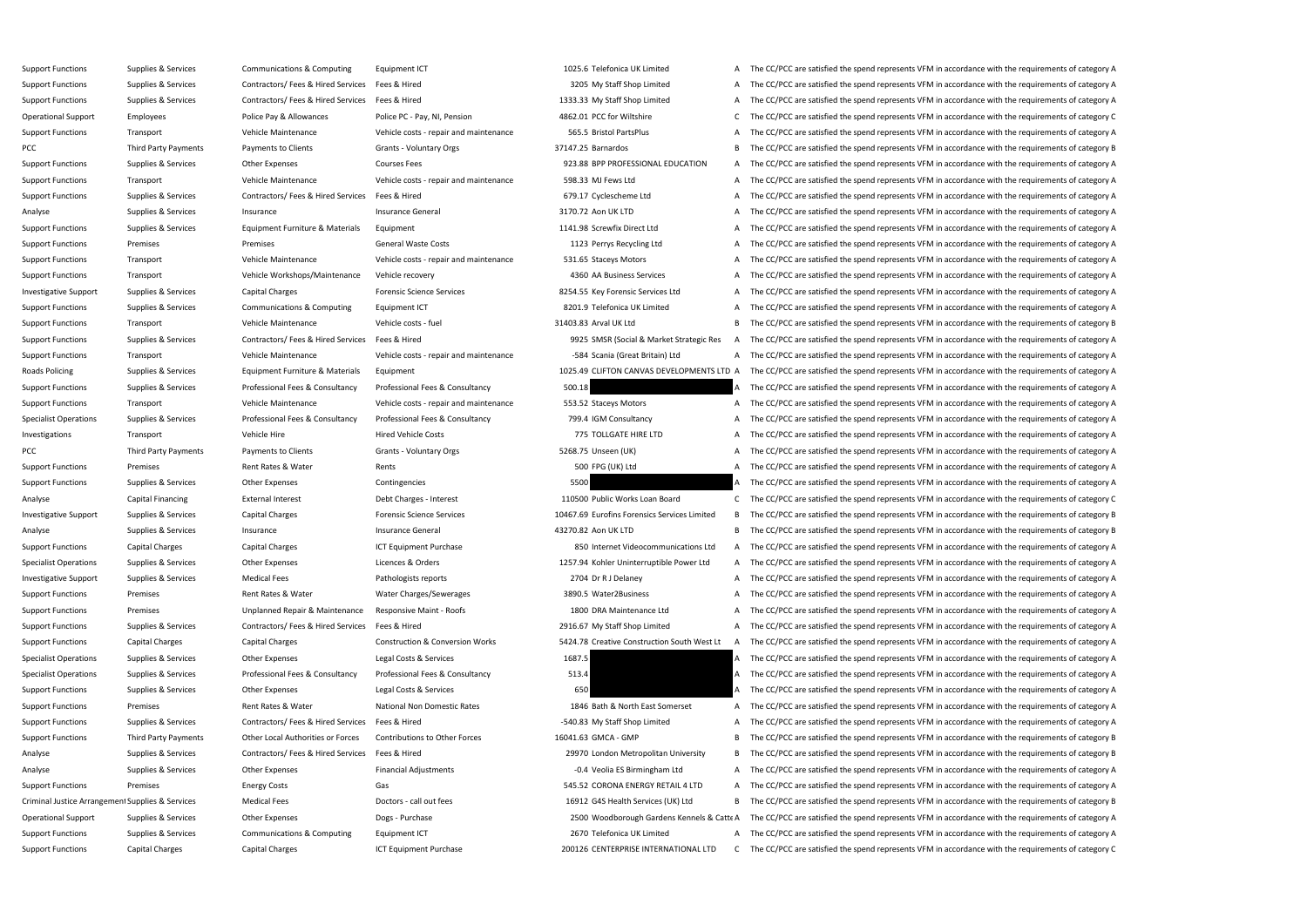Specialist Operations Employees Employees Police Pay & Allowances Police Superintendent - Pay, NJ. Pension 9273.7 PCC for Devon & Cornwall B The CC/PCC are satisfied the spend represents VFM in accordance with the requirem Specialist Operations Supplies & Services Printing Stationery & Office Exp Printing Stationery & Office Exp Printing 5100 Character Graphics A The CC/PCC are satisfied the spend represents VFM in accordance with the requir Support Functions Supplies & Services Equipment - Consumables Equipment - Consumables Equipment - Consumables Equipment - Consumables 610 Kings Plastics Ltd A The CC/PCC are satisfied the spend represents VFM in accordance Specialist Operations Supplies & Services Contractors/ Fees & Hired Services Fees & Hired 50 PCC for Devon & Cornwall B The CC/PCC are satisfied the spend represents VFM in accordance with the requirements of category B Support Functions Transport Vehicle Maintenance Vehicle costs - tyres and tubes 1692.5 GOODYEAR TYRES UK LTD A The CC/PCC are satisfied the spend represents VFM in accordance with the requirements of category A PCC Third Party Payments Payments to Clients Grants - Voluntary Orgs 10128.25 THE BRANDON TRUST B The CC/PCC are satisfied the spend represents VFM in accordance with the requirements of category B Support Functions Supplies & Services Equipment Furniture & Materials Equipment 1296.5 A The CC/PCC are satisfied the spend represents VFM in accordance with the requirements of category A Support Functions Transport Transport Vehicle Maintenance Vehicle costs - commissioning 517 Walker Fire UK Ltd A The CC/PCC are satisfied the spend represents VFM in accordance with the requirements of category A Support Functions Supplies & Services Communications & Computing Equipment ICT Software 8554.06 PHOENIX SOFTWARE LTD A The CC/PCC are satisfied the spend represents VFM in accordance with the requirements of category A Support Functions Premises Planned Repair & Maintenance Planned Maintenance - Building Services 2815.45 Sovereign Fire & Security Ltd A The CC/PCC are satisfied the spend represents VFM in accordance with the requirements Support Functions Premises Energy Costs Energy Costs Gas Gas Service Support Energy Costs Gas Service Support Functions and a The CC/PCC are satisfied the spend represents VFM in accordance with the requirements of categor Support Functions Supplies & Services Communications & Computing Equipment ICT 16877.65 BRITISH TELECOMMUNICATIONS PLC B The CC/PCC are satisfied the spend represents VFM in accordance with the requirements of category B Support Functions Premises Premises Premises General Waste Costs General Waste Costs 602 Perrys Recycling Ltd A The CC/PCC are satisfied the spend represents VFM in accordance with the requirements of category A Support Functions Premises Energy Costs Gas Gas Gas 1190.72 CORONA ENERGY RETAIL 4 LTD A The CC/PCC are satisfied the spend represents VFM in accordance with the requirements of category A Support Functions Supplies & Services Capital Charges Forensic Science Services 298 Key Forensic Services Ltd A The CC/PCC are satisfied the spend represents VFM in accordance with the requirements of category A Operational Support Supplies & Services Equipment - Consumables Equipment - Consumables Equipment - Consumables Equipment - Consumables Equipment - Consumables 653.5 WA Products (UK) Ltd t/a SceneSafe A The CC/PCC are sati Criminal Justice Arrangement Supplies & Services Medical Fees Doctors - call out fees 3210 G4S Health Services (UK) Ltd A The CC/PCC are satisfied the spend represents VFM in accordance with the requirements of category A Local Policing Premises Cleaning & Domestic Supplies Cleaning Charges See Sodexo Limited A The CC/PCC are satisfied the spend represents VFM in accordance with the requirements of category A Support Functions Capital Charges Capital Charges Vehicle Conversions Vehicle Conversions 2750 Vantage VC Ltd A The CC/PCC are satisfied the spend represents VFM in accordance with the requirements of category A Specialist Operations Supplies & Services Communications & Computing Equipment ICT Repairs & Maintenance 941.9 PCC for Thames Valley A The CC/PCC are satisfied the spend represents VFM in accordance with the requirements o Specialist Operations Employees Police Pay & Allowances Police Inspector - Pay, NI, Pension 6616.62 PCC for Devon & Cornwall B The CC/PCC are satisfied the spend represents VFM in accordance with the requirements of catego Support Functions Capital Charges Capital Charges Construction & Conversion Fees 21929.18 B The CC/PCC are satisfied the spend represents VFM in accordance with the requirements of category B Support Functions Supplies & Services Contractors/ Fees & Hired Services Fees & Hired 2670.79 My Staff Shop Limited A The CC/PCC are satisfied the spend represents VFM in accordance with the requirements of category A Support Functions Transport Vehicle Maintenance Vehicle Costs - repair and maintenance 12155.58 SJ Cook & Sons B The CC/PCC are satisfied the spend represents VFM in accordance with the requirements of category B Investigative Support Supplies & Services Capital Charges Forensic Science Services 9193 Orchid Cellmark Ltd A The CC/PCC are satisfied the spend represents VFM in accordance with the requirements of category A Support Functions Supplies & Services Communications & Computing Equipment ICT 1002 Telefonica UK Limited A The CC/PCC are satisfied the spend represents VFM in accordance with the requirements of category A Support Functions Premises Planned Repair & Maintenance Planned Maintenance - Building Services 1195.66 Jackson Lift Services Ltd A The CC/PCC are satisfied the spend represents VFM in accordance with the requirements of c Investigations Third Party Payments Contribution Contribution Contribution Contribution Contribution Contribution Contribution and Contribution and the contribution and the contribution and the contribution and the contrib Specialist Operations Employees Police Pay & Allowances Police PC - Pay, NI, Pension 23314.84 PCC for Wiltshire C The CC/PCC are satisfied the spend represents VFM in accordance with the requirements of category C Investigative Support Supplies & Services Medical Fees Pathologists reports 2704 Dr DS Cook A The CC/PCC are satisfied the spend represents VFM in accordance with the requirements of category A Support Functions Premises Premises Rent Rates Rent Rates Rent Rates National Non Domestic Rates 2083 North Somerset Council A The CC/PCC are satisfied the spend represents VFM in accordance with the requirements of catego Support Functions Third Party Payments Payments to Clients Grants - Voluntary Orgs 42705.42 Cranstoun Services Limited B The CC/PCC are satisfied the spend represents VFM in accordance with the requirements of category B Support Functions Transport Vehicle Maintenance Vehicle costs - commissioning 524.01 Halls Electrical Ltd A The CC/PCC are satisfied the spend represents VFM in accordance with the requirements of category A Support Functions Supplies & Services Equipment Furniture & Materials Equipment Operational 975.5 WA Products (UK) Ltd t/a SceneSafe A The CC/PCC are satisfied the spend represents VFM in accordance with the requirements o Investigative Support Supplies & Services Capital Charges Forensic Science Services 2661.14 Key Forensic Services Ltd A The CC/PCC are satisfied the spend represents VFM in accordance with the requirements of category A Support Functions Supplies & Services Insurance Support Functions Insurance General Insurance General 2650 Chief Police Officer Staff Associat A The CC/PCC are satisfied the spend represents VFM in accordance with the requ Support Functions Transport **Support Transport** Vehicle Maintenance Vehicle costs - tyres and tubes 587.64 MICHELIN TYRE PLC A The CC/PCC are satisfied the spend represents VFM in accordance with the requirements of catego Support Functions Premises Planned Repair & Maintenance Planned Maint - Electrical 3657.56 Equiptest Ltd A The CC/PCC are satisfied the spend represents VFM in accordance with the requirements of category A Support Functions Premises Premises Rent Rates Rent Rates Rent Rates National Non Domestic Rates 5694 North Somerset Council A The CC/PCC are satisfied the spend represents VFM in accordance with the requirements of catego Investigations Supplies & Services Professional Fees & Consultancy Professional Fees & Consultancy S94.53 Communicourt Ltd A The CC/PCC are satisfied the spend represents VFM in accordance with the requirements of category Support Functions Employees and Employee Expenses Direct Medical Intervention 15500.15 15500.15 B The CC/PCC are satisfied the spend represents VFM in accordance with the requirements of category B Support Functions Supplies & Services Equipment Furniture & Materials Range Ancillaries 610 Kings Plastics Ltd A The CC/PCC are satisfied the spend represents VFM in accordance with the requirements of category A Support Functions Supplies & Services Professional Fees & Consultancy Professional Fees & Consultancy Professional Fees & Consultancy Professional Fees & Consultancy 4095 IBM (United Kingdom) Ltd A The CC/PCC are satisfied Support Functions Supplies & Services Contractors/ Fees & Hired Services Fees & Hired 3749.99 My Staff Shop Limited A The CC/PCC are satisfied the spend represents VFM in accordance with the requirements of category A Support Functions Capital Charges Capital Charges Construction & Conversion Fees 500 Atkins Ltd A The CC/PCC are satisfied the spend represents VFM in accordance with the requirements of category A Support Functions Supplies & Services Contractors/ Fees & Hired Services Fees & Hired The Support Functions and of Finance L A The CC/PCC are satisfied the spend represents VFM in accordance with the requirements of catego Support Functions Supplies & Services Capital Charges Forensic Science Services 149 Key Forensic Services Ltd A The CC/PCC are satisfied the spend represents VFM in accordance with the requirements of category A Roads Policing Transport Transport Vehicle Workshops/Maintenance Vehicle recovery 1365 AA Business Services A The CC/PCC are satisfied the spend represents VFM in accordance with the requirements of category A Support Functions Supplies & Services Professional Fees & Consultancy Professional Fees & Consultancy Professional Fees & Consultancy 3250 CRADDY Pitchers Ltd A The CC/PCC are satisfied the spend represents VFM in accordan Investigations Supplies & Services Professional Fees & Consultancy Professional Fees & Consultancy Professional Fees & Consultancy 1200 A The CC/PCC are satisfied the spend represents VFM in accordance with the requirement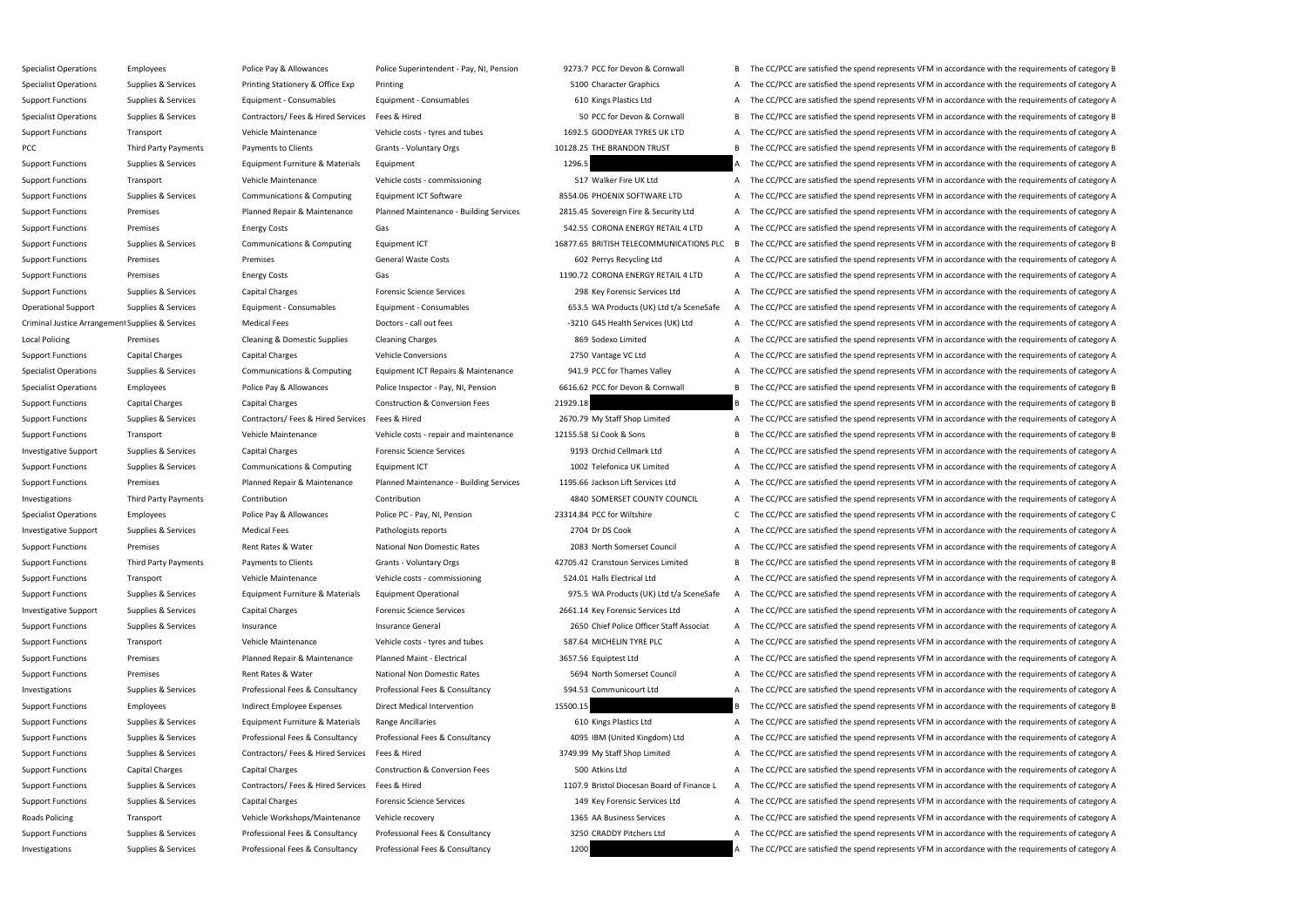Specialist Operations Supplies & Services Other Expenses Courses Fees Courses Fees 1765 College of Policing Ltd A The CC/PCC are satisfied the spend represents VFM in accordance with the requirements of category A Support Functions Premises Premises Rent Rates & Water Water Charges/Sewerages 715.39 Water2Business A The CC/PCC are satisfied the spend represents VFM in accordance with the requirements of category A Support Functions Supplies & Services Insurance Support Functions Insurance General Insurance General SOO Chief Police Officer Staff Associat A The CC/PCC are satisfied the spend represents VFM in accordance with the requi Support Functions Capital Charges Capital Charges Vehicles Purchase Vehicles Purchase 11662.51 Vauxhall Motors Limited B The CC/PCC are satisfied the spend represents VFM in accordance with the requirements of category B Criminal Justice Arrangement Supplies & Services Clothing Uniforms & Laundry Laundry & Dry Cleaning 1166.28 Royal Devon and Exeter NHS Foundati A The CC/PCC are satisfied the spend represents VFM in accordance with the req Support Functions Supplies & Services Other Expenses Courses Fees 3620 College of Policing Ltd A The CC/PCC are satisfied the spend represents VFM in accordance with the requirements of category A Support Functions Supplies & Services Contractors/ Fees & Hired Services Fees & Hired 5204.35 Mustard Models Limited A The CC/PCC are satisfied the spend represents VFM in accordance with the requirements of category A Specialist Operations Supplies & Services Other Expenses Courses Fees Courses Courses Fees 1375 City of London Police A The CC/PCC are satisfied the spend represents VFM in accordance with the requirements of category A Investigative Support Supplies & Services Capital Charges Forensic Science Services 47856.85 Orchid Cellmark Ltd B The CC/PCC are satisfied the spend represents VFM in accordance with the requirements of category B Support Functions Premises Planned Repair & Maintenance Grounds Maintenance 539.19 DRA Maintenance Ltd A The CC/PCC are satisfied the spend represents VFM in accordance with the requirements of category A Support Functions Supplies & Services Contractors/ Fees & Hired Services Fees & Hired -563.05 Walker Fire UK Ltd A The CC/PCC are satisfied the spend represents VFM in accordance with the requirements of category A Specialist Operations Supplies & Services Equipment Furniture & Materials Equipment 2504 CASEVA LTD A The CC/PCC are satisfied the spend represents VFM in accordance with the requirements of category A Support Functions Supplies & Services Communications & Computing Equipment ICT 753.64 Telefonica UK Limited A The CC/PCC are satisfied the spend represents VFM in accordance with the requirements of category A Specialist Operations Premises Planned Repair & Maintenance Planned Maintenance - Building Services 49.83 Jackson Lift Services Ltd A The CC/PCC are satisfied the spend represents VFM in accordance with the requirements of Specialist Operations Employees Police Overtime Police PC - OT, NI 432.58 PCC for Wiltshire A The CC/PCC are satisfied the spend represents VFM in accordance with the requirements of category A Support Functions Premises Premises Rent Rates Rent Rates National Non Domestic Rates 11725 South Gloucestershire B The CC/PCC are satisfied the spend represents VFM in accordance with the requirements of category B Support Functions Supplies & Services Communications & Computing Equipment ICT Repairs & Maintenance 100784.74 PHOENIX SOFTWARE LTD C The CC/PCC are satisfied the spend represents VFM in accordance with the requirements of Support Functions Premises Premises Rent Rates Rent Rates National Non Domestic Rates 1160 North Somerset Council A The CC/PCC are satisfied the spend represents VFM in accordance with the requirements of category A Support Functions Premises Premises Cleaning & Domestic Supplies Window Cleaning 2000 2014.14 Sodexo Limited A The CC/PCC are satisfied the spend represents VFM in accordance with the requirements of category A Specialist Operations Supplies & Services Capital Charges Forensic Science Services 37.25 SOCOTEC UK Ltd A The CC/PCC are satisfied the spend represents VFM in accordance with the requirements of category A Support Functions Capital Charges Capital Charges ICT Equipment Purchase 2411.5 Insight Direct (UK) Ltd A The CC/PCC are satisfied the spend represents VFM in accordance with the requirements of category A Local Policing Supplies & Services Equipment Furniture & Materials Equipment Operational 1091 Respiratory Protective Assessment A The CC/PCC are satisfied the spend represents VFM in accordance with the requirements of cat Support Functions Supplies & Services Equipment Furniture & Materials Equipment Repairs & Maintenance 20.26 CPC 20.26 CPC A The CC/PCC are satisfied the spend represents VFM in accordance with the requirements of category Investigative Support Supplies & Services Capital Charges Forensic Science Services AS88.35 Orchid Cellmark Ltd A The CC/PCC are satisfied the spend represents VFM in accordance with the requirements of category A Support Functions Supplies & Services Communications & Computing Equipment ICT Software 115000 ESRI UK Ltd C The CC/PCC are satisfied the spend represents VFM in accordance with the requirements of category C Operational Support Employees Police Pay & Allowances Police Sergeant - Pay, OT, NI, Pension 5745.28 PCC for Wiltshire C The CC/PCC are satisfied the spend represents VFM in accordance with the requirements of category C Support Functions Capital Charges Equipment Furniture & Materials Furniture Purchase 881.05 Artworks Solutions Ltd A The CC/PCC are satisfied the spend represents VFM in accordance with the requirements of category A Disused Premises Cleaning & Domestic Supplies Cleaning Charges 313.17 Sodexo Limited B The CC/PCC are satisfied the spend represents VFM in accordance with the requirements of category B Support Functions Transport Transport Vehicle Maintenance Vehicle Costs - repair and maintenance 565.59 Taunton Motor Company A The CC/PCC are satisfied the spend represents VFM in accordance with the requirements of categ Specialist Operations Employees Police Pay & Allowances Police Sergeant - Pay, NI, Pension 10956.76 PCC for Devon & Cornwall C The CC/PCC are satisfied the spend represents VFM in accordance with the requirements of catego Support Functions Premises Energy Costs Gas Gas Section Cases CORONA ENERGY RETAIL 4 LTD A The CC/PCC are satisfied the spend represents VFM in accordance with the requirements of category A Support Functions Premises Planned Repair & Maintenance Planned Maintenance - Building Services 1635 Fullstop Fire & Security Ltd A The CC/PCC are satisfied the spend represents VFM in accordance with the requirements of c Support Functions Transport Vehicle Maintenance Vehicle costs - commissioning 8000 CANM8 Ltd A The CC/PCC are satisfied the spend represents VFM in accordance with the requirements of category A Support Functions Supplies & Services Other Expenses Legal Costs & Services 500 A The CC/PCC are satisfied the spend represents VFM in accordance with the requirements of category A Support Functions Supplies & Services Insurance Support Functions Insurance General Insurance General 2650 Chief Police Officer Staff Associat A The CC/PCC are satisfied the spend represents VFM in accordance with the requ Criminal Justice Arrangement Supplies & Services Medical Fees Doctors - charges for statements Doctors - charges for statements 511.5 A The CC/PCC are satisfied the spend represents VFM in accordance with the requirements Investigative Support Supplies & Services Capital Charges Forensic Science Services 4757.56 SOCOTEC UK Ltd A The CC/PCC are satisfied the spend represents VFM in accordance with the requirements of category A Support Functions Supplies & Services Communications & Computing Equipment ICT Repairs & Maintenance 3936 Pomeroy IT Solutions UK Limited A The CC/PCC are satisfied the spend represents VFM in accordance with the requireme Support Functions Supplies & Services Other Expenses Legal Costs & Services 3250 3250 A The CC/PCC are satisfied the spend represents VFM in accordance with the requirements of category A Support Functions Premises Energy Costs Energy Costs Gas Gas 1851.68 CORONA ENERGY RETAIL 4 LTD A The CC/PCC are satisfied the spend represents VFM in accordance with the requirements of category A Support Functions Transport Vehicle Maintenance Vehicle Costs - repair and maintenance 926.44 BMW (UK) Ltd A The CC/PCC are satisfied the spend represents VFM in accordance with the requirements of category A Support Functions Supplies & Services Professional Fees & Consultancy Professional Fees & Consultancy Professional Fees & Consultancy 60020.27 boxxe Limited C The CC/PCC are satisfied the spend represents VFM in accordance Support Functions Capital Charges Capital Charges Construction & Conversion Fees 575 TIM PURSEY ARBORICULTURAL CONS A The CC/PCC are satisfied the spend represents VFM in accordance with the requirements of category A Support Functions Transport Vehicle Maintenance Vehicle Costs - repair and maintenance 1482.76 Westerly Bridgwater A The CC/PCC are satisfied the spend represents VFM in accordance with the requirements of category A Specialist Operations Transport Vehicle Maintenance Vehicle Costs - commissioning 9365.1 Halls Electrical Ltd A The CC/PCC are satisfied the spend represents VFM in accordance with the requirements of category A Roads Policing Supplies & Services Communications & Computing Equipment ICT Hardware Purch 1860.75 CJ Freeman & Co Ltd A The CC/PCC are satisfied the spend represents VFM in accordance with the requirements of category A Support Functions Premises Premises Rent Rates Rent Rates National Non Domestic Rates 1472 Somerset West and Taunton Council A The CC/PCC are satisfied the spend represents VFM in accordance with the requirements of catego Operational Support Supplies & Services Other Expenses Dogs - Food Dogs - Food 664.21 Crown Petfoods Ltd A The CC/PCC are satisfied the spend represents VFM in accordance with the requirements of category A Support Functions Transport Vehicle Maintenance Vehicle Costs - repair and maintenance 3966.8 Bristol PartsPlus A The CC/PCC are satisfied the spend represents VFM in accordance with the requirements of category A Specialist Operations Transport Transport Vehicle Allowances Travel fares Travel fares 15.1 Corporate Support HQ Imprest A The CC/PCC are satisfied the spend represents VFM in accordance with the requirements of category A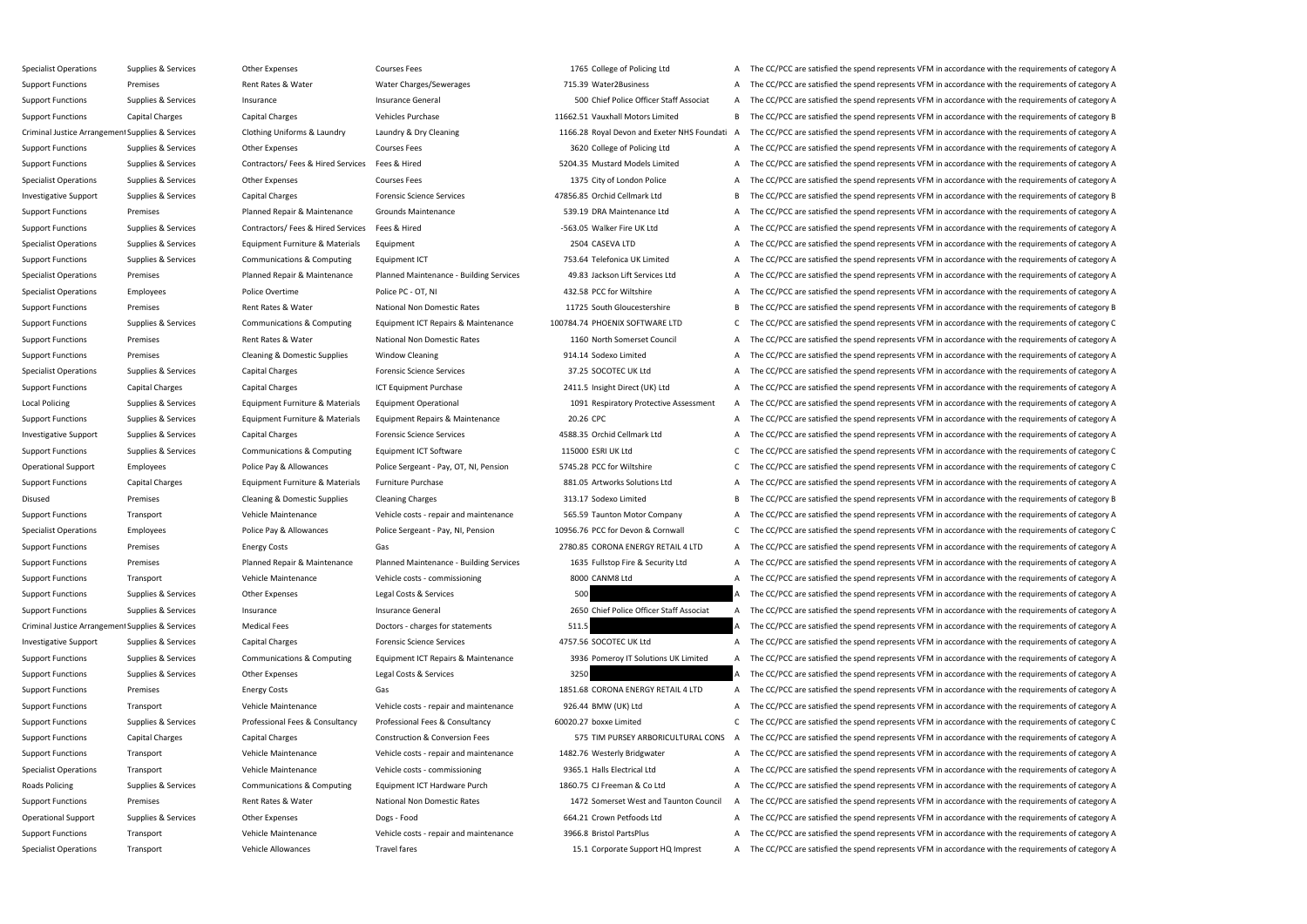Analyse Third Party Payments Payments to Clients Grants - Voluntary Orgs 1750 Grassroot Communities CIC A The CC/PCC are satisfied the spend represents VFM in accordance with the requirements of category A Investigative Support Supplies & Services Other Expenses Courses Fees 2856.5 College of Policing Ltd A The CC/PCC are satisfied the spend represents VFM in accordance with the requirements of category A Support Functions Supplies & Services Communications & Computing Equipment ICT Repairs & Maintenance 70000 PHOENIX SOFTWARE LTD C The CC/PCC are satisfied the spend represents VFM in accordance with the requirements of cat Analyse Supplies & Services Professional Fees & Consultancy Professional Fees & Consultancy Professional Fees & Consultancy Professional Fees & Consultancy 1128 SELECTAMARK SECURITY SYSTEMS PLC A The CC/PCC are satisfied t Support Functions Supplies & Services Insurance Support Functions Insurance General Insurance General Support Folice Officer Staff Associat A The CC/PCC are satisfied the spend represents VFM in accordance with the require Support Functions Supplies & Services Equipment Furniture & Materials Equipment and A The CC/PCC are satisfied the spend represents VFM in accordance with the requirements of category A Support Functions Transport Transport Vehicle Maintenance Vehicle costs - tyres and tubes 807 GOODYEAR TYRES UK LTD A The CC/PCC are satisfied the spend represents VFM in accordance with the requirements of category A Support Functions Capital Charges Capital Charges Vehicle Conversions Vehicle Conversions 2750 Vantage VC Ltd A The CC/PCC are satisfied the spend represents VFM in accordance with the requirements of category A Support Functions Third Party Payments Other Local Authorities or Forces Contributions to Other Forces 22267 Metropolitan Police Service B The CC/PCC are satisfied the spend represents VFM in accordance with the requiremen Analyse Supplies & Services Professional Fees & Consultancy Professional Fees & Consultancy S433.33 ESRI UK Ltd A The CC/PCC are satisfied the spend represents VFM in accordance with the requirements of category A Support Functions Premises Premises Rent Rates Rent Rates Rent Rates National Non Domestic Rates 47104 South Gloucestershire B The CC/PCC are satisfied the spend represents VFM in accordance with the requirements of catego Support Functions Premises Premises Cleaning & Domestic Supplies Cleaning Charges 43626.62 Sodexo Limited B The CC/PCC are satisfied the spend represents VFM in accordance with the requirements of category B Support Functions Transport Transport Vehicle Maintenance Vehicle costs - repair and maintenance 1255.14 SJ Cook & Sons A The CC/PCC are satisfied the spend represents VFM in accordance with the requirements of category A Support Functions Supplies & Services Other Expenses Legal Costs & Services 750 750 A The CC/PCC are satisfied the spend represents VFM in accordance with the requirements of category A Specialist Operations Supplies & Services Professional Fees & Consultancy Professional Fees & Consultancy Professional Fees & Consultancy 702 A The CC/PCC are satisfied the spend represents VFM in accordance with the requi Support Functions Transport Vehicle Maintenance Vehicle Costs - repair and maintenance 1263.02 SJ Cook & Sons A The CC/PCC are satisfied the spend represents VFM in accordance with the requirements of category A Specialist Operations Supplies & Services Communications & Computing Equipment ICT 26772 20072 B The CC/PCC are satisfied the spend represents VFM in accordance with the requirements of category B Specialist Operations Supplies & Services Professional Fees & Consultancy Professional Fees & Consultancy Professional Fees & Consultancy Professional Fees & Consultancy 752.7 Safen3t Ltd A The CC/PCC are satisfied the spe Support Functions Supplies & Services Other Expenses Legal Costs & Services 29588.8 29588.8 B The CC/PCC are satisfied the spend represents VFM in accordance with the requirements of category B Support Functions Supplies & Services Communications & Computing Equipment ICT 17252.64 Telefonica UK Limited B The CC/PCC are satisfied the spend represents VFM in accordance with the requirements of category B Support Functions Premises Energy Costs Electricity Electricity BO6.48 EDF ENERGY 1 LIMITED A The CC/PCC are satisfied the spend represents VFM in accordance with the requirements of category A Support Functions Transport Support Transport Vehicle Maintenance Vehicle costs - repair and maintenance 572.4 BMW (UK) Ltd A The CC/PCC are satisfied the spend represents VFM in accordance with the requirements of categor Support Functions Transport Transport Vehicle Maintenance Vehicle costs - repair and maintenance 574.08 CASTROL (UK) LTD A The CC/PCC are satisfied the spend represents VFM in accordance with the requirements of category A Support Functions Supplies & Services Contractors/ Fees & Hired Services Fees & Hired 960 Health Work Ltd A The CC/PCC are satisfied the spend represents VFM in accordance with the requirements of category A Support Functions Supplies & Services Communications & Computing Equipment ICT Software 1008.13 The Nine Software Company Limited B The CC/PCC are satisfied the spend represents VFM in accordance with the requirements of c Disused Supplies & Services Printing Stationery & Office Exp Printing 1223.74 Xerox (UK) Ltd A The CC/PCC are satisfied the spend represents VFM in accordance with the requirements of category A Roads Policing Supplies & Services Printing Stationery & Office Exp Postage 6061.4 6061.4 A The CC/PCC are satisfied the spend represents VFM in accordance with the requirements of category A Support Functions Supplies & Services Other Expenses Courses Fees A The CC/PCC are satisfied the spend represents VFM in accordance with the requirements of category A Support Functions Transport Transport Vehicle Maintenance Vehicle costs - repair and maintenance 9.95 CANM8 Ltd A The CC/PCC are satisfied the spend represents VFM in accordance with the requirements of category A Support Functions Supplies & Services Printing Stationery & Office Exp Reprographics 1.08 PCC for Gloucestershire C The CC/PCC are satisfied the spend represents VFM in accordance with the requirements of category C Specialist Operations Supplies & Services Communications & Computing Equipment ICT Hardware Purch 3240.5 A The CC/PCC are satisfied the spend represents VFM in accordance with the requirements of category A Support Functions Premises Premises Rent Rates & Water National Non Domestic Rates 599 Bristol City Council A The CC/PCC are satisfied the spend represents VFM in accordance with the requirements of category A Support Functions Capital Charges Equipment Furniture & Materials Furniture Purchase 2154 BOF Group Ltd A The CC/PCC are satisfied the spend represents VFM in accordance with the requirements of category A Support Functions Premises Premises Rent Rates Rent Rates National Non Domestic Rates 13952 South Gloucestershire B The CC/PCC are satisfied the spend represents VFM in accordance with the requirements of category B Roads Policing Supplies & Services Contractors/ Fees & Hired Services Fees & Hired 5187 Bristol City Council A The CC/PCC are satisfied the spend represents VFM in accordance with the requirements of category A Criminal Justice Arrangement Supplies & Services Equipment Furniture & Materials Equipment Operational 2140.94 SPANSET LTD A The CC/PCC are satisfied the spend represents VFM in accordance with the requirements of category Support Functions Capital Charges Capital Charges Construction & Conversion Fees 3097.5 Ridge & Partners LLP A The CC/PCC are satisfied the spend represents VFM in accordance with the requirements of category A Specialist Operations Employees Police Pay & Allowances Police Inspector - Pay, NI, Pension 6616.62 PCC for Devon & Cornwall C The CC/PCC are satisfied the spend represents VFM in accordance with the requirements of catego Specialist Operations Employees Police Pay & Allowances Police Superintendent - Pay, NI, Pension 9237.32 PCC for Devon & Cornwall C The CC/PCC are satisfied the spend represents VFM in accordance with the requirements of c Specialist Operations Supplies & Services Communications & Computing Equipment ICT Repairs & Maintenance 14447.75 VIRGIN MEDIA BUSINESS B The CC/PCC are satisfied the spend represents VFM in accordance with the requirement Support Functions Third Party Payments Payments to Clients Grants - Voluntary Orgs 39999.96 Next Link B The CC/PCC are satisfied the spend represents VFM in accordance with the requirements of category B Support Functions Third Party Payments Other Local Authorities or Forces Contributions to Other Forces 32041 PCC for Dorset B The CC/PCC are satisfied the spend represents VFM in accordance with the requirements of categor Support Functions Supplies & Services Equipment Furniture & Materials Equipment 1199 Data Pro IT Ltd A The CC/PCC are satisfied the spend represents VFM in accordance with the requirements of category A Support Functions Supplies & Services Equipment Furniture & Materials Equipment 1271.18 Protect Signs A The CC/PCC are satisfied the spend represents VFM in accordance with the requirements of category A Support Functions Supplies & Services Professional Fees & Consultancy Professional Fees & Consultancy Professional Fees & Consultancy Professional Fees & Consultancy 710.5 Hartnell Taylor Cook LLP A The CC/PCC are satisfie Support Functions Supplies & Services Equipment Furniture & Materials Equipment Operational 1725 WA Products (UK) Ltd t/a SceneSafe A The CC/PCC are satisfied the spend represents VFM in accordance with the requirements of Support Functions Supplies & Services Equipment Furniture & Materials Equipment Surveillance 3751.91 Bristol City Council A The CC/PCC are satisfied the spend represents VFM in accordance with the requirements of category Support Functions Premises Planned Repair & Maintenance Grounds Maintenance 780.87 PLANT CARE INTERIORSCAPES A The CC/PCC are satisfied the spend represents VFM in accordance with the requirements of category A Support Functions Supplies & Services Professional Fees & Consultancy Professional Fees & Consultancy Professional Fees & Consultancy S40 CRADDY Pitchers Ltd A The CC/PCC are satisfied the spend represents VFM in accordanc Support Functions Premises Planned Repair & Maintenance Security 1821 Avon Armour Limited A The CC/PCC are satisfied the spend represents VFM in accordance with the requirements of category A